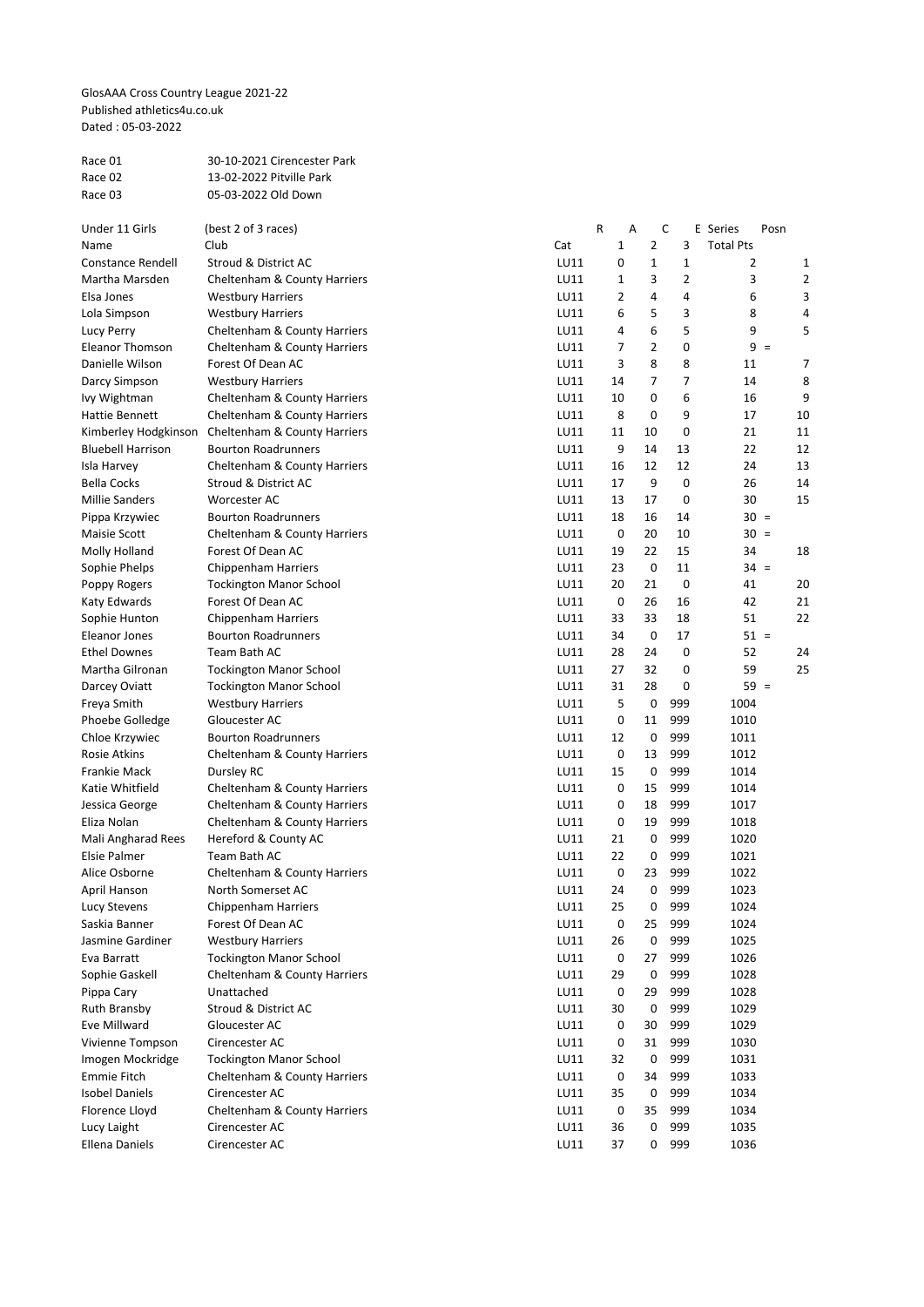| (best 2 of 3 races)<br>Under 11 Girls Teams | R   | A  |    |          | E Series<br>Posn |  |
|---------------------------------------------|-----|----|----|----------|------------------|--|
| Club                                        |     |    | າ  | 3        | <b>Total Pts</b> |  |
| Cheltenham & County Harriers[A]             |     | 12 | 11 | 13       | 23               |  |
| Westbury Harriers[A]                        |     | 13 | 16 | 14       | 27               |  |
| Cheltenham & County Harriers[B]             |     | 29 | 35 | 31       | 60               |  |
| Bourton Roadrunners[A]                      |     | 39 | 0  | 44       | 83               |  |
| Forest Of Dean AC[A]                        |     | 0  | 55 | 39       | 94               |  |
| Tockington Manor School[A]                  |     | 78 | 76 | $\Omega$ | 154              |  |
| Cheltenham & County Harriers[C]             |     | 0  | 52 | 999      | 1051             |  |
| Cheltenham & County Harriers[D]             |     | 0  | 77 | 999      | 1076             |  |
| Chippenham Harriers[A]                      |     | 81 | 0  | 999      | 1080             |  |
| Cirencester AC[A]                           | 108 |    | 0  | 999      | 1107             |  |

| Under 11 Boys                        | (best 2 of 3 races)            |                            | R           | A              | C         | E Series         | Posn           |
|--------------------------------------|--------------------------------|----------------------------|-------------|----------------|-----------|------------------|----------------|
| Name                                 | Club                           | Cat                        | $\mathbf 1$ | $\overline{2}$ | 3         | <b>Total Pts</b> |                |
| <b>Fletcher Rogers</b>               | <b>Tockington Manor School</b> | <b>MU11</b>                | $\mathbf 1$ | $\mathbf{1}$   | 0         | 2                | 1              |
| George Bull                          | <b>Swindon Harriers</b>        | <b>MU11</b>                | 4           | $\overline{2}$ | 1         | 3                |                |
| Freddie Rendell                      | Stroud & District AC           | <b>MU11</b>                | 0           | 3              | 4         | 7                |                |
| <b>Edward Hare</b>                   | <b>Bourton Roadrunners</b>     | <b>MU11</b>                | 0           | 5              | 3         | 8                |                |
| Alexander Kirk                       | Dursley RC                     | <b>MU11</b>                | 3           | 17             | 6         | 9                |                |
| Joe Shaylor                          | <b>Bourton Roadrunners</b>     | <b>MU11</b>                | 19          | 8              | 2         | 10               | Е              |
| Toby Wood                            | Swindon Harriers               | <b>MU11</b>                | 2           | 9              | 0         | 11               | 7              |
| Rory Osborne                         | Team Bath AC                   | <b>MU11</b>                | 8           | 4              | 0         | 12               | ٤              |
| Albert Jakubowski                    | Team Bath AC                   | <b>MU11</b>                | 0           | 6              | 10        | 16               | c              |
| Finn Cordle                          | <b>Tockington Manor School</b> | <b>MU11</b>                | 5           | 12             | 0         | 17               | 10             |
| Sebastian Compton-Eva Cirencester AC |                                | <b>MU11</b>                | 20          | 11             | 7         | 18               | 11             |
| Oscar Henson                         | Unattached                     | <b>MU11</b>                | 6           | 30             | 13        | 19               | 12             |
| <b>Monty Wilkins</b>                 | Cheltenham & County Harriers   | <b>MU11</b>                | 0           | 7              | 12        | $19 =$           |                |
| Oscar Harvie-Pullin                  | South Glos AC                  | <b>MU11</b>                | 11          | 0              | 11        | 22               | 14             |
| Max Coleman                          | Stroud & District AC           | <b>MU11</b>                | 14          | 15             | 8         | $22 =$           |                |
| Sebastian Heath                      | South Glos AC                  | <b>MU11</b>                | 22          | 16             | 9         | 25               | 16             |
| Ernie Hayward                        | Cirencester AC                 | <b>MU11</b>                | 13          | 13             | 0         | 26               | 17             |
| Kipp Stevens                         | <b>Bourton Roadrunners</b>     | <b>MU11</b>                | 0           | 21             | 5         | $26 =$           |                |
| Jackson Stoneman                     | <b>Tockington Manor School</b> | <b>MU11</b>                | 16          | 18             | 0         | 34               | 1 <sup>c</sup> |
| George Phillimore                    | Cheltenham & County Harriers   | <b>MU11</b>                | 18          | 41             | 17        | 35               | 20             |
| Alexander Stokes                     | Team Bath AC                   | <b>MU11</b>                | 26          | 25             | 15        | 40               | 21             |
| Will Harvey                          | <b>Bourton Roadrunners</b>     | <b>MU11</b>                | 23          | 24             | 18        | 41               | 22             |
| Henry Blakey                         | Dursley RC                     | <b>MU11</b>                | 21          | 0              | 22        | 43               | 23             |
| <b>Arthur Roberts</b>                | Cheltenham & County Harriers   | <b>MU11</b>                | 17          | 29             | $\pmb{0}$ | 46               | 24             |
| Adam Hunton                          | <b>Chippenham Harriers</b>     | <b>MU11</b>                | 34          | 26             | 21        | 47               | 25             |
| Hamish Murray                        | <b>Swindon Harriers</b>        | <b>MU11</b>                | 0           | 28             | 19        | $47 =$           |                |
| Rory Macpherson                      | Chippenham Harriers            | <b>MU11</b>                | 27          | 0              | 23        | 50               | 27             |
| Leo McCaffrey-Endsor                 | Cheltenham & County Harriers   | <b>MU11</b>                | 0           | 35             | 16        | 51               | 28             |
|                                      | Droitwich AC                   | <b>MU11</b>                | 0           | 32             | 20        | 52               | 2S             |
| <b>Harry Groves</b>                  |                                |                            |             |                |           |                  |                |
| <b>Travis Edwards</b>                | Forest Of Dean AC              | <b>MU11</b><br><b>MU11</b> | 0           | 39<br>0        | 14<br>29  | 53<br>59         | 30             |
| Finn Macpherson                      | Chippenham Harriers            | <b>MU11</b>                | 30<br>0     | 36             | 26        | 62               | 31<br>32       |
| George Pike                          | Chippenham Tristars            |                            | 0           | 42             | 24        | 66               | 33             |
| Freddie Hole                         | Cheltenham & County Harriers   | <b>MU11</b>                |             |                |           | 67               |                |
| Oliver Galpin                        | <b>Tockington Manor School</b> | <b>MU11</b>                | 33          | 34             | 0         |                  | 34             |
| <b>Isaac Latiff</b>                  | <b>Tockington Manor School</b> | <b>MU11</b>                | 28          | 40             | 0         | 68               | 35             |
| Milo Parsons                         | Cheltenham & County Harriers   | <b>MU11</b>                | 40          | 31             | 0         | 71               | 36             |
| Evan Lawler                          | Cheltenham & County Harriers   | <b>MU11</b>                | 0           | 44             | 27        | $71 =$           |                |
| <b>Harrison Cullis</b>               | <b>Tockington Manor School</b> | <b>MU11</b>                | 39          | 33             | 0         | 72               | 38             |
| Ralph Blakey                         | Dursley RC                     | <b>MU11</b>                | 43          | 0              | 30        | 73               | 39             |
| Parish Bailey                        | <b>Tockington Manor School</b> | <b>MU11</b>                | 36          | 43             | 0         | 79               | 40             |
| Wilf Rigby                           | <b>Tockington Manor School</b> | MU11                       | 7           | 0              | 999       | 1006             |                |
| Maxi Bastable                        | Team Bath AC                   | <b>MU11</b>                | 9           | 0              | 999       | 1008             |                |
| Joseph Stickney                      | Cirencester AC                 | <b>MU11</b>                | 10          | 0              | 999       | 1009             |                |
| Noah Chatterton                      | Cheltenham & County Harriers   | <b>MU11</b>                | 0           | 10             | 999       | 1009             |                |
| Harrison Tyrrell                     | Cheltenham & County Harriers   | <b>MU11</b>                | 12          | 0              | 999       | 1011             |                |
| <b>Bertie Rodgers</b>                | Cheltenham & County Harriers   | <b>MU11</b>                | 0           | 14             | 999       | 1013             |                |
| Louie Lloyd-Bostock                  | Unattached                     | <b>MU11</b>                | 15          | 0              | 999       | 1014             |                |
| Niall Bagot                          | Swindon Harriers               | <b>MU11</b>                | 0           | 19             | 999       | 1018             |                |
| Zach Troughton                       | Unattached                     | <b>MU11</b>                | 0           | 20             | 999       | 1019             |                |
| Janu Sapkota                         | <b>Tockington Manor School</b> | <b>MU11</b>                | 0           | 22             | 999       | 1021             |                |
| Dorian Glauzy                        | <b>Tockington Manor School</b> | MU11                       | 0           | 23             | 999       | 1022             |                |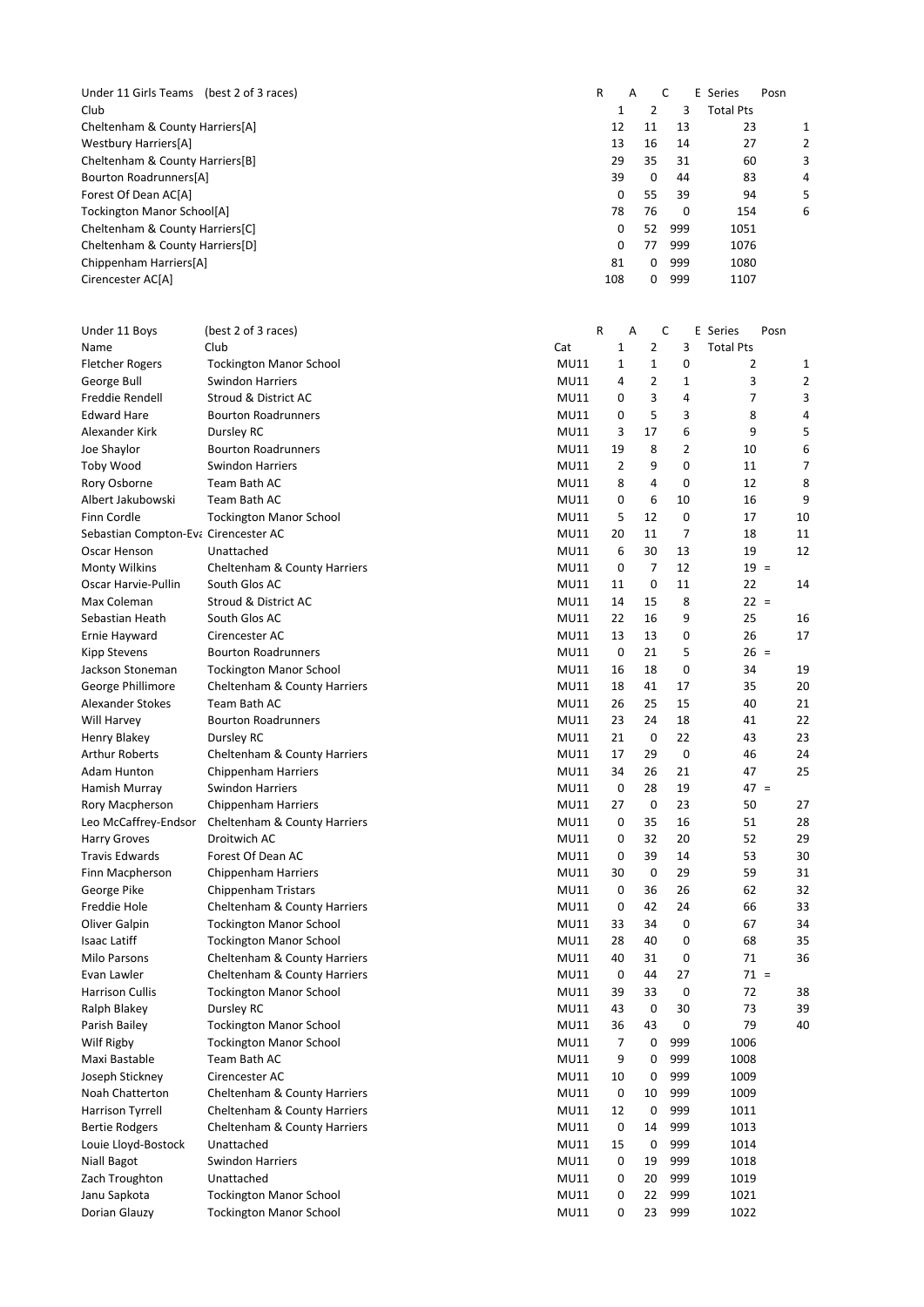| <b>Robert Stickney</b>                  | Cirencester AC                 | <b>MU11</b> | 24          | 0              | 999 | 1023             |      |   |
|-----------------------------------------|--------------------------------|-------------|-------------|----------------|-----|------------------|------|---|
| Joe Cook                                | Cirencester AC                 | <b>MU11</b> | 25          | 0              | 999 | 1024             |      |   |
| <b>Thomas Harris</b>                    | Forest Of Dean AC              | <b>MU11</b> | $\mathbf 0$ | 999            | 25  | 1024             |      |   |
| Hugo Lewis                              | <b>Tockington Manor School</b> | <b>MU11</b> | 0           | 27             | 999 | 1026             |      |   |
| Jacob Knowles                           | Gloucester AC                  | <b>MU11</b> | 0           | 999            | 28  | 1027             |      |   |
| Hayden Smith                            | <b>Westbury Harriers</b>       | <b>MU11</b> | 29          | 0              | 999 | 1028             |      |   |
| <b>Harrison Jones</b>                   | Cheltenham & County Harriers   | <b>MU11</b> | 31          | 0              | 999 | 1030             |      |   |
| Herbie Hill                             | <b>Tockington Manor School</b> | <b>MU11</b> | 32          | 0              | 999 | 1031             |      |   |
| Alfie Webley                            | Droitwich AC                   | MU11        | 35          | 0              | 999 | 1034             |      |   |
| Lucas Seyler                            | Unattached                     | MU11        | 37          | 0              | 999 | 1036             |      |   |
| <b>Rufus Buckland</b>                   | Cheltenham & County Harriers   | <b>MU11</b> | 0           | 37             | 999 | 1036             |      |   |
| Finley Wood                             | Stroud & District AC           | <b>MU11</b> | 38          | 0              | 999 | 1037             |      |   |
| Lucas Baker                             | Cheltenham & County Harriers   | <b>MU11</b> | 0           | 38             | 999 | 1037             |      |   |
| Rory Brown                              | Cirencester AC                 | <b>MU11</b> | 41          | 0              | 999 | 1040             |      |   |
| Jacob Andrews                           | Gloucester AC                  | <b>MU11</b> | 42          | 0              | 999 | 1041             |      |   |
| Alex Willett                            | Cheltenham & County Harriers   | MU11        | 0           | 45             | 999 | 1044             |      |   |
| Morgan Wilson                           | Cheltenham & County Harriers   | <b>MU11</b> | 0           | 46             | 999 | 1045             |      |   |
| <b>Isaac Lamb</b>                       | <b>Tockington Manor School</b> | <b>MU11</b> | 0           | 47             | 999 | 1046             |      |   |
| Under 11 Boys Teams (best 2 of 3 races) |                                |             | R           | A              | C   | E Series         | Posn |   |
| Club                                    |                                |             | 1           | $\overline{2}$ | 3   | <b>Total Pts</b> |      |   |
| <b>Tockington Manor School[A]</b>       |                                |             | 13          | 31             | 0   | 44               |      | 1 |
| Bourton Roadrunners[A]                  |                                |             | 0           | 34             | 10  | $44 =$           |      |   |
| Cheltenham & County Harriers[A]         |                                |             | 47          | 31             | 45  | 76               |      | З |
| Team Bath AC[A]                         |                                |             | 43          | 35             | 0   | 78               |      | 4 |
| Dursley RC[A]                           |                                |             | 67          | 0              | 58  | 125              |      | 5 |
| Tockington Manor School[B]              |                                |             | 55          | 72             | 0   | 127              |      | Є |
| Chippenham Harriers[A]                  |                                |             | 91          | 0              | 73  | 164              |      | 7 |
| Tockington Manor School[C]              |                                |             | 101         | 107            | 0   | 208              |      | ٤ |
| Swindon Harriers[A]                     |                                |             | 0           | 30             | 999 | 1029             |      |   |
| Cirencester AC[A]                       |                                |             | 43          | 0              | 999 | 1042             |      |   |
| Cirencester AC[B]                       |                                |             | 90          | 0              | 999 | 1089             |      |   |
| Cheltenham & County Harriers[B]         |                                |             | 0           | 95             | 999 | 1094             |      |   |
| Cheltenham & County Harriers[C]         |                                |             | 0           | 116            | 999 | 1115             |      |   |
| Cheltenham & County Harriers[D]         |                                |             | 0           | 131            | 999 | 1130             |      |   |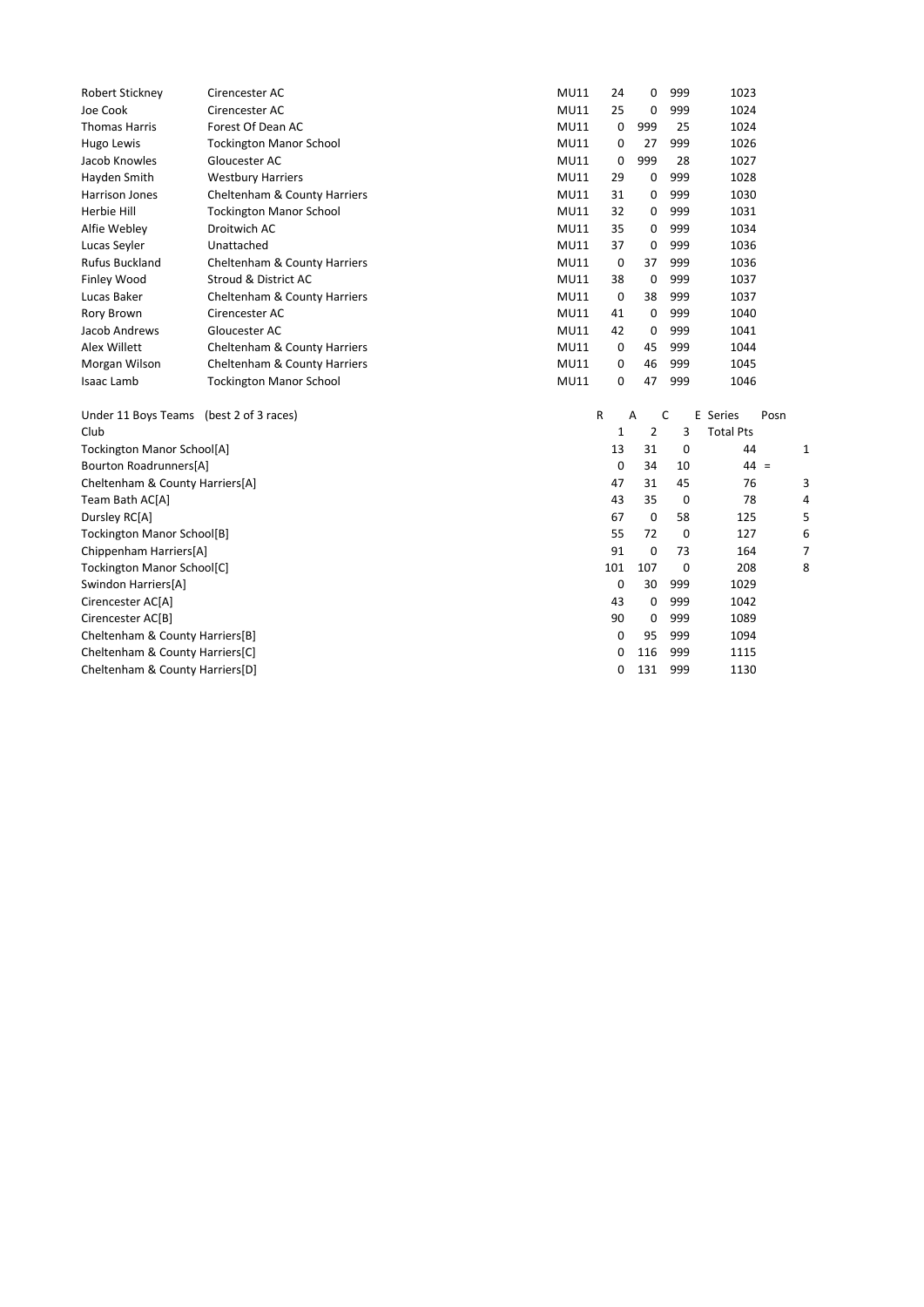| Under 13 Girls                           | (best 2 of 3 races)            |      | R              | A              | C   | E Series         | Posn           |
|------------------------------------------|--------------------------------|------|----------------|----------------|-----|------------------|----------------|
| Name                                     | Club                           | Cat  | $\mathbf 1$    | 2              | 3   | <b>Total Pts</b> |                |
| Maddie Thomson                           | Cheltenham & County Harriers   | LU13 | 1              | 1              | 0   | 2                | 1              |
| <b>Phoebe Martin</b>                     | Unattached                     | LU13 | 2              | 0              | 1   | 3                | 2              |
| Olivia Avery                             | Cheltenham & County Harriers   | LU13 | 16             | 3              | 2   | 5                | 3              |
| Sophie Maxwell                           | Team Bath AC                   | LU13 | 4              | 2              | 0   | 6                | 4              |
| Poppy Oliver                             | Forest Of Dean AC              | LU13 | 3              | 5              | 5   | 8                | 5              |
| Lucy Hillary                             | <b>Bourton Roadrunners</b>     | LU13 | 5              | 4              | 8   | 9                | 6              |
| Lucy Tebbett                             | Worcester AC                   | LU13 | 0              | 6              | 3   | $9 =$            |                |
| Evie Avery                               | Cheltenham & County Harriers   | LU13 | 15             | 7              | 4   | 11               | 8              |
| Scarlett Eagland                         | Cheltenham & County Harriers   | LU13 | 6              | 0              | 6   | 12               | 9              |
| <b>Bluebell Heath-Smith</b>              | Cheltenham & County Harriers   | LU13 | 8              | 0              | 7   | 15               | 10             |
| Verity Lilley                            | Cheltenham & County Harriers   | LU13 | 10             | 8              | 9   | 17               | 11             |
| Lucy Bull                                | <b>Swindon Harriers</b>        | LU13 | 12             | 11             | 10  | 21               | 12             |
| Rosie Reynolds                           | Cheltenham & County Harriers   | LU13 | $\overline{7}$ | $\mathbf 0$    | 15  | 22               | 13             |
| Sophie Purves                            | Worcester AC                   | LU13 | 9              | 13             | 14  | $22 =$           |                |
| Ella Purves                              | Worcester AC                   | LU13 | 14             | 10             | 12  | $22 =$           |                |
| <b>Millie Cossins</b>                    | Stroud & District AC           | LU13 | 17             | 9              | 13  | $22 =$           |                |
| Eva Mico                                 | Worcester AC                   | LU13 | 13             | 0              | 11  | 24               | 17             |
| Megan Troughton                          | <b>Westbury Harriers</b>       | LU13 | 0              | 12             | 17  | 29               | 18             |
| Maria Woodward                           | <b>Tockington Manor School</b> | LU13 | 18             | 15             | 0   | 33               | 19             |
| <b>Brooke Michael</b>                    | <b>Westbury Harriers</b>       | LU13 | 0              | 20             | 16  | 36               | 20             |
| Maya Stroud                              | Hereford & County AC           | LU13 | 24             | 14             | 0   | 38               | 21             |
| Freya Braiden                            | Cheltenham & County Harriers   | LU13 | 25             | 18             | 0   | 43               | 22             |
| <b>Elsie Lewis</b>                       | <b>Tockington Manor School</b> | LU13 | 26             | 17             | 0   | $43 =$           |                |
| Katie Woodhouse                          | <b>Tockington Manor School</b> | LU13 | 29             | 16             | 0   | 45               | 24             |
| Amelia Ricciardi                         | <b>Tockington Manor School</b> | LU13 | 27             | 19             | 0   | 46               | 25             |
| Ella Greenbank                           | <b>Tockington Manor School</b> | LU13 | 28             | 21             | 0   | 49               | 26             |
| Eloise Greenaway                         | Unattached                     | LU13 | 30             | 23             | 0   | 53               | 27             |
| Kate McKean                              | Team Bath AC                   | LU13 | 11             | 0              | 999 | 1010             |                |
| Ava Tierney                              | <b>Westbury Harriers</b>       | LU13 | 0              | 999            | 18  | 1017             |                |
| Holly Harvie-Pullin                      | <b>Tockington Manor School</b> | LU13 | 19             | 0              | 999 | 1018             |                |
| Layla Gardiner                           | <b>Westbury Harriers</b>       | LU13 | 20             | 0              | 999 | 1019             |                |
| Jessica Sheppard                         | Cheltenham & County Harriers   | LU13 | 21             | 0              | 999 | 1020             |                |
| <b>Polly Pennicott</b>                   | Team Bath AC                   | LU13 | 22             | 0              | 999 | 1021             |                |
| Delilah Burch                            | <b>Tockington Manor School</b> | LU13 | 0              | 22             | 999 | 1021             |                |
| Lottie Tomkins                           | Stroud & District AC           | LU13 | 23             | 0              | 999 | 1022             |                |
| Anna Anderson                            | Cheltenham & County Harriers   | LU13 | 0              | 24             | 999 | 1023             |                |
| Amber Flatman                            | Cheltenham & County Harriers   | LU13 | 31             | 0              | 999 | 1030             |                |
| Olivia Poole                             | <b>Bourton Roadrunners</b>     | LU13 | 32             | 0              | 999 | 1031             |                |
| Annabel Gordon                           | <b>Westbury Harriers</b>       | LU13 | 33             | 0              | 999 | 1032             |                |
| Under 13 Girls Teams (best 2 of 3 races) |                                |      | R              | Α              | C   | E Series         | Posn           |
| Club                                     |                                |      | 1              | $\overline{2}$ | 3   | <b>Total Pts</b> |                |
| Cheltenham & County Harriers[A]          |                                |      | 14             | 11             | 12  | 23               | 1              |
| Worcester AC[A]                          |                                |      | 36             | 29             | 26  | 55               | $\overline{2}$ |
| Cheltenham & County Harriers[B]          |                                |      | 33             | 50             | 31  | 64               | 3              |
| Tockington Manor School[A]               |                                |      | 63             | 48             | 0   | 111              | 4              |
| <b>Tockington Manor School[B]</b>        |                                |      | 84             | 62             | 0   | 146              | 5              |
| Team Bath AC[A]                          |                                |      | 37             | 0              | 999 | 1036             |                |
| <b>Westbury Harriers[A]</b>              |                                |      | 0              | 999            | 51  | 1050             |                |
| Cheltenham & County Harriers[C]          |                                |      | 62             | 0              | 999 | 1061             |                |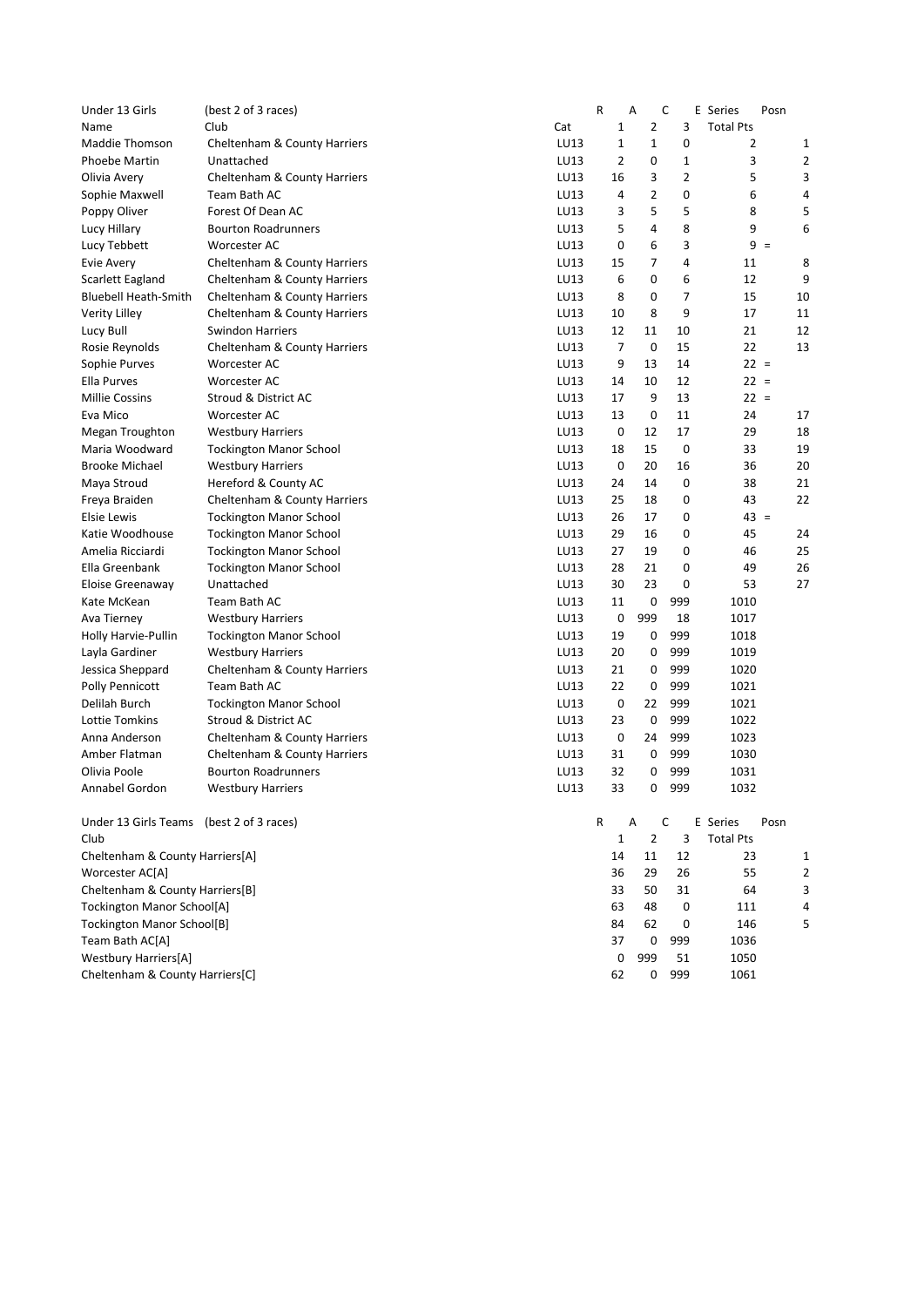| Under 13 Boys           | (best 2 of 3 races)            |                            | ${\sf R}$      | Α              | C   | E Series         | Posn   |    |
|-------------------------|--------------------------------|----------------------------|----------------|----------------|-----|------------------|--------|----|
| Name                    | Club                           | Cat                        | 1              | $\overline{2}$ | 3   | <b>Total Pts</b> |        |    |
| Tobi-Lee Loughlin       | Team Bath AC                   | <b>MU13</b>                | $\overline{2}$ | $\overline{2}$ | 1   | 3                |        | 1  |
| Patrick Paul            | Cheltenham & County Harriers   | <b>MU13</b>                | 0              | 1              | 2   |                  | $3 =$  |    |
| <b>Stirling Rolls</b>   | <b>Tockington Manor School</b> | <b>MU13</b>                | 3              | 3              | 0   | 6                |        | 3  |
| Michael Astor           | <b>Bourton Roadrunners</b>     | <b>MU13</b>                | 0              | 4              | 3   | 7                |        | 4  |
| Charlie Lloyd-Bostock   | Team Bath AC                   | <b>MU13</b>                | 1              | 9              | 0   | 10               |        | 5  |
| Tom Wightman            | Cheltenham & County Harriers   | <b>MU13</b>                | 6              | 5              | 5   | $10 =$           |        |    |
| Jack Pennell            | Cheltenham & County Harriers   | <b>MU13</b>                | 8              | 6              | 4   | $10 =$           |        |    |
| <b>Matthew Hunton</b>   | <b>Chippenham Harriers</b>     | <b>MU13</b>                | 11             | 10             | 6   | 16               |        | 8  |
| Daniel Phelps           | Chippenham Harriers            | <b>MU13</b>                | 13             | $\mathbf 0$    | 7   | 20               |        | 9  |
| Harry Shaylor           | <b>Bourton Roadrunners</b>     | <b>MU13</b>                | 15             | 11             | 9   | $20 =$           |        |    |
| Oliver Wilson           | <b>Cotswold Allrunners</b>     | <b>MU13</b>                | 9              | 0              | 12  | 21               |        | 11 |
| Lucas Hartley           | <b>Bourton Roadrunners</b>     | <b>MU13</b>                | 0              | 13             | 8   | $21 =$           |        |    |
| Harry Knight            | Cheltenham & County Harriers   | <b>MU13</b>                | 12             | 16             | 10  | 22               |        | 13 |
| <b>Edward Atkins</b>    | Cheltenham & County Harriers   | <b>MU13</b>                | 0              | 15             | 11  | 26               |        | 14 |
| Jenson Edge             | <b>Tockington Manor School</b> | <b>MU13</b>                | 14             | 14             | 0   | 28               |        | 15 |
| Joshua Newman           | <b>Tockington Manor School</b> | <b>MU13</b>                | 16             | 17             | 0   | 33               |        | 16 |
| Fred Tyler              | Hereford & County AC           | <b>MU13</b>                | 17             | 18             | 16  |                  | $33 =$ |    |
| Samuel Jarvis           | Cheltenham & County Harriers   | <b>MU13</b>                | 20             | 19             | 15  | 34               |        | 18 |
| Charlie Newman          | <b>Tockington Manor School</b> | <b>MU13</b>                | 22             | 21             | 0   | 43               |        | 19 |
| <b>Thomas Harvey</b>    | <b>Bourton Roadrunners</b>     | <b>MU13</b>                | 26             | 0              | 17  | $43 =$           |        |    |
|                         | Gloucester AC                  |                            |                |                |     |                  |        |    |
| Beau Gwilliam           |                                | <b>MU13</b><br><b>MU13</b> | 25             | 0              | 21  | 46               |        | 21 |
| Theo Combes             | Dursley RC                     |                            | 29             | 0              | 19  | 48               |        | 22 |
| <b>William Chalmers</b> | <b>Bourton Roadrunners</b>     | <b>MU13</b>                | 32             | 0              | 22  | 54               |        | 23 |
| <b>Arthur Bell</b>      | Team Bath AC                   | <b>MU13</b>                | 37             | 0              | 23  | 60               |        | 24 |
| Archie Enstone          | Chippenham Harriers            | <b>MU13</b>                | 4              | 0              | 999 | 1003             |        |    |
| Elijah Marsden          | Cheltenham & County Harriers   | <b>MU13</b>                | 5              | 0              | 999 | 1004             |        |    |
| Frank Shipp             | Unattached                     | <b>MU13</b>                | 7              | 0              | 999 | 1006             |        |    |
| <b>Barney Golledge</b>  | Gloucester AC                  | <b>MU13</b>                | 0              | 7              | 999 | 1006             |        |    |
| <b>Teddy Spurr</b>      | Unattached                     | <b>MU13</b>                | 0              | 8              | 999 | 1007             |        |    |
| Jack Wells              | Team Bath AC                   | <b>MU13</b>                | 10             | 0              | 999 | 1009             |        |    |
| <b>Sidney Davis</b>     | <b>Westbury Harriers</b>       | <b>MU13</b>                | 0              | 12             | 999 | 1011             |        |    |
| Frank Shipp             | Dursley RC                     | <b>MU13</b>                | 0              | 999            | 13  | 1012             |        |    |
| Jonty Bennett           | Unattached                     | <b>MU13</b>                | 0              | 999            | 14  | 1013             |        |    |
| Harry Ramage            | Worcester AC                   | <b>MU13</b>                | 18             | 0              | 999 | 1017             |        |    |
| Noah Alyn-Jones         | North Cotswold Tri & Run       | <b>MU13</b>                | 0              | 999            | 18  | 1017             |        |    |
| Alfie Sansom            | <b>Bourton Roadrunners</b>     | <b>MU13</b>                | 19             | 0              | 999 | 1018             |        |    |
| Jacob Sanchez-Fulton    | Team Bath AC                   | <b>MU13</b>                | 0              | 20             | 999 | 1019             |        |    |
| Luke O'Connor           | Stroud & District AC           | <b>MU13</b>                | 0              | 999            | 20  | 1019             |        |    |
| Somerset Hanson         | North Somerset AC              | <b>MU13</b>                | 21             | 0              | 999 | 1020             |        |    |
| William Peng            | Cheltenham & County Harriers   | <b>MU13</b>                | 0              | 22             | 999 | 1021             |        |    |
| Alex Leak               | Swindon Harriers               | <b>MU13</b>                | 23             | 0              | 999 | 1022             |        |    |
| Logan Griffiths         | Gloucester AC                  | <b>MU13</b>                | 0              | 23             | 999 | 1022             |        |    |
| Max Johnson             | <b>Tockington Manor School</b> | <b>MU13</b>                | 24             | 0              | 999 | 1023             |        |    |
| <b>Ethan Watts</b>      | Unattached                     | <b>MU13</b>                | 27             | 0              | 999 | 1026             |        |    |
| Noah Hancock            | <b>Bourton Roadrunners</b>     | <b>MU13</b>                | 28             | 0              | 999 | 1027             |        |    |
| Alex Worthington        | <b>Tockington Manor School</b> | <b>MU13</b>                | 30             | 0              | 999 | 1029             |        |    |
| James Morgan            | Team Bath AC                   | <b>MU13</b>                | 31             | 0              | 999 | 1030             |        |    |
| <b>Toby West</b>        | <b>Tockington Manor School</b> | <b>MU13</b>                | 33             | 0              | 999 | 1032             |        |    |
| <b>Isaac Bell</b>       | Team Bath AC                   | <b>MU13</b>                | 34             | 0              | 999 | 1033             |        |    |
| Evan Leak               | <b>Swindon Harriers</b>        | <b>MU13</b>                | 35             | 0              | 999 | 1034             |        |    |
| Dylan McRae             | Droitwich AC                   | <b>MU13</b>                | 36             | 0              | 999 | 1035             |        |    |
| Will Elderton           | Unattached                     | <b>MU13</b>                | 38             | 0              | 999 | 1037             |        |    |
| Harry Hurford           | <b>Tockington Manor School</b> | <b>MU13</b>                | 39             | 0              | 999 | 1038             |        |    |
| Luke Cocks              | Stroud & District AC           | <b>MU13</b>                | 40             | 0              | 999 | 1039             |        |    |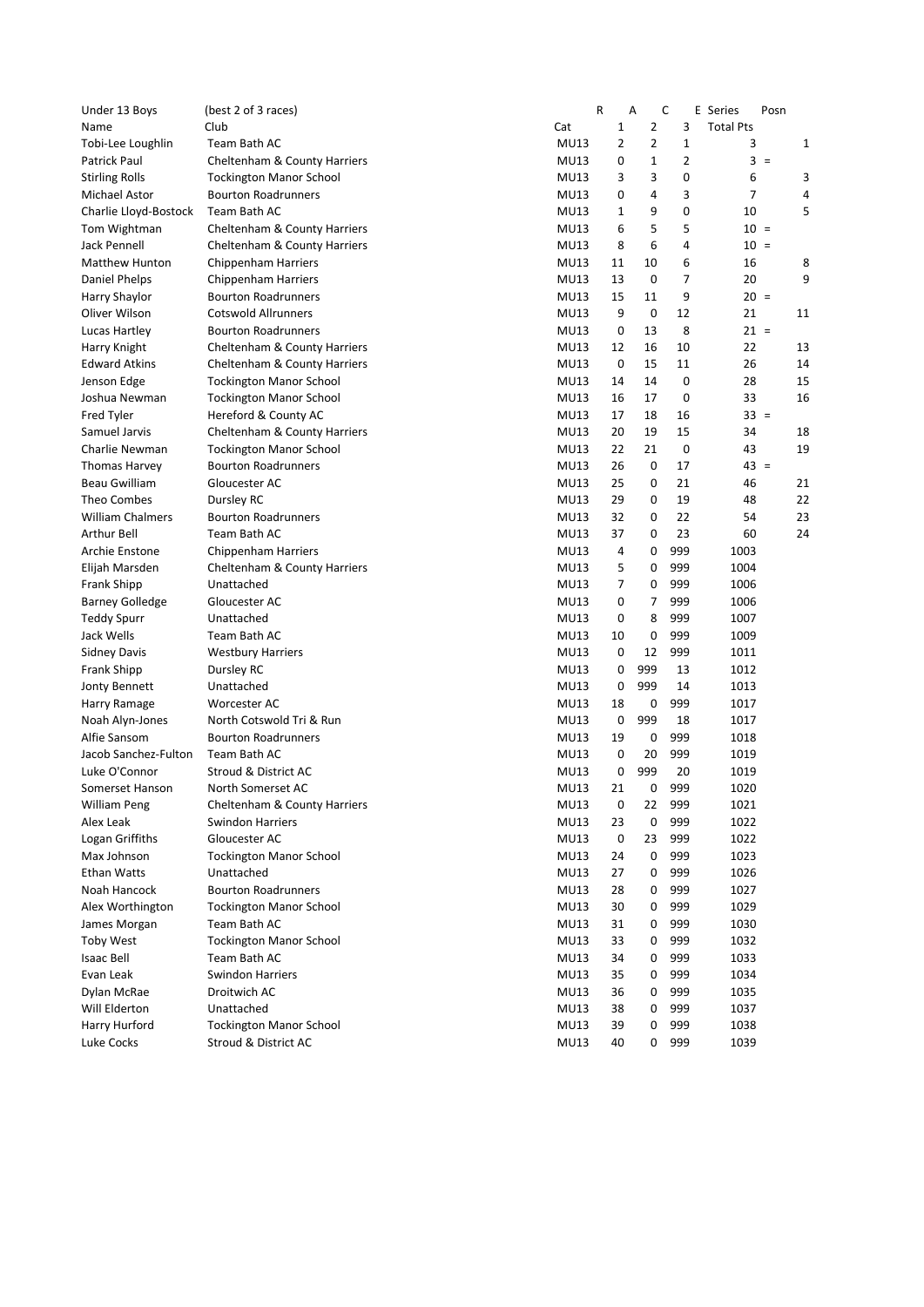Under 13 Boys Teams (best 2 of 3 races) <br>
Club 1 2 3 Total Pts 1 2 3 Total Pts<br>19 12 11 23 Cheltenham & County Harriers[A] 19 12 11 23 1 Team Bath AC[A] 13 31 0 44 2<br>Bourton Roadrunners[A] 60 28 20 48 3 Bourton Roadrunners[A] 60 28 20 48 3<br>Tockington Manor School[A] 60 28 20 48 3<br>Chalkenham 8 60 11 11 12 12 13 14 0 67 4 Tockington Manor School[A] <br>
Cheltenham & County Harriers[B] 
and the county of the county of the county of the county of the county of the county of the county of the county of the county of the county of the county of th Cheltenham & County Harriers[B] 0 50 36 86 5 Chippenham Harriers[A] 28 0 999 1027<br>
Tockington Manor School[B] 28 0 999 1075 Tockington Manor School[B] <br>
Team Bath AC[B] 1075<br>
102 0 999 1101 102 0 999

| Under 15 Girls                  | (best 2 of 3 races)          |             | R            | Α   | C              |                | E Series         | Posn  |                |
|---------------------------------|------------------------------|-------------|--------------|-----|----------------|----------------|------------------|-------|----------------|
| Name                            | Club                         | Cat         | $\mathbf{1}$ |     | $\overline{2}$ | 3              | <b>Total Pts</b> |       |                |
| Lilia Mico                      | Worcester AC                 | LU15        | $\mathbf 1$  |     | $\overline{2}$ | $\mathbf{1}$   | $\overline{2}$   |       | 1              |
| <b>Esther Rumsey</b>            | Stroud & District AC         | LU15        | 4            |     | 3              | 0              | 7                |       | $\overline{2}$ |
| Alice Lazenbury                 | Worcester AC                 | LU15        | 0            |     | 6              | 3              | 9                |       | 3              |
| Harriet Smith                   | Cheltenham & County Harriers | LU15        | 0            |     | $\overline{7}$ | $\overline{2}$ |                  | $9 =$ |                |
| Ruth Brook                      | Gloucester AC                | LU15        | 2            |     | 9              | 0              | 11               |       | 5              |
| Corinne Jones                   | <b>Westbury Harriers</b>     | LU15        | 7            |     | 4              | 0              | $11 =$           |       |                |
| Darcy Clarke                    | Hereford & County AC         | LU15        | 6            |     | 11             | 6              | 12               |       | 7              |
| Amelie Paul                     | Cheltenham & County Harriers | LU15        | 8            |     | 8              | 4              | $12 =$           |       |                |
| Kate Mills                      | Cheltenham & County Harriers | LU15        | 5            |     | 10             | 0              | 15               |       | 9              |
| Alice Stalberg                  | Gloucester AC                | LU15        | 12           |     | 0              | 7              | 19               |       | 10             |
| Isobel Burfitt                  | Cheltenham & County Harriers | LU15        | 17           |     | 17             | 8              | 25               |       | 11             |
| Abigail Thornley                | Cheltenham & County Harriers | LU15        | 13           |     | 14             | 0              | 27               |       | 12             |
| Hannah Hadley                   | Hereford & County AC         | LU15        | 20           |     | 13             | 0              | 33               |       | 13             |
| Cloe Greenaway                  | Highworth RC                 | LU15        | 18           |     | 18             | 0              | 36               |       | 14             |
| Sienna Rosewell                 | Stroud & District AC         | <b>LU15</b> | 0            |     | 1              | 999            | 1000             |       |                |
| Evie Henderson                  | Cheltenham & County Harriers | LU15        | 3            |     | 0              | 999            | 1002             |       |                |
| Isobel Watt                     | Cheltenham & County Harriers | LU15        | 0            |     | 5              | 999            | 1004             |       |                |
| Georgia Howell                  | Cheltenham & County Harriers | LU15        | 0            | 999 |                | 5              | 1004             |       |                |
| <b>Charlotte Evans</b>          | Stroud & District AC         | <b>LU15</b> | 9            |     | 0              | 999            | 1008             |       |                |
| Molly Smith                     | <b>Westbury Harriers</b>     | LU15        | 10           |     | 0              | 999            | 1009             |       |                |
| <b>Bella Monk</b>               | Stroud & District AC         | LU15        | 11           |     | 0              | 999            | 1010             |       |                |
| Freya McFadden                  | Stroud & District AC         | LU15        | 0            |     | 12             | 999            | 1011             |       |                |
| Isabelle Merriman               | Stroud & District AC         | LU15        | 14           |     | 0              | 999            | 1013             |       |                |
| Haf Rees                        | Hereford & County AC         | LU15        | 15           |     | 0              | 999            | 1014             |       |                |
| Lydia Wang                      | Gloucester AC                | LU15        | 0            |     | 15             | 999            | 1014             |       |                |
| Olivia McKean                   | Unattached                   | LU15        | 16           |     | 0              | 999            | 1015             |       |                |
| Si Ning Cham                    | Cheltenham & County Harriers | <b>LU15</b> | 0            |     | 16             | 999            | 1015             |       |                |
| Milly Foster                    | Cheltenham & County Harriers | LU15        | 19           |     | 0              | 999            | 1018             |       |                |
| Keira Bray                      | Forest Of Dean AC            | LU15        | 0            |     | 19             | 999            | 1018             |       |                |
| <b>Beth Elderton</b>            | Unattached                   | <b>LU15</b> | 21           |     | 0              | 999            | 1020             |       |                |
| Seraphine Leftley               | Cheltenham & County Harriers | LU15        | 22           |     | 0              | 999            | 1021             |       |                |
| <b>Chloe Coleridge</b>          | Hereford & County AC         | <b>LU15</b> | 23           |     | 0              | 999            | 1022             |       |                |
| Cerys Williams                  | <b>Cotswold Allrunners</b>   | <b>LU15</b> | 24           |     | 0              | 999            | 1023             |       |                |
| Aliya Hankins                   | Gloucester AC                | LU15        | 25           |     | 0              | 999            | 1024             |       |                |
| Under 15 Girls Teams            | (best 2 of 3 races)          |             | R            | Α   | C              |                | E Series         | Posn  |                |
| Club                            |                              |             | 1            |     | $\overline{2}$ | 3              | <b>Total Pts</b> |       |                |
| Cheltenham & County Harriers[A] |                              |             | 16           |     | 20             | 11             | 27               |       | 1              |
| Stroud & District AC[A]         |                              |             | 24           |     | 16             | 0              | 40               |       | $\overline{2}$ |
| Cheltenham & County Harriers[B] |                              |             | 49           |     | 40             | 0              | 89               |       | 3              |
| Gloucester AC[A]                |                              |             | 39           |     | 0              | 999            | 1038             |       |                |
| Hereford & County AC[A]         |                              |             | 41           |     | 0              | 999            | 1040             |       |                |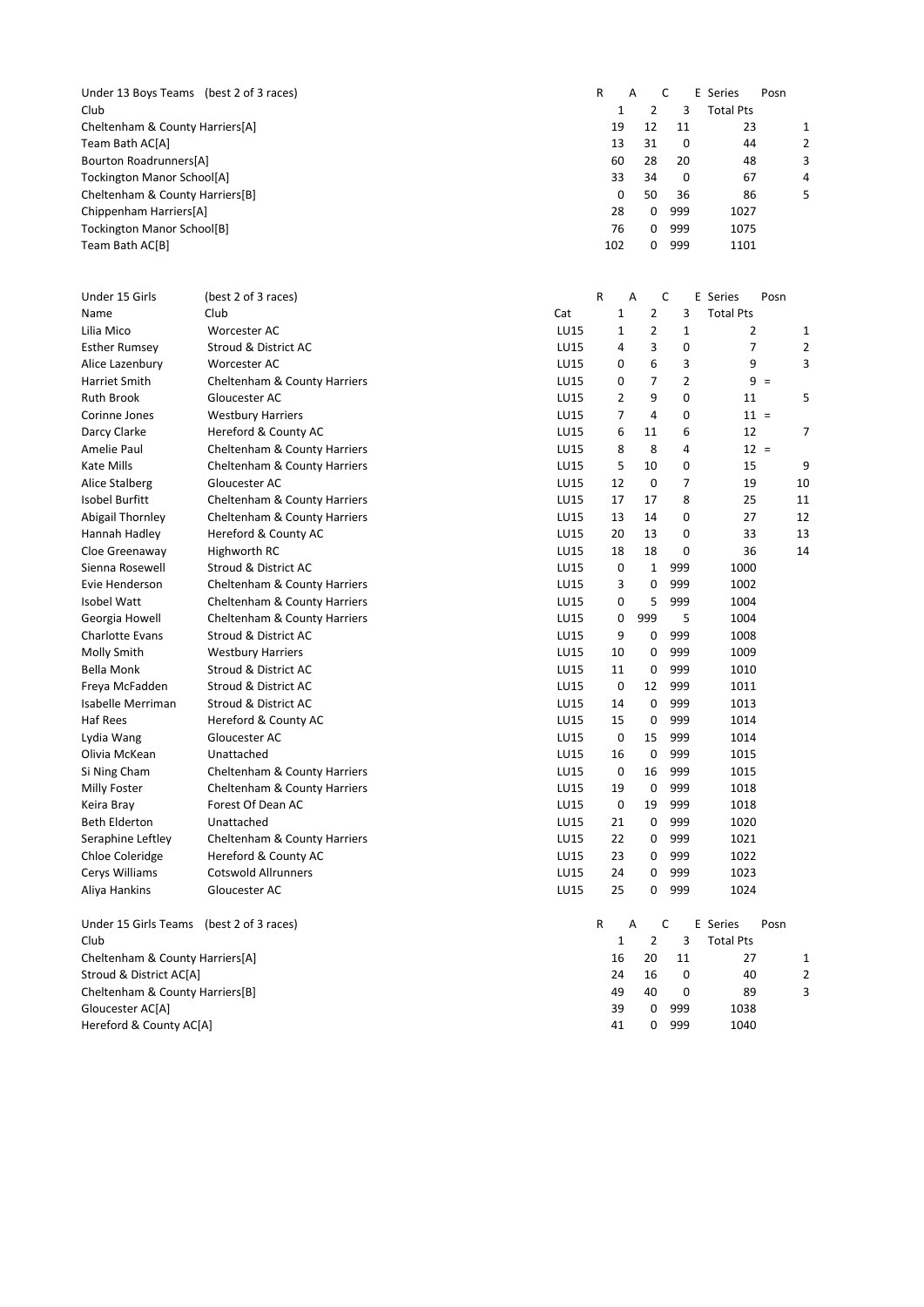| Under 15 Boys                   | (best 2 of 3 races)          |             | ${\sf R}$      | A              | C              |              | E Series         | Posn  |                |
|---------------------------------|------------------------------|-------------|----------------|----------------|----------------|--------------|------------------|-------|----------------|
| Name                            | Club                         | Cat         | $\mathbf 1$    |                | 2              | 3            | <b>Total Pts</b> |       |                |
| Harry Maxwell                   | Team Bath AC                 | <b>MU15</b> | $\mathbf{1}$   |                | $\mathbf{1}$   | 0            | $\overline{2}$   |       | 1              |
| Joshua Maxwell                  | Team Bath AC                 | <b>MU15</b> | $\overline{2}$ |                | $\overline{2}$ | 0            | 4                |       | $\overline{c}$ |
| <b>Dominic Martin</b>           | Cheltenham & County Harriers | <b>MU15</b> | 3              |                | 4              | $\mathbf{1}$ |                  | $4 =$ |                |
| Sam Wilson                      | Cheltenham & County Harriers | <b>MU15</b> | 4              |                | 6              | 2            | 6                |       | 4              |
| <b>Thomas Darton</b>            | <b>Westbury Harriers</b>     | <b>MU15</b> | 5              |                | 9              | 4            | 9                |       | 5              |
| Alex Hearn                      | Team Bath AC                 | <b>MU15</b> | 15             |                | 8              | 3            | 11               |       | 6              |
| Murray Pearson                  | <b>Westbury Harriers</b>     | <b>MU15</b> | 8              |                | $\overline{7}$ | 0            | 15               |       | 7              |
| <b>Anthony Cruise</b>           | Gloucester AC                | <b>MU15</b> | $\mathbf 0$    | 10             |                | 6            | 16               |       | 8              |
| Henry Watson                    | <b>Westbury Harriers</b>     | <b>MU15</b> | 10             | 12             |                | 7            | 17               |       | 9              |
| Teilo Walker                    | Unattached                   | <b>MU15</b> | 13             | 0              |                | 5            | 18               |       | 10             |
| Jack Foster                     | <b>Westbury Harriers</b>     | <b>MU15</b> | 0              | 11             |                | 8            | 19               |       | 11             |
| <b>Ted Blakey</b>               | Dursley RC                   | <b>MU15</b> | 11             |                | 0<br>10        |              | 21               |       | 12             |
| Casey Boulton                   | Stroud & District AC         | <b>MU15</b> | 0              | 14             | 11             |              | 25               |       | 13             |
| Henry White                     | Halo sports foundation       | <b>MU15</b> | 0              |                | 3<br>999       |              | 1002             |       |                |
| Akira Bees                      | <b>Westbury Harriers</b>     | <b>MU15</b> | 0              | 5              | 999            |              | 1004             |       |                |
| Oliver Fisher                   | Stroud & District AC         | <b>MU15</b> | 6              | 0              | 999            |              | 1005             |       |                |
| <b>Philip Crampton</b>          | Stroud & District AC         | <b>MU15</b> | 7              | 0              | 999            |              | 1006             |       |                |
| Noah Dunnett                    | Worcester AC                 | <b>MU15</b> | 9              | $\mathbf 0$    | 999            |              | 1008             |       |                |
| Harry Wilkinson                 | Unattached                   | <b>MU15</b> | 0              | 999            |                | 9            | 1008             |       |                |
| Oliver Mitchell                 | Gloucester AC                | <b>MU15</b> | 12             | 0              | 999            |              | 1011             |       |                |
| Alex Lygo                       | Dursley RC                   | <b>MU15</b> | 0              | 13             | 999            |              | 1012             |       |                |
| Freddie Coombe                  | Cheltenham & County Harriers | <b>MU15</b> | 14             | 0              | 999            |              | 1013             |       |                |
| Arthur Dennant                  | Forest Of Dean AC            | <b>MU15</b> | 0              | 15             | 999            |              | 1014             |       |                |
| Zack Marshfield                 | Stroud & District AC         | <b>MU15</b> | 16             | 0              | 999            |              | 1015             |       |                |
| <b>Ned Harrison</b>             | <b>Bourton Roadrunners</b>   | <b>MU15</b> | 17             | 0              | 999            |              | 1016             |       |                |
| Harry Bradley                   | <b>Bourton Roadrunners</b>   | <b>MU15</b> | 18             | 0              | 999            |              | 1017             |       |                |
| Benjamin Taylor                 | Unattached                   | <b>MU15</b> | 19             |                | 999<br>0       |              | 1018             |       |                |
| Nathan Govier                   | Cirencester AC               | <b>MU15</b> | 20             |                | 999<br>0       |              | 1019             |       |                |
| Joseph Leahy                    | Hereford & County AC         | <b>MU15</b> | 21             | 0              | 999            |              | 1020             |       |                |
| Kian Dee                        | Highworth RC                 | <b>MU15</b> | 22             | 0              | 999            |              | 1021             |       |                |
| Jack Boulton                    | <b>Cotswold Allrunners</b>   | <b>MU15</b> | 23             |                | 999<br>0       |              | 1022             |       |                |
| Under 15 Boys Teams             | (best 2 of 3 races)          |             | $\mathsf{R}$   | A              | C              |              | E Series         | Posn  |                |
| Club                            |                              |             | 1              | $\overline{2}$ |                | 3            | <b>Total Pts</b> |       |                |
| Team Bath AC[A]                 |                              |             | 18             | 11             |                | 0            | 29               |       | $\mathbf{1}$   |
| <b>Westbury Harriers[A]</b>     |                              |             | 23             | 21             | 19             |              | 40               |       | $\overline{2}$ |
| Cheltenham & County Harriers[A] |                              |             | 21             | 0              | 999            |              | 1020             |       |                |
| Stroud & District AC[A]         |                              |             | 29             |                | 0<br>999       |              | 1028             |       |                |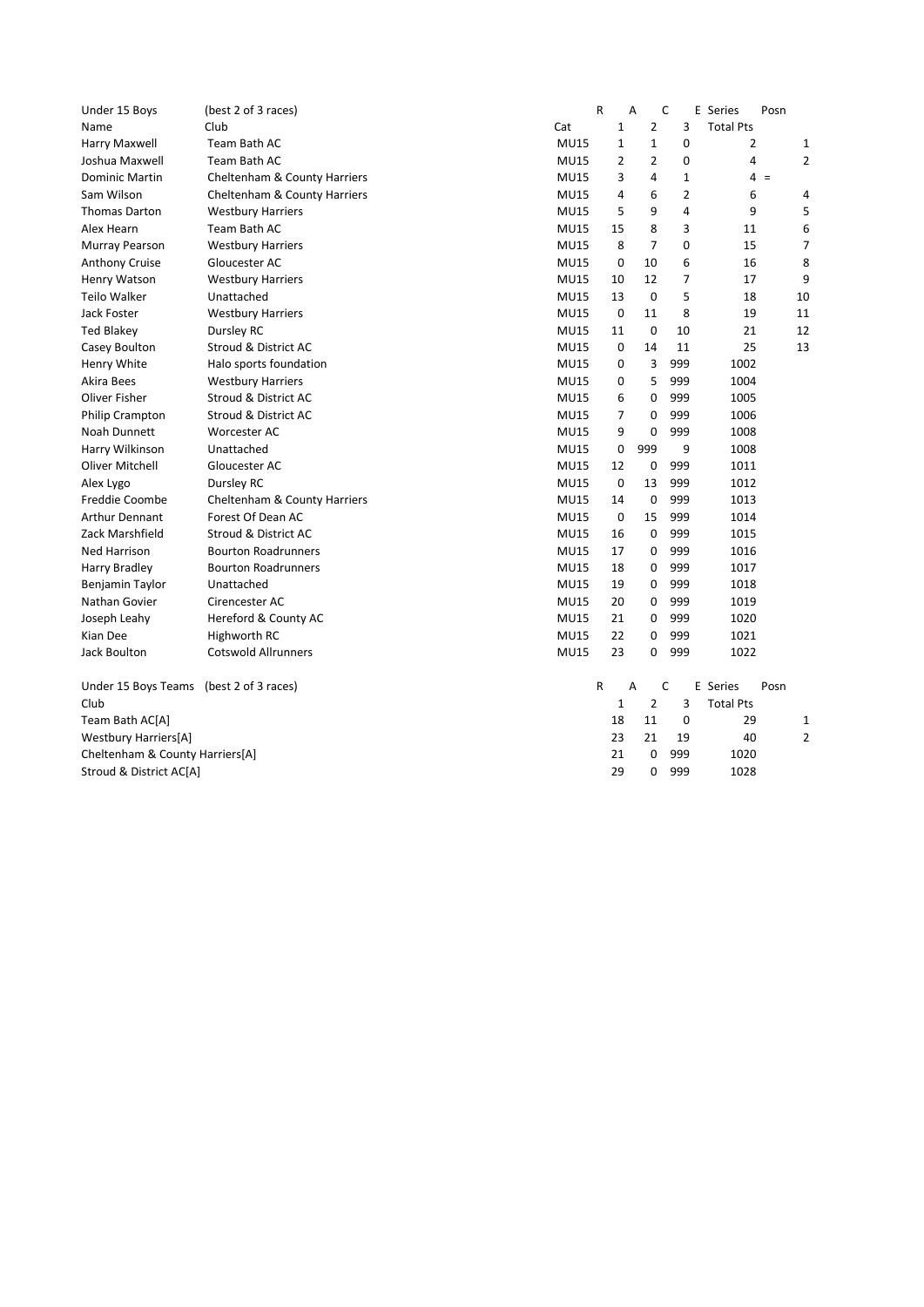| Under 17 Ladies                           | (best 2 of 3 races)          |             | R | A  |                | C              | E Series         | Posn |   |
|-------------------------------------------|------------------------------|-------------|---|----|----------------|----------------|------------------|------|---|
| Name                                      | Club                         | Cat         |   | 1  | $\overline{2}$ | 3              | <b>Total Pts</b> |      |   |
| Kiya Dee                                  | Cheltenham & County Harriers | LU17        |   | 1  | 1              | 0              | 2                |      | 1 |
| Evie Hawkesford-Johns Worcester AC        |                              | LU17        |   | 0  | 4              | 1              | 5                |      | 2 |
| Keira Barry                               | Gloucester AC                | LU17        |   | 0  | 6              | 2              | 8                |      | 3 |
| Eva Tyler                                 | Hereford & County AC         | LU17        |   | 6  | 0              | 3              | 9                |      | 4 |
| Roseanna Stanfield                        | Clevedon                     | LU17        |   | 11 | 0              | 5              | 16               |      | 5 |
| Jessica Hill                              | Gloucester AC                | LU17        |   | 2  | 0              | 999            | 1001             |      |   |
| Lucy Holdsworth                           | Dursley RC                   | LU17        |   | 0  | $\overline{2}$ | 999            | 1001             |      |   |
| Ciara Thornley                            | Cheltenham & County Harriers | LU17        |   | 3  | 0              | 999            | 1002             |      |   |
| Amelia Newell                             | Gloucester AC                | LU17        |   | 0  | 3              | 999            | 1002             |      |   |
| Emma Youngs                               | <b>Worcester AC</b>          | LU17        |   | 4  | 0              | 999            | 1003             |      |   |
| Elsa Thwaites                             | <b>Bourton Roadrunners</b>   | LU17        |   | 0  | 999            | $\overline{4}$ | 1003             |      |   |
| Lily Williams                             | <b>Newport Harriers</b>      | LU17        |   | 5  | 0              | 999            | 1004             |      |   |
| Seren Jones                               | Gloucester AC                | LU17        |   | 0  | 5              | 999            | 1004             |      |   |
| Chloe Sheppard                            | Cheltenham & County Harriers | LU17        |   | 7  | 0              | 999            | 1006             |      |   |
| Emily Judson                              | Stroud & District AC         | LU17        |   | 0  | 7              | 999            | 1006             |      |   |
| Anna Pollard                              | Gloucester AC                | LU17        |   | 8  | 0              | 999            | 1007             |      |   |
| <b>Beth Collins</b>                       | Stroud & District AC         | LU17        |   | 0  | 8              | 999            | 1007             |      |   |
| Molly Dibden                              | Cheltenham & County Harriers | LU17        |   | 9  | 0              | 999            | 1008             |      |   |
| Laura Evans                               | Thornbury RC                 | LU17        |   | 0  | 9              | 999            | 1008             |      |   |
| Freya Howell                              | Cheltenham & County Harriers | LU17        |   | 10 | 0              | 999            | 1009             |      |   |
| Lyra Elliott-Jones                        | Cirencester AC               | LU17        |   | 0  | 10             | 999            | 1009             |      |   |
| Under 17 Ladies Teams (best 2 of 3 races) |                              |             | R | A  |                | C              | E Series         | Posn |   |
| Club                                      |                              |             |   | 1  | $\overline{2}$ | 3              | <b>Total Pts</b> |      |   |
| Cheltenham & County Harriers[A]           |                              |             |   | 51 | 0              | 999            | 1050             |      |   |
| Gloucester AC[A]                          |                              |             |   | 0  | 103            | 999            | 1102             |      |   |
|                                           |                              |             |   |    |                |                |                  |      |   |
| Under 17 Men                              | (best 2 of 3 races)          |             | R | A  |                | C              | E Series         | Posn |   |
| Name                                      | Club                         | Cat         |   | 1  | 2              | 3              | <b>Total Pts</b> |      |   |
| Arty Wilson-Spence                        | <b>Worcester AC</b>          | <b>MU17</b> |   | 4  | 1              | 0              | 5                |      | 1 |
| <b>Bexley Turbard</b>                     | Cheltenham & County Harriers | <b>MU17</b> |   | 0  | 4              | 2              | 6                |      | 2 |
| Dylan Stoneman                            | Team Bath AC                 | <b>MU17</b> |   | 5  | 3              | 0              | 8                |      | 3 |
| <b>Charlie Coles</b>                      | Gloucester AC                | <b>MU17</b> |   | 0  | $\overline{7}$ | 3              | 10               |      | 4 |
| Linus Burnage                             | <b>Worcester AC</b>          | <b>MU17</b> |   | 6  | 5              | 0              | 11               |      | 5 |
| Fletcher Hart                             | <b>Swindon Harriers</b>      | <b>MU17</b> |   | 1  | 0              | 999            | 1000             |      |   |
| Frederick Cooper                          | <b>Westbury Harriers</b>     | <b>MU17</b> |   | 0  | 999            | 1              | 1000             |      |   |
| <b>Henry Evans</b>                        | <b>Newport Harriers</b>      | <b>MU17</b> |   | 2  | 0              | 999            | 1001             |      |   |
| Matthew Brunnock                          | Hereford & County AC         | <b>MU17</b> |   | 0  | $\overline{2}$ | 999            | 1001             |      |   |
| Oakley James                              | <b>Cotswold Allrunners</b>   | <b>MU17</b> |   | 3  | 0              | 999            | 1002             |      |   |
| <b>Matthew Brooks</b>                     | Dursley RC                   | <b>MU17</b> |   | 0  | 6              | 999            | 1005             |      |   |
| Andrew Jeavons                            | Worcester AC                 | <b>MU17</b> |   | 7  | 0              | 999            | 1006             |      |   |
| Jacob Barry                               | Gloucester AC                | <b>MU17</b> |   | 8  | 0              | 999            | 1007             |      |   |
| William Holyoak                           | Tewkesbury RC                | <b>MU17</b> |   | 0  | 8              | 999            | 1007             |      |   |
| Jasper Cox                                | Unattached                   | <b>MU17</b> |   | 9  | 0              | 999            | 1008             |      |   |
| Rowan Sheard                              | Gloucester AC                | <b>MU17</b> |   | 0  | 9              | 999            | 1008             |      |   |
| Aron Asher                                | Gloucester AC                | <b>MU17</b> |   | 10 | 0              | 999            | 1009             |      |   |
| Under 17 Men Teams (best 2 of 3 races)    |                              |             | R | Α  |                | С              | E Series         | Posn |   |
| Club                                      |                              |             |   | 1  | $\overline{2}$ | 3              | <b>Total Pts</b> |      |   |
| Worcester AC[A]                           |                              |             |   | 17 | 0              | 999            | 1016             |      |   |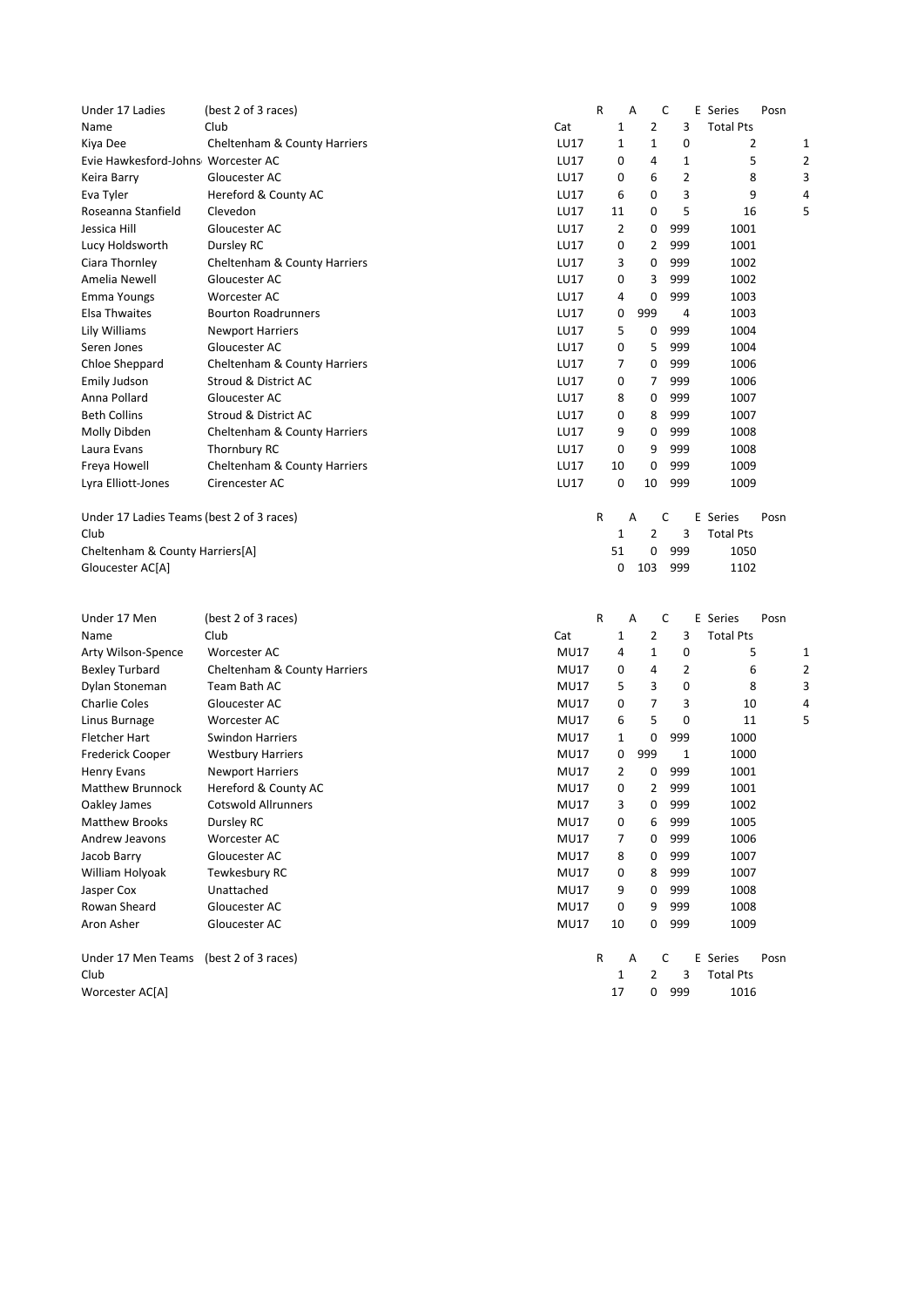| Under 20 Ladies                           | (best 2 of 3 races)          |             | $\mathsf{R}$   | A              | C              | E Series<br>Posn |                |
|-------------------------------------------|------------------------------|-------------|----------------|----------------|----------------|------------------|----------------|
| Name                                      | Club                         | Cat         | $\mathbf{1}$   | $\overline{2}$ | 3              | <b>Total Pts</b> |                |
| Freya Spruit                              | Team Bath AC                 | LU20        | 0              | $\mathbf{1}$   | $\mathbf{1}$   | $\overline{2}$   | 1              |
| Millie Porter                             | Gloucester AC                | LU20        | 0              | 3              | $\overline{2}$ | 5                | $\overline{2}$ |
| Ella Treby                                | Team Bath AC                 | LU20        | 4              | $\overline{2}$ | 0              | 6                | 3              |
| Elena Jury                                | University of Bath           | LU20        | 5              | 0              | 5              | 10               | 4              |
| Lucy Jeffery                              | Gloucester AC                | LU20        | 8              | 4              | 6              | $10 =$           |                |
| Amber Spackman                            | Gloucester AC                | LU20        | 10             | 5              | $\overline{7}$ | 12               | 6              |
| Phoebe Hayashi                            | University of Bath           | LU20        | 1              | 0              | 999            | 1000             |                |
| Alexa Mesham                              | University of Bath           | LU20        | $\overline{2}$ | 0              | 999            | 1001             |                |
| <b>Tilly Spinney</b>                      | <b>Westbury Harriers</b>     | LU20        | 3              | 0              | 999            | 1002             |                |
| Hannah Bolton                             | University of Bath           | LU20        | 0              | 999            | 3              | 1002             |                |
| Antara Jain                               | University of Bath           | LU20        | 0              | 999            | 4              | 1003             |                |
| Matilda Ashley                            | Gloucester AC                | LU20        | 6              | 0              | 999            | 1005             |                |
| Jessica Davies                            | Team Bath AC                 | LU20        | $\overline{7}$ | 0              | 999            | 1006             |                |
| <b>Tanwen Bird</b>                        | Stroud & District AC         | LU20        | 9              | 0              | 999            | 1008             |                |
| Emma Bendle                               | Stroud & District AC         | LU20        | 11             | 0              | 999            | 1010             |                |
| Under 20 Ladies Teams (best 2 of 3 races) |                              |             | R              | A              | C              | E Series<br>Posn |                |
| Club                                      |                              |             | $\mathbf 1$    | $\overline{2}$ | 3              | <b>Total Pts</b> |                |
| University of Bath[A]                     |                              |             | 27             | $\mathbf 0$    | 60             | 87               | $\mathbf{1}$   |
| Gloucester AC[A]                          |                              |             | 148            | 143            | 85             | 228              | $\overline{2}$ |
|                                           |                              |             |                |                |                |                  |                |
|                                           |                              |             |                |                |                |                  |                |
| Under 20 Men                              | (best 2 of 3 races)          |             | R              | A              | C              | E Series<br>Posn |                |
| Name                                      | Club                         | Cat         | 1              | $\overline{2}$ | 3              | <b>Total Pts</b> |                |
| James Harrod                              | Thornbury RC                 | <b>MU20</b> | 2              | $\overline{2}$ | 0              | 4                | 1              |
| Jamie Bell                                | Cheltenham & County Harriers | <b>MU20</b> | 4              | 3              | $\mathbf{1}$   | $4 =$            |                |
| <b>Gebrehiewet Tadesse</b>                | Western Tempo                | <b>MU20</b> | 1              | 8              | $\mathbf 0$    | 9                | 3              |
| <b>Finlay Hawkins</b>                     | Gloucester AC                | <b>MU20</b> | 7              | 9              | $\overline{2}$ | $9 =$            |                |
| Michael Lambourne                         | University of Bath           | <b>MU20</b> | 6              | 6              | 0              | 12               | 5              |
| <b>Adam Homes</b>                         | Kenilworth Runners           | <b>MU20</b> | 8              | 10             | 0              | 18               | 6              |
| James Vaughan                             | Western Tempo                | <b>MU20</b> | 0              | $\mathbf 1$    | 999            | 1000             |                |
| Thys Moreau                               | University of Bath           | <b>MU20</b> | 3              | 0              | 999            | 1002             |                |
| <b>Felix Adams</b>                        | University of Bath           | <b>MU20</b> | 0              | 999            | 3              | 1002             |                |
| Dexter Cheung                             | University of Bath           | <b>MU20</b> | 0              | 4              | 999            | 1003             |                |
| Joseph McKeon                             | University of Bath           | <b>MU20</b> | 0              | 999            | $\overline{4}$ | 1003             |                |
| Joshua Burton                             | University of Bath           | <b>MU20</b> | 5              | 0              | 999            | 1004             |                |
| Rob Peacock                               | University of Bath           | <b>MU20</b> | 0              | 5              | 999            | 1004             |                |
| Josias Ashby                              | Worcester AC                 | <b>MU20</b> | 0              | $\overline{7}$ | 999            | 1006             |                |
| Under 20 Men Teams (best 2 of 3 races)    |                              |             | R              | A              | C              | E Series<br>Posn |                |
| Club                                      |                              |             | 1              | $\overline{2}$ | 3              | <b>Total Pts</b> |                |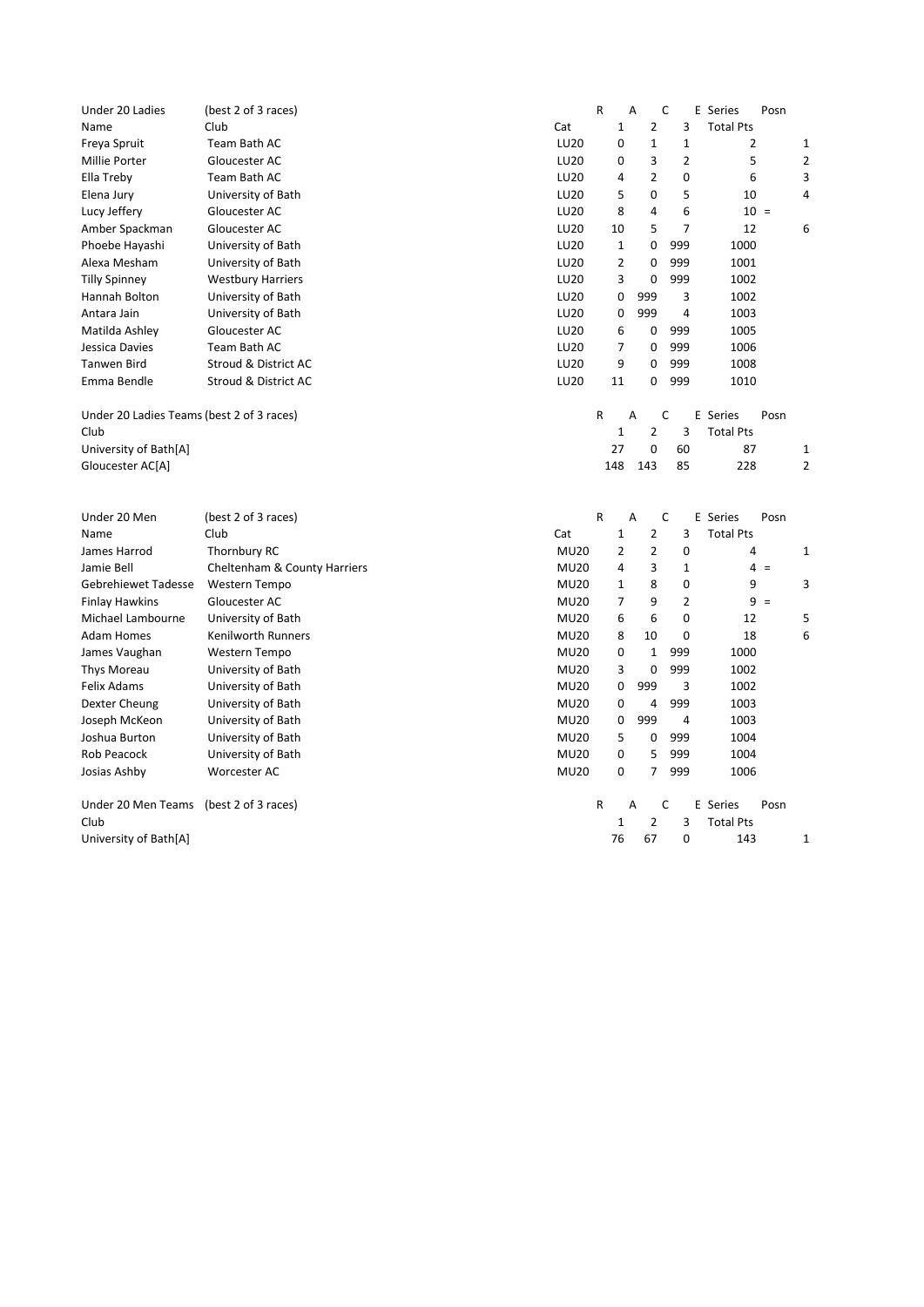| <b>SL</b>               | (best 2 of 3 races)           |           | R              | A              | C              | E Series         | Posn |                |
|-------------------------|-------------------------------|-----------|----------------|----------------|----------------|------------------|------|----------------|
| Name                    | Club                          | Cat       | $\mathbf{1}$   | $\overline{2}$ | 3              | <b>Total Pts</b> |      |                |
| Ella Burfitt            | Cheltenham & County Harriers  | <b>SL</b> | 0              | $\mathbf{1}$   | $\mathbf{1}$   | 2                |      | $\mathbf{1}$   |
| Chelsea Baker           | Royal Navy AC                 | <b>SL</b> | 6              | 3              | $\overline{2}$ | 5                |      | $\overline{2}$ |
| Nea Sneddon-Jenkins     | Cirencester AC                | <b>SL</b> | 13             | 5              | 5              | 10               |      | 3              |
| <b>Brittany Crombie</b> | Cheltenham & County Harriers  | <b>SL</b> | 0              | 10             | 8              | 18               |      | 4              |
| <b>Holly Derrick</b>    | Cheltenham & County Harriers  | <b>SL</b> | 20             | 12             | 9              | 21               |      | 5              |
| Laura Meech             | Clevedon                      | <b>SL</b> | 17             | 6              | 0              | 23               |      | 6              |
| Amy Glynn               | Team Bath AC                  | <b>SL</b> | 15             | 9              | 0              | 24               |      | 7              |
| Izzy Axford             | Western Tempo                 | <b>SL</b> | 16             | 8              | 0              | $24 =$           |      |                |
| Lizzi Pitt              | Team Bath AC                  | <b>SL</b> | 18             | 7              | 0              | 25               |      | 9              |
| <b>Elizabeth Thomas</b> | Cirencester AC                | <b>SL</b> | 25             | 0              | 10             | 35               |      | 10             |
| Natalie Wizard          | <b>Almost Athletes</b>        | <b>SL</b> | 30             | 0              | 11             | 41               |      | 11             |
| <b>Charlotte Hall</b>   | Gloucester AC                 | <b>SL</b> | 26             | 17             | 0              | 43               |      | 12             |
| Julie Emmerson          | University of Bath            | <b>SL</b> | $\mathbf{1}$   | $\mathbf 0$    | 999            | 1000             |      |                |
| Louise Royer            | University of Bath            | <b>SL</b> | $\overline{2}$ | 0              | 999            | 1001             |      |                |
| <b>Isabel Davis</b>     | Team Bath AC                  | <b>SL</b> | $\mathbf 0$    | $\overline{2}$ | 999            | 1001             |      |                |
| Cecilie Andersen        | University of Bath            | <b>SL</b> | 3              | 0              | 999            | 1002             |      |                |
| Grace Goodall           | University of Bath            | <b>SL</b> | 0              | 999            | 3              | 1002             |      |                |
| Rachel See              | Cheltenham & County Harriers  | <b>SL</b> | $\overline{4}$ | 0              | 999            | 1003             |      |                |
| Alexandra Binley        | Team Bath AC                  | <b>SL</b> | 0              | $\overline{4}$ | 999            | 1003             |      |                |
| Katie Strange           | Team Bath AC                  | <b>SL</b> | 0              | 999            | 4              | 1003             |      |                |
| <b>Brittany Teague</b>  | Western Tempo                 | <b>SL</b> | 5              | 0              | 999            | 1004             |      |                |
| Amber Clarke            | University of Bath            | <b>SL</b> | 0              | 999            | 6              | 1005             |      |                |
| Cadie Hibberd           | Cheltenham & County Harriers  | <b>SL</b> | $\overline{7}$ | 0              | 999            | 1006             |      |                |
| Laura Mullin            | University of Bath            | <b>SL</b> | 0              | 999            | 7              | 1006             |      |                |
| <b>Emily Chandler</b>   | Stroud & District AC          | <b>SL</b> | 8              | 0              | 999            | 1007             |      |                |
| Alice Raban             | Team Bath AC                  | <b>SL</b> | 9              | 0              | 999            | 1008             |      |                |
| Hattie Jenkins          | Western Tempo                 | <b>SL</b> | 10             | 0              | 999            | 1009             |      |                |
| <b>Briony Bishop</b>    | Gloucester AC                 | <b>SL</b> | 11             | 0              | 999            | 1010             |      |                |
| <b>Florrie Betts</b>    | University of Bath            | <b>SL</b> | $\mathbf 0$    | 11             | 999            | 1010             |      |                |
| Nia Glover              | <b>Running Somewhere Else</b> | <b>SL</b> | 12             | $\mathbf 0$    | 999            | 1011             |      |                |
| <b>Issy Ravenhill</b>   | <b>Almost Athletes</b>        | <b>SL</b> | 0              | 13             | 999            | 1012             |      |                |
| Hannah Ambrosio         | Western Tempo                 | <b>SL</b> | 14             | $\mathbf 0$    | 999            | 1013             |      |                |
| Lucinda Lumley          | Angels RC                     | <b>SL</b> | 0              | 14             | 999            | 1013             |      |                |
| Sophie Longley          | <b>Almost Athletes</b>        | <b>SL</b> | 0              | 15             | 999            | 1014             |      |                |
| Charlotte Kerr          | <b>CLC Striders</b>           | <b>SL</b> | $\mathbf 0$    | 16             | 999            | 1015             |      |                |
| <b>Rosie Oates</b>      | Running Somewhere Else        | <b>SL</b> | 19             | $\mathbf 0$    | 999            | 1018             |      |                |
| Isabella Seal           | <b>Hereford Couriers</b>      | <b>SL</b> | 21             | 0              | 999            | 1020             |      |                |
| Laura Fletcher          | <b>CLC Striders</b>           | <b>SL</b> | 22             | 0              | 999            | 1021             |      |                |
| <b>Phoebe Davis</b>     | Stroud & District AC          | <b>SL</b> | 23             | 0              | 999            | 1022             |      |                |
| Mell Schofield          | Cheltenham & County Harriers  | <b>SL</b> | 24             | 0              | 999            | 1023             |      |                |
| Jen Williams            | Clevedon                      | <b>SL</b> | 27             | 0              | 999            | 1026             |      |                |
| Elzbieta Antosiewicz    | <b>Almost Athletes</b>        | <b>SL</b> | 28             | 0              | 999            | 1027             |      |                |
| Katy Sworn              | Almost Athletes               | <b>SL</b> | 29             | 0              | 999            | 1028             |      |                |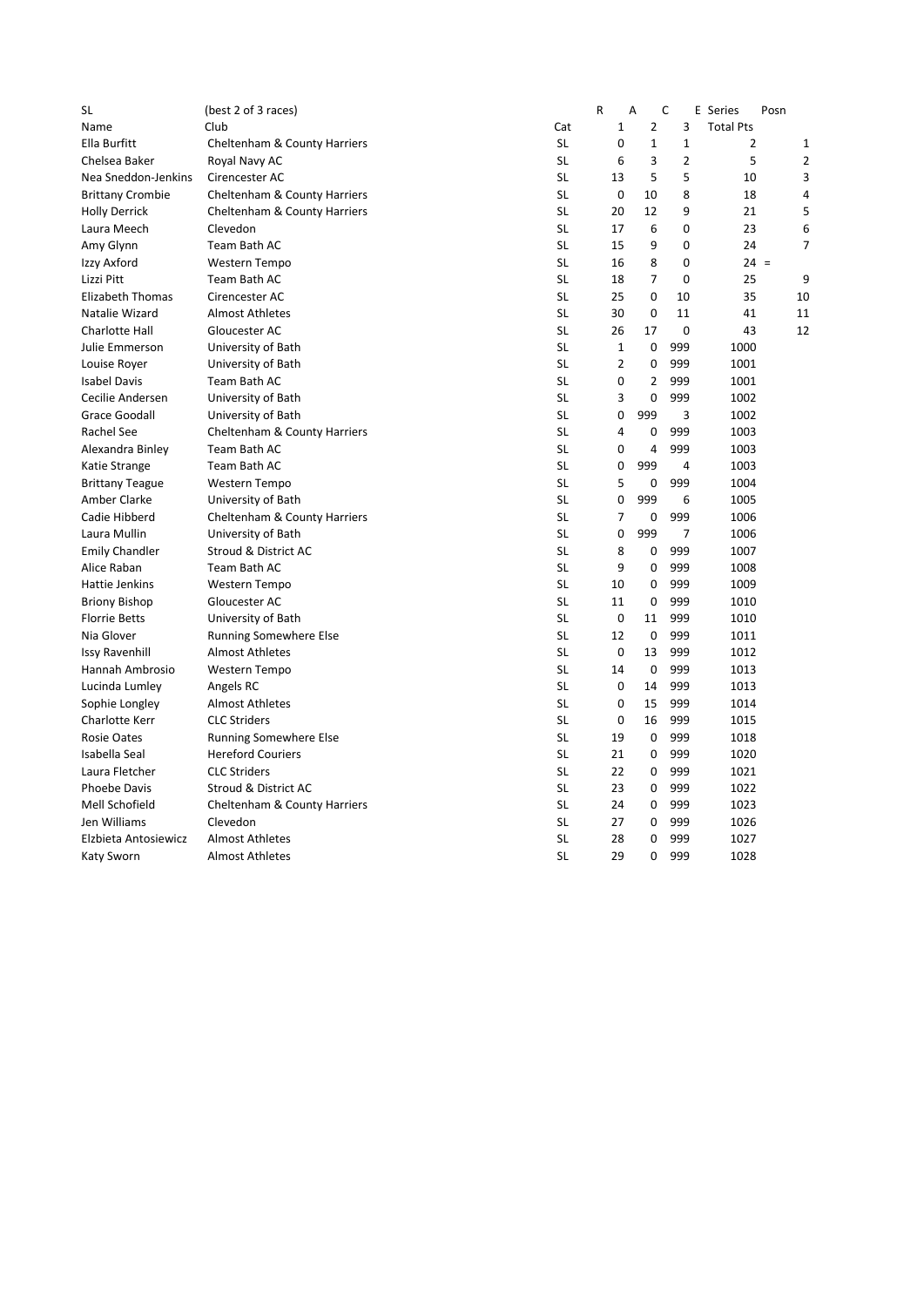| SM                    | (best 2 of 3 races)          |           | R  | Α              | C           | E<br>Series<br>Posn |                |
|-----------------------|------------------------------|-----------|----|----------------|-------------|---------------------|----------------|
| Name                  | Club                         | Cat       | 1  | $\overline{2}$ | 3           | <b>Total Pts</b>    |                |
| Max Davis             | University of Bath           | <b>SM</b> | 0  | $\overline{2}$ | $\mathbf 1$ | 3                   | 1              |
| Aidan Daniel          | Team Bath AC                 | <b>SM</b> | 4  | 3              | 4           | $\overline{7}$      | $\overline{2}$ |
| Daniel Jones          | Team Bath AC                 | <b>SM</b> | 6  | 6              | 5           | 11                  | 3              |
| <b>Elliott Avis</b>   | Team Bath AC                 | <b>SM</b> | 0  | $\overline{7}$ | 6           | 13                  | 4              |
| James Thomas          | Cirencester AC               | <b>SM</b> | 11 | 0              | 8           | 19                  | 5              |
| <b>Brian Glynn</b>    | Team Bath AC                 | <b>SM</b> | 17 | 10             | 9           | $19 =$              |                |
| James Donald          | Team Bath AC                 | <b>SM</b> | 16 | 11             | 10          | 21                  | 7              |
| <b>Robert Eaton</b>   | Team Bath AC                 | <b>SM</b> | 9  | 13             | 0           | 22                  | 8              |
| Eliot Ball            | Team Bath AC                 | <b>SM</b> | 14 | 9              | 0           | 23                  | 9              |
| Chris Hutchinson      | <b>Western Tempo</b>         | <b>SM</b> | 18 | 14             | 12          | 26                  | 10             |
| James Walters         | Gloucester AC                | <b>SM</b> | 29 | 15             | 14          | 29                  | 11             |
| Sean Leadbeater       | Thornbury RC                 | <b>SM</b> | 22 | $\mathbf 0$    | 11          | 33                  | 12             |
| <b>Elliot Prince</b>  | Cheltenham & County Harriers | <b>SM</b> | 0  | 21             | 13          | 34                  | 13             |
| Andy Wilson           | Thornbury RC                 | <b>SM</b> | 40 | 20             | 16          | 36                  | 14             |
| <b>Thomas Davies</b>  | Team Bath AC                 | <b>SM</b> | 15 | 22             | 0           | 37                  | 15             |
| Ben Bohane            | Thornbury RC                 | <b>SM</b> | 34 | 0              | 15          | 49                  | 16             |
| <b>Martin Hewlett</b> | Clevedon                     | <b>SM</b> | 31 | 0              | 20          | 51                  | 17             |
| Clark Lawson          | Western Tempo                | <b>SM</b> | 36 | 29             | 23          | 52                  | 18             |
| Vince Edwards         | Forest Of Dean AC            | <b>SM</b> | 55 | 36             | 26          | 62                  | 19             |
| Asten Haynes          | Thornbury RC                 | <b>SM</b> | 41 | 0              | 22          | 63                  | 20             |
| <b>Ross Swain</b>     | Cheltenham & County Harriers | <b>SM</b> | 53 | 38             | 25          | $63 =$              |                |
| Jonathan Tudor        | Dursley RC                   | <b>SM</b> | 50 | 37             | 27          | 64                  | 22             |
| Rob Barnett           | <b>CLC Striders</b>          | <b>SM</b> | 44 | 27             | 0           | 71                  | 23             |
| Nick Leigh            | <b>Bitton Road Runners</b>   | <b>SM</b> | 48 | 0              | 24          | 72                  | 24             |
| Matt Evans            | Cheltenham & County Harriers | <b>SM</b> | 45 | 33             | 0           | 78                  | 25             |
| Andy Fellows          | Cirencester AC               | <b>SM</b> | 52 | 26             | 0           | $78 =$              |                |
| Dominic James         | <b>Western Tempo</b>         | <b>SM</b> | 1  | 0              | 999         | 1000                |                |
| Leon Chevalier        | University of Bath           | <b>SM</b> | 0  | 1              | 999         | 1000                |                |
| <b>Adam Stokes</b>    | <b>Bristol &amp; West AC</b> | <b>SM</b> | 2  | 0              | 999         | 1001                |                |
| Sam Norris            | University of Bath           | <b>SM</b> | 0  | 999            | 2           | 1001                |                |
| Jack Gumm             | University of Bath           | <b>SM</b> | 3  | 0              | 999         | 1002                |                |
| <b>Will Perkins</b>   | University of Bath           | <b>SM</b> | 0  | 999            | 3           | 1002                |                |
| <b>Phil Beastall</b>  | Western Tempo                | <b>SM</b> | 0  | 4              | 999         | 1003                |                |
| Owen Grant            | Tewkesbury RC                | <b>SM</b> | 5  | 0              | 999         | 1004                |                |
| Christopher Wagstaff  | Cheltenham & County Harriers | <b>SM</b> | 0  | 5              | 999         | 1004                |                |
| Frazer Knowles        | University of Bath           | <b>SM</b> | 7  | 0              | 999         | 1006                |                |
| Joe Willgoss          | Western Tempo                | <b>SM</b> | 0  | 999            | 7           | 1006                |                |
| Dan Galpin            | University of Bath           | <b>SM</b> | 8  | 0              | 999         | 1007                |                |
| James Wilton          | Ashford AC                   | <b>SM</b> | 0  | 8              | 999         | 1007                |                |
| Aaron Pritchard       | Team Bath AC                 | SM        | 10 | 0              | 999         | 1009                |                |
| <b>Toby Garrick</b>   | University of Bath           | SM        | 12 | 0              | 999         | 1011                |                |
| Ryan Baker            | <b>Kenilworth Runners</b>    | SM        | 0  | 12             | 999         | 1011                |                |
| David Aubrey          | Western Tempo                | <b>SM</b> | 13 | 0              | 999         | 1012                |                |
| <b>Rupert Denny</b>   | Cheltenham & County Harriers | SM        | 0  | 16             | 999         | 1015                |                |
| Alex Smith            | Western Tempo                | SM        | 0  | 17             | 999         | 1016                |                |
| Jim Campbell          | Western Tempo                | SM        | 0  | 999            | 17          | 1016                |                |
| <b>William New</b>    | Western Tempo                | SM        | 0  | 18             | 999         | 1017                |                |
| <b>Harrison Miles</b> | Cheltenham & County Harriers | SM        | 0  | 999            | 18          | 1017                |                |
| Themis Bower          | Team Bath AC                 | SM        | 19 | 0              | 999         | 1018                |                |
| Jack Richardson       | Clevedon                     | SM        | 0  | 19             | 999         | 1018                |                |
| Luke Carroll          | Western Tempo                | SM        | 0  | 999            | 19          | 1018                |                |
| <b>Tom Purnell</b>    | Cirencester AC               | SM        | 20 | 0              | 999         | 1019                |                |
| Ryan Knight           | <b>Hereford Couriers</b>     | SM        | 21 | 0              | 999         | 1020                |                |
| <b>Craig Bridges</b>  | Team Bath AC                 | SM        | 0  | 999            | 21          | 1020                |                |
| Luke Campbell         | Cirencester AC               | SM        | 23 | 0              | 999         | 1022                |                |
| Darren Dempsey        | Cheltenham & County Harriers | SM        | 0  | 23             | 999         | 1022                |                |
| <b>Richard Hunt</b>   | Unattached                   | SM        | 24 | 0              | 999         | 1023                |                |
| John Sowler           | Unattached                   | SM        | 0  | 24             | 999         | 1023                |                |
| Josh Carter           | University of Bath           | SM        | 25 | 0              | 999         | 1024                |                |
| Alex Banks            | Cirencester AC               | SM        | 0  | 25             | 999         | 1024                |                |
| Michael Brown         | Dursley RC                   | SM        | 26 | 0              | 999         | 1025                |                |
| Philip Blackburn      | Thornbury RC                 | SM        | 27 | 0              | 999         | 1026                |                |
| Darren Broady         | Western Tempo                | SM        | 28 | 0              | 999         | 1027                |                |
| Ryan O'Donnell        | <b>CLC Striders</b>          | SM        | 0  | 28             | 999         | 1027                |                |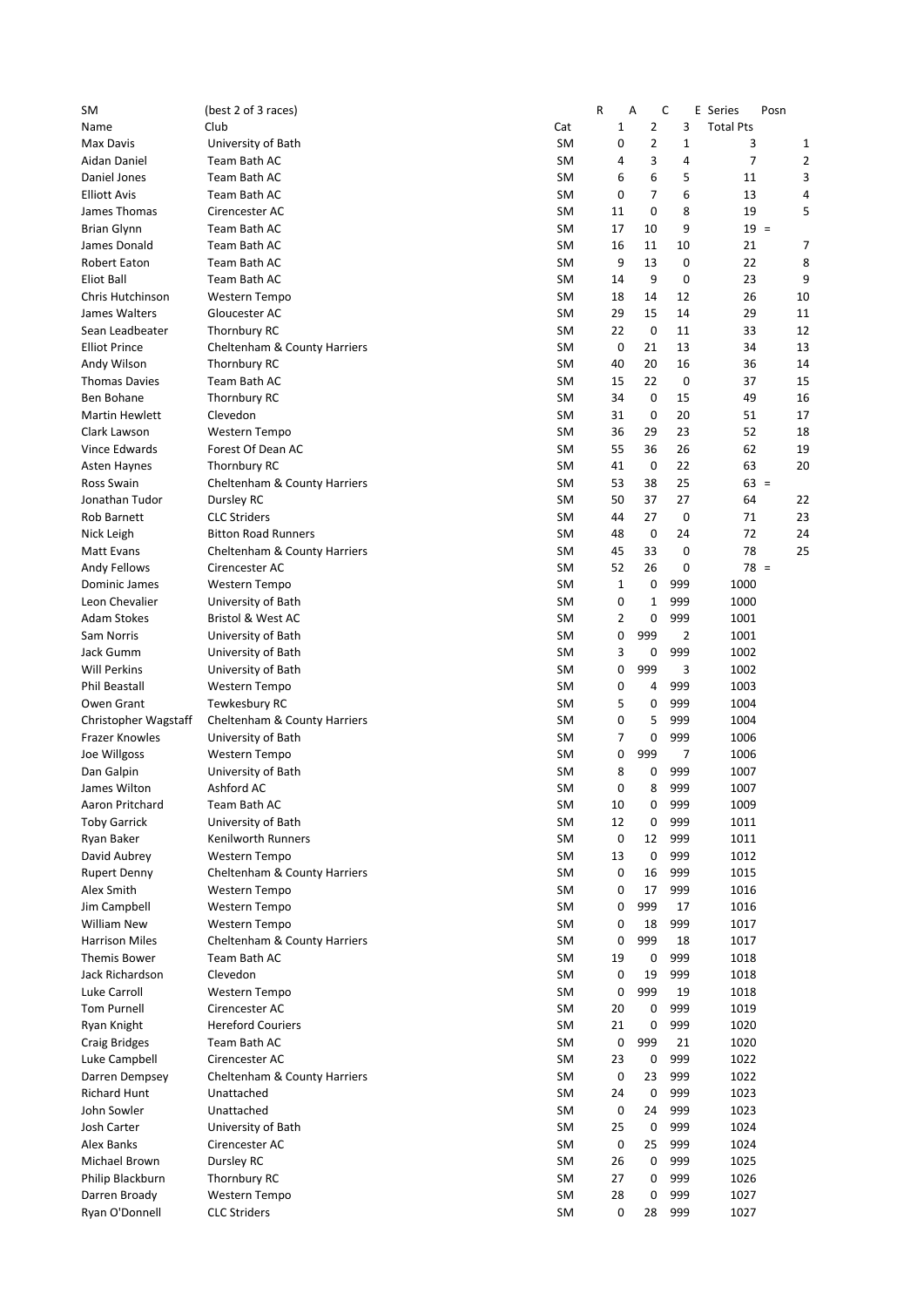| <b>Steve Phelps</b>                     | <b>Almost Athletes</b>                  | SM           | 0              | 999            | 28             | 1027             |      |
|-----------------------------------------|-----------------------------------------|--------------|----------------|----------------|----------------|------------------|------|
| Sam Wizard                              | <b>Almost Athletes</b>                  | SM           | 0              | 999            | 29             | 1028             |      |
| George Jackson                          | <b>Bitton Road Runners</b>              | SM           | 30             | 0              | 999            | 1029             |      |
| Tom Kabala                              | <b>CLC Striders</b>                     | SM           | 0              | 30             | 999            | 1029             |      |
| Josh Hand                               | <b>Almost Athletes</b>                  | SM           | 0              | 31             | 999            | 1030             |      |
| Dan Schofield                           | Western Tempo                           | SM           | 32             | 0              | 999            | 1031             |      |
| Steven Rowley                           | Western Tempo                           | SM           | 0              | 32             | 999            | 1031             |      |
| Ash Tuck                                | Kinetic sports                          | SM           | 33             | 0              | 999            | 1032             |      |
| <b>Greg Chilton</b>                     | <b>CLC Striders</b>                     | SM           | 0              | 34             | 999            | 1033             |      |
| Nigel Dexter                            | Droitwich AC                            | SM           | 35             | 0              | 999            | 1034             |      |
| Gary Lewis                              | Clevedon                                | SM           | 0              | 35             | 999            | 1034             |      |
| Chris Aldred                            | Clevedon                                | SM           | 37             | 0              | 999            | 1036             |      |
| Mikey Ingrouille                        | University of Bath                      | SM           | 38             | 0              | 999            | 1037             |      |
| Shaun Green                             | Droitwich AC                            | SM           | 39             | 0              | 999            | 1038             |      |
| Mark Potter                             | Cheltenham & County Harriers            | SM           | 0              | 39             | 999            | 1038             |      |
| Toby Ryan                               | Team Bath AC                            | SM           | 42             | 0              | 999            | 1041             |      |
| Ben Amigoni                             | Dursley RC                              | SM           | 43             | 0              | 999            | 1042             |      |
| <b>Richard Cronin</b>                   | Forest Of Dean AC                       | SM           | 46             | 0              | 999            | 1045             |      |
| Christian Stiff                         | <b>Bitton Road Runners</b>              | SM           | 47             | 0              | 999            | 1046             |      |
| <b>Brian Robb</b>                       | <b>Bitton Road Runners</b>              | SM           | 49             | 0              | 999            | 1048             |      |
| Damian Parker                           | <b>Almost Athletes</b>                  | SM           | 51             | 0              | 999            | 1050             |      |
| Sam Winstone                            | Kinetic sports                          | SM           | 54             | 0              | 999            | 1053             |      |
| Graham Blackburn                        | Cirencester AC                          | SM           | 56             | 0              | 999            | 1055             |      |
| Jon Miller                              | Kinetic sports                          | SM           | 57             | 0              | 999            | 1056             |      |
| <b>Ben Brewin</b>                       | <b>Almost Athletes</b>                  | SM           | 58             | 0              | 999            | 1057             |      |
| Aiden Wiffen                            | Team Bath AC                            | SM           | 59             | 0              | 999            | 1058             |      |
|                                         |                                         |              |                |                |                |                  |      |
|                                         |                                         |              |                |                |                |                  |      |
|                                         |                                         |              |                |                |                |                  |      |
| LV35                                    | (best 2 of 3 races)                     |              | R              | Α              | C              | E Series         | Posn |
| Name                                    | Club                                    | Cat          | 1              | 2              | 3              | <b>Total Pts</b> |      |
| Kimberley Newcombe Stroud & District AC |                                         | LV35         | $\mathbf 1$    | $\mathbf 1$    | $\mathbf{1}$   | 2                | 1    |
| Naomi Eaton                             | Western Tempo                           | LV35         | 2              | $\overline{2}$ | 0              | 4                |      |
| <b>Heather Fell</b>                     | Team Bath AC                            | LV35         | 3              | 0              | 3              | 6                | З    |
| Natalie Southernwood Clevedon           |                                         | LV35         | 5              | 4              | 4              | 8                | 4    |
| Petra Vymetalova                        | Cheltenham & County Harriers            | LV35         | 6              | 0              | $\overline{2}$ | $8 =$            |      |
| <b>Rachel Vines</b>                     | <b>CLC Striders</b>                     | LV35         | 11             | 5              | 5              | 10               | є    |
| <b>Ellie Balfe</b>                      | Cheltenham & County Harriers            | LV35         | $\overline{7}$ | 0              | 6              | 13               | 7    |
| Laura Orna                              | Thornbury RC                            | LV35         | 8              | 8              | 7              | 15               | ε    |
| Becky Holland                           | Forest Of Dean AC                       | LV35         | 13             | 0              | 9              | 22               | S    |
| Ivana Wilson                            | <b>Almost Athletes</b>                  | LV35         | 15             | 9              | 0              | 24               | 10   |
| <b>Teresa Bennett</b>                   | Angels RC                               | LV35         | 16             | 10             | 0              | 26               | 11   |
| Laura Kent                              | Tewkesbury RC                           | LV35         | 17             | 11             | 0              | 28               | 12   |
| Liza Bradshaw                           | <b>CLC Striders</b>                     | LV35         | 0              | 3              | 999            | 1002             |      |
| Georgie Parnell                         | <b>Chepstow Harriers</b>                | LV35         | 4              | 0              | 999            | 1003             |      |
| <b>Frances Crozier</b>                  | Clevedon                                | LV35         | 0              | 6              | 999            | 1005             |      |
| Rachael Cary                            | <b>CLC Striders</b>                     | LV35         | 0              | 7              | 999            | 1006             |      |
| Melanie Wilson                          | Thornbury RC                            | LV35         | 0              | 999            | 8              | 1007             |      |
| Francesca Amigoni                       | Dursley RC                              | LV35         | 9              | 0              | 999            | 1008             |      |
| Victoria Randall                        | Team Bath AC                            | LV35         | 10             | 0              | 999            | 1009             |      |
| Anna Midgley<br>Fran Penny              | Gloucester AC<br>Running Somewhere Else | LV35<br>LV35 | 12<br>14       | 0<br>0         | 999<br>999     | 1011<br>1013     |      |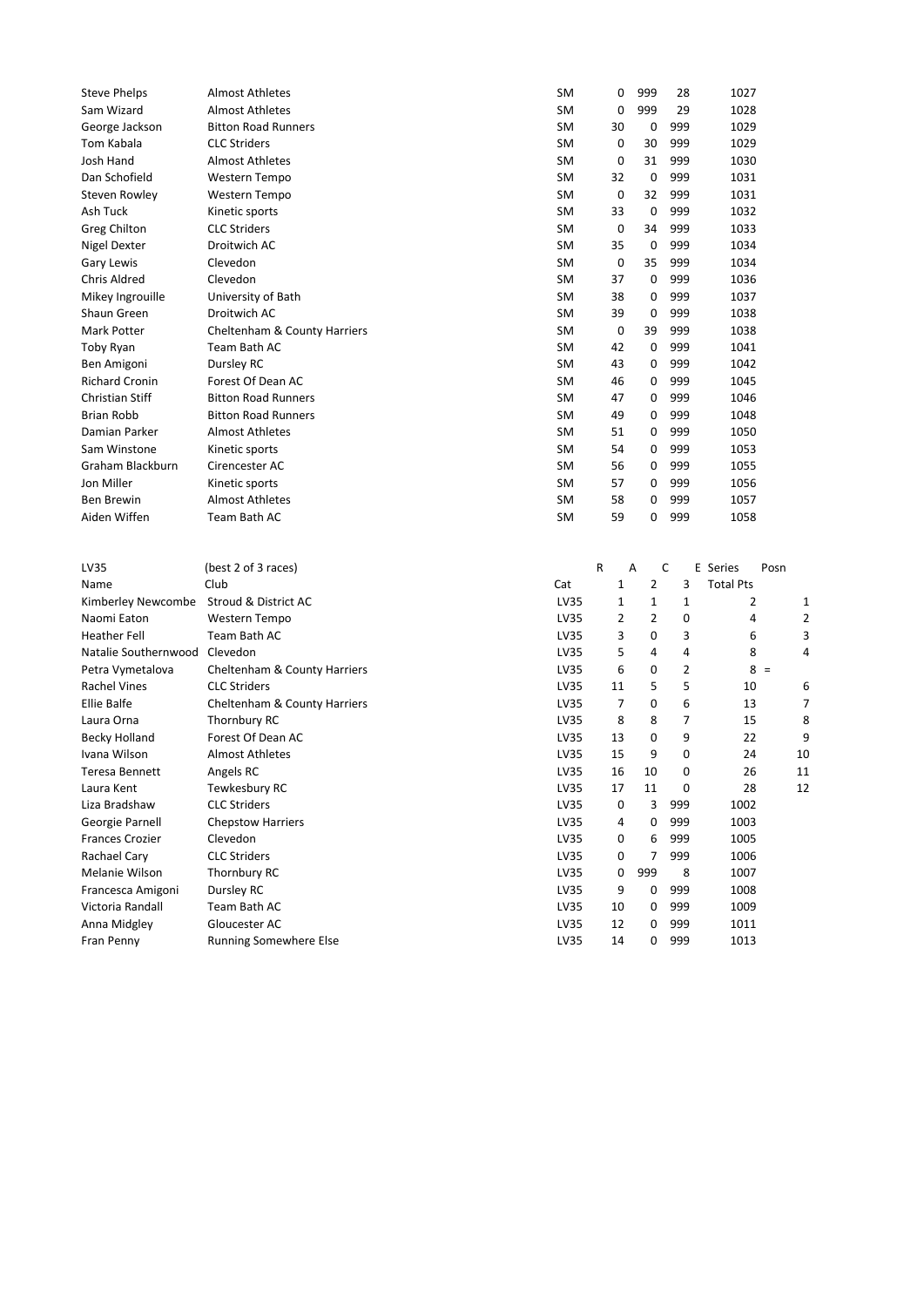| LV40                     | (best 2 of 3 races)          |      | R           | A              | C           | E Series         | Posn   |    |
|--------------------------|------------------------------|------|-------------|----------------|-------------|------------------|--------|----|
| Name                     | Club                         | Cat  | 1           | 2              | 3           | <b>Total Pts</b> |        |    |
| Amber Gascoigne          | Team Bath AC                 | LV40 | 1           | $\mathbf{1}$   | 1           | 2                |        | 1  |
| Samantha Harris          | Forest Of Dean AC            | LV40 | 2           | $\overline{2}$ | 2           | 4                |        | 2  |
| Patricia Dendy           | <b>Almost Athletes</b>       | LV40 | 3           | 4              | 5           | 7                |        | 3  |
| Helen Knight             | <b>CLC Striders</b>          | LV40 | 5           | 3              | 4           |                  | $7 =$  |    |
| Jo Wilkie                | Cheltenham & County Harriers | LV40 | 0           | 5              | 6           | 11               |        | 5  |
| Sarah Sheppard           | Cheltenham & County Harriers | LV40 | 6           | 6              | 0           | 12               |        | 6  |
| Nicola Whiteman          | Cheltenham & County Harriers | LV40 | 7           | 8              | 0           | 15               |        | 7  |
| Leanne Meek              | Forest Of Dean AC            | LV40 | 0           | 10             | 7           | 17               |        | 8  |
| Georgina Emile           | Angels RC                    | LV40 | 9           | 9              | 0           | 18               |        | 9  |
| Victoria Watkins         | Worcester AC                 | LV40 | 10          | 11             | 9           | 19               |        | 10 |
| Katie Coleman            | <b>Almost Athletes</b>       | LV40 | 0           | 12             | 8           | 20               |        | 11 |
| Victoria Kennedy         | <b>Almost Athletes</b>       | LV40 | 0           | 14             | 10          | 24               |        | 12 |
| Angela Twine             | Droitwich AC                 | LV40 | 12          | 13             | 0           | 25               |        | 13 |
| Laura Parsonage          | Team Bath AC                 | LV40 | 0           | 999            | 3           | 1002             |        |    |
| Laura Jones              | Forest Of Dean AC            | LV40 | 4           | 0              | 999         | 1003             |        |    |
| Kim Millward             | Gloucester AC                | LV40 | 0           | 7              | 999         | 1006             |        |    |
| Zoe Lamerton             | Dursley RC                   | LV40 | 8           | 0              | 999         | 1007             |        |    |
| Elaine Chapman           | Running Somewhere Else       | LV40 | 11          | 0              | 999         | 1010             |        |    |
| <b>Maxine Emes</b>       | <b>Bourton Roadrunners</b>   | LV40 | 13          | 0              | 999         | 1012             |        |    |
| Hannah Brown             | <b>Almost Athletes</b>       | LV40 | 14          | 0              | 999         | 1013             |        |    |
| Charlie Haward           | <b>CLC Striders</b>          | LV40 | 0           | 15             | 999         | 1014             |        |    |
|                          |                              |      |             |                |             |                  |        |    |
|                          |                              |      |             |                |             |                  |        |    |
| MV40                     | (best 2 of 3 races)          |      | R           | Α              | C           | E Series         | Posn   |    |
| Name                     | Club                         | Cat  | 1           | $\overline{2}$ | 3           | <b>Total Pts</b> |        |    |
| <b>Ben Price</b>         | Western Tempo                | MV40 | 1           | $\mathbf 1$    | 0           | 2                |        | 1  |
| <b>Aaron Willis</b>      | Cirencester AC               | MV40 | 3           | 3              | $\mathbf 1$ | 4                |        | 2  |
| David Johnson            | Western Tempo                | MV40 | 7           | 2              | 3           | 5                |        | 3  |
| <b>Ben Burns</b>         | Clevedon                     | MV40 | 6           | 4              | 0           | 10               |        | 4  |
| Tom Hunton               | Cirencester AC               | MV40 | 8           | 0              | 2           | $10 =$           |        |    |
| Lee Southernwood         | Clevedon                     | MV40 | 13          | 5              | 5           | $10 =$           |        |    |
| <b>Ben Lowe</b>          | Stroud & District AC         | MV40 | 10          | 0              | 4           | 14               |        | 7  |
| <b>Steven Harris</b>     | Forest Of Dean AC            | MV40 | 9           | 6              | 0           | 15               |        | 8  |
| <b>Matt Crocker</b>      | Clevedon                     | MV40 | 0           | 9              | 6           | $15 =$           |        |    |
| Henry Orna               | Thornbury RC                 | MV40 | 21          | 10             | 7           | 17               |        | 10 |
| James Wilkinson          | Cheltenham & County Harriers | MV40 | 0           | 14             | 8           | 22               |        | 11 |
| Daniel Pebody            | <b>Cherwell Runners</b>      | MV40 | 17          | 8              | 0           | 25               |        | 12 |
| Tom Abrahams             | Clevedon                     | MV40 | 19          | 12             | 0           | 31               |        | 13 |
| Robert Reece             | Dursley RC                   | MV40 | 24          | 0              | 10          | 34               |        | 14 |
| Daniel Smith             | Stroud & District AC         | MV40 | 25          | 13             | 0           | 38               |        | 15 |
| <b>Terry Kirby</b>       | <b>Bitton Road Runners</b>   | MV40 | 27          | 0              | 11          |                  | $38 =$ |    |
| Luke Hanson              | Nailsea RC                   | MV40 | 2           | 0              | 999         | 1001             |        |    |
| Tom Dudden               | Team Bath AC                 | MV40 | 4           | 0              | 999         | 1003             |        |    |
| Paul Childs              | Western Tempo                | MV40 | 5           | 0              | 999         | 1004             |        |    |
| Timothy Hill             | Team Bath AC                 | MV40 | 0           | 7              | 999         | 1006             |        |    |
| Christopher Nicholls     | Tewkesbury RC                | MV40 | 0           | 999            | 9           | 1008             |        |    |
| <b>Ben Dunnett</b>       | Worcester AC                 | MV40 | 11          | 0              | 999         | 1010             |        |    |
| Hamish Adamson           | <b>Almost Athletes</b>       | MV40 | $\mathsf 0$ | 11             | 999         | 1010             |        |    |
| Owen Parry               | Gloucester AC                | MV40 | 12          | 0              | 999         | 1011             |        |    |
| Nathan Cooper            | Kinetic sports               | MV40 | 14          | 0              | 999         | 1013             |        |    |
| Neil Corbiere            | Cirencester AC               | MV40 | 15          | 0              | 999         | 1014             |        |    |
| <b>Robert Case</b>       | Stroud & District AC         | MV40 | 0           | 15             | 999         | 1014             |        |    |
| <b>Tim Stickney</b>      | Unattached                   | MV40 | 16          | 0              | 999         | 1015             |        |    |
| <b>Christopher Davis</b> | Gloucester AC                | MV40 | 0           | 16             | 999         | 1015             |        |    |
| Nigel Sankey             | Dursley RC                   | MV40 | 18          | 0              | 999         | 1017             |        |    |
| Matthew Read             | Dursley RC                   | MV40 | 20          | 0              | 999         | 1019             |        |    |
| Lloyd James Andrews      | Gloucester AC                | MV40 | 22          | 0              | 999         | 1021             |        |    |
| John Miklausic           | Gloucester AC                | MV40 | 23          | 0              | 999         | 1022             |        |    |
| Darren Varley            | <b>Cotswold Allrunners</b>   | MV40 | 26          | 0              | 999         | 1025             |        |    |
| Damian Lai               | Dursley RC                   | MV40 | 28          | 0              | 999         | 1027             |        |    |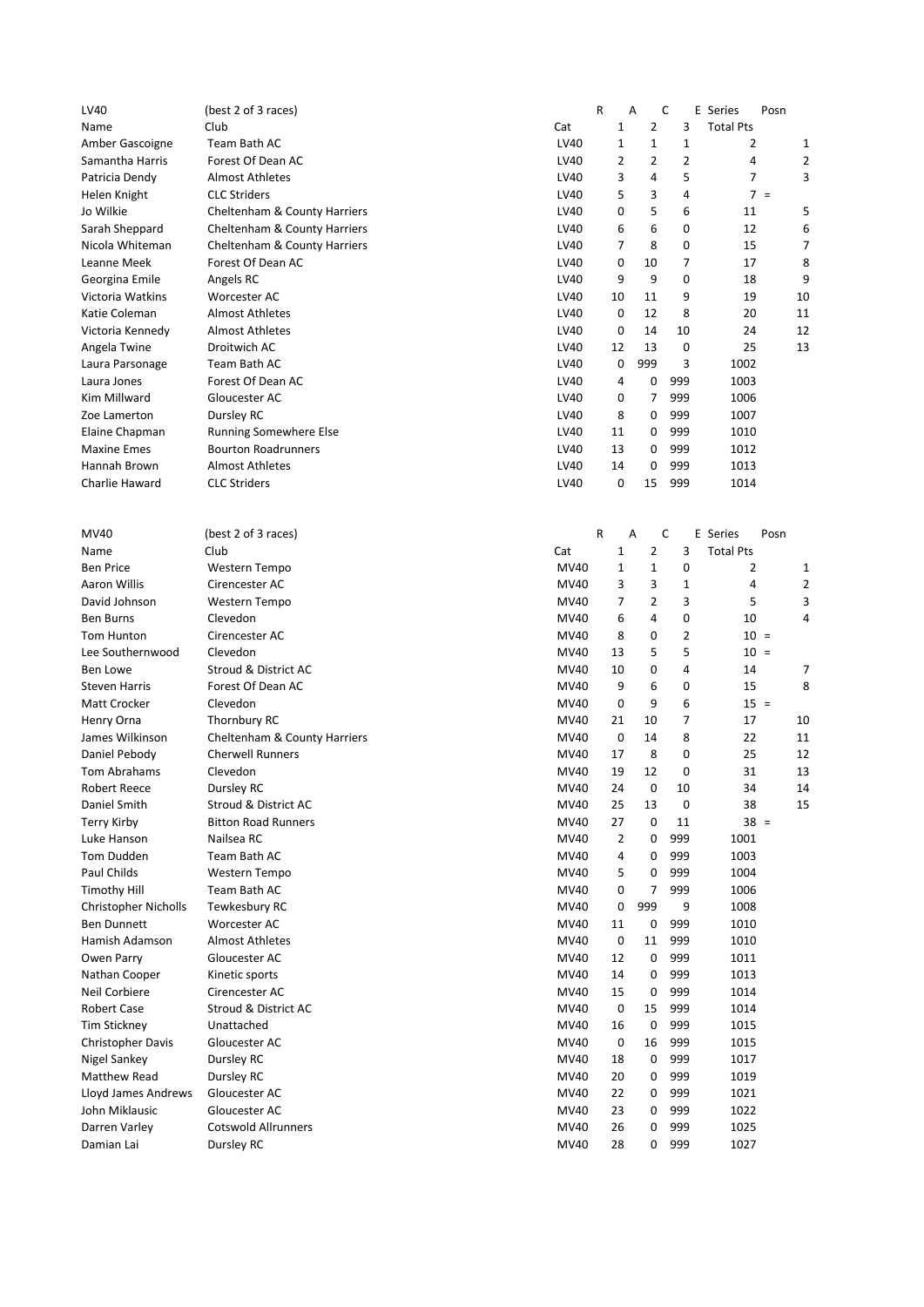| LV45                         | (best 2 of 3 races)           |                     | R                 | A                              | C              | E Series              | Posn |
|------------------------------|-------------------------------|---------------------|-------------------|--------------------------------|----------------|-----------------------|------|
| Name                         | Club                          | Cat                 | 1                 | 2                              | 3              | <b>Total Pts</b>      |      |
| Emma Jeffery                 | Gloucester AC                 | LV45                | 4                 | $\overline{2}$                 | $\mathbf{1}$   | 3                     | 1    |
| Fiona Brady-Miller           | <b>CLC Striders</b>           | LV45                | 6                 | 4                              | $\overline{2}$ | 6                     | 2    |
| Amelia Mullins               | <b>CLC Striders</b>           | LV45                | 0                 | 6                              | 3              | 9                     | 3    |
| Liz Halliwell                | <b>Cotswold Allrunners</b>    | LV45                | 8                 | 3                              | 0              | 11                    | 4    |
| Joanne Plumbley              | Thornbury RC                  | LV45                | 9                 | 0                              | 4              | 13                    | 5    |
| Sarah Dennis                 | Tewkesbury RC                 | LV45                | 16                | 9                              | 5              | 14                    | 6    |
| Jane Sauer                   | Tewkesbury RC                 | LV45                | 7                 | 8                              | 0              | 15                    | 7    |
| Bronwen Tyler-Jones          | <b>Hereford Couriers</b>      | LV45                | 17                | 10                             | 6              | 16                    | 8    |
| Ruth McKean                  | Team Bath AC                  | LV45                | 1                 | 0                              | 999            | 1000                  |      |
| Joanne Gallagher             | Clevedon                      | LV45                | 0                 | 1                              | 999            | 1000                  |      |
| Vickie Wilkinson             | Cheltenham & County Harriers  | LV45                | 2                 | 0                              | 999            | 1001                  |      |
| Michelle Maxwell             | <b>Chippenham Harriers</b>    | LV45                | 3                 | 0                              | 999            | 1002                  |      |
| Emma Millman                 | Angels RC                     | LV45                | 5                 | 0                              | 999            | 1004                  |      |
| Deborah Rees                 | <b>CLC Striders</b>           | LV45                | 0                 | 5                              | 999            | 1004                  |      |
| Sally Richards               | Clevedon                      | LV45                | 0                 | 7                              | 999            | 1006                  |      |
| Nicola Knight                | Cheltenham & County Harriers  | LV45                | 10                | 0                              | 999            | 1009                  |      |
| <b>Tracey Brenton</b>        | Severn AC                     | LV45                | 11                | 0                              | 999            | 1010                  |      |
| Emma Stalberg                | Gloucester AC                 | LV45                | 0                 | 11                             | 999            | 1010                  |      |
| Jo Wood                      | <b>Running Somewhere Else</b> | LV45                | 12                | $\mathbf 0$                    | 999            | 1011                  |      |
| <b>Emily Meadows</b>         | Tewkesbury RC                 | <b>LV45</b>         | 0                 | 12                             | 999            | 1011                  |      |
| Karen Payne                  | Dursley RC                    | LV45                | 13                | 0                              | 999            | 1012                  |      |
| Carrie Williams              | <b>Chepstow Harriers</b>      | LV45                | 14                | 0                              | 999            | 1013                  |      |
| Marie Lochrie                | Clevedon                      | LV45                | 15                | 0                              | 999            | 1014                  |      |
| Andrea Hardy                 | <b>Almost Athletes</b>        | LV45                | 18                | 0                              | 999            | 1017                  |      |
| <b>Mariel Chretien</b>       | <b>Almost Athletes</b>        | LV45                | 19                | 0                              | 999            | 1018                  |      |
| Vanessa Poole                | Running Somewhere Else        | LV45                | 20                | 0                              | 999            | 1019                  |      |
|                              |                               |                     |                   |                                |                |                       |      |
|                              |                               |                     |                   |                                |                |                       |      |
| MV45                         | (best 2 of 3 races)           |                     | R                 | Α                              | C              | E Series              | Posn |
|                              |                               |                     |                   |                                |                |                       |      |
| Name                         | Club                          |                     |                   |                                |                |                       |      |
| <b>Marc Fallows</b>          |                               | Cat<br><b>MV45</b>  | $\mathbf{1}$<br>2 | $\overline{2}$<br>$\mathbf{1}$ | 3<br>0         | <b>Total Pts</b><br>3 |      |
|                              | Western Tempo                 |                     | 4                 |                                |                |                       | 1    |
| <b>Huw Evans</b>             | Les Croupiers                 | <b>MV45</b>         |                   | $\overline{2}$                 | 1              | $3 =$                 |      |
| Andy Fooks                   | Team Bath AC                  | <b>MV45</b>         | $\mathbf{1}$      | 0                              | 3              | 4                     | 3    |
| <b>Bill Leggate</b>          | Cirencester AC                | MV45                | 3                 | 0                              | $\overline{2}$ | 5                     | 4    |
| Kevin Fisher                 | Bromsgrove & Redditch AC      | <b>MV45</b>         | 6                 | 4                              | 4              | 8                     | 5    |
| <b>Steve Linton</b>          | Western Tempo                 | <b>MV45</b>         | 0                 | 5                              | 5              | 10                    | 6    |
| Chris Maxwell                | Team Bath AC                  | <b>MV45</b>         | 8                 | 6                              | 0              | 14                    | 7    |
| Adrian Williams              | Western Tempo                 | MV45                | 10                | 0<br>9                         | 6              | 16                    | 8    |
| Jason Barry                  | Stroud & District AC          | MV45                | 15                |                                | 8              | 17                    | 9    |
| Nick Lewis                   | <b>Almost Athletes</b>        | <b>MV45</b>         | 11                | 8                              | 0              | 19                    | 10   |
| Andrew Tyler                 | <b>Hereford Couriers</b>      | MV45                | 0                 | 12                             | 7              | $19 =$                |      |
| Ben Holding                  | Team Bath AC                  | MV45                | 19                | 11                             | 9              | 20                    | 12   |
| Jon Howes                    | <b>CLC Striders</b>           | MV45                | 16                | $\overline{7}$                 | 0              | 23                    | 13   |
| Mike Kennedy                 | <b>Almost Athletes</b>        | MV45                | 22                | 14                             | 12             | 26                    | 14   |
| John Parker                  | Western Tempo                 | MV45                | 0                 | 3                              | 999            | 1002                  |      |
| Luke Murray                  | Clevedon                      | MV45                | 5                 | 0                              | 999            | 1004                  |      |
| Simon Brace                  | Team Bath AC                  | MV45                | 7                 | 0                              | 999            | 1006                  |      |
| Martin Foster                | Cheltenham & County Harriers  | <b>MV45</b>         | 9                 | 0                              | 999            | 1008                  |      |
| Martin Soakell               | Western Tempo                 | <b>MV45</b>         | 0                 | 10                             | 999            | 1009                  |      |
| <b>Phil Turbard</b>          | Tri woodmancote               | <b>MV45</b>         | 0                 | 999                            | 10             | 1009                  |      |
| Shaun Carr                   | <b>Almost Athletes</b>        | MV45                | 0                 | 999                            | 11             | 1010                  |      |
| Paul Harrod                  | Thornbury RC                  | MV45                | 12                | 0                              | 999            | 1011                  |      |
| John Hancock                 | North Cotswold Tri & Run      | MV45                | 13                | 0                              | 999            | 1012                  |      |
| Phil Turbard                 | Unattached                    | MV45                | 0                 | 13                             | 999            | 1012                  |      |
| David Musgrove               | Cirencester AC                | MV45                | 14                | 0                              | 999            | 1013                  |      |
| Scott Berry                  | Forest Of Dean AC             | MV45                | 0                 | 15                             | 999            | 1014                  |      |
| Malcolm Treby                | Team Bath AC                  | <b>MV45</b>         | 17                | 0                              | 999            | 1016                  |      |
| Paul Lockyer                 | <b>CLC Striders</b>           | <b>MV45</b>         | 18                | 0                              | 999            | 1017                  |      |
| Alex Murray<br>Oliver Clarke | Clevedon<br>Unattached        | MV45<br><b>MV45</b> | 20<br>21          | 0<br>0                         | 999<br>999     | 1019<br>1020          |      |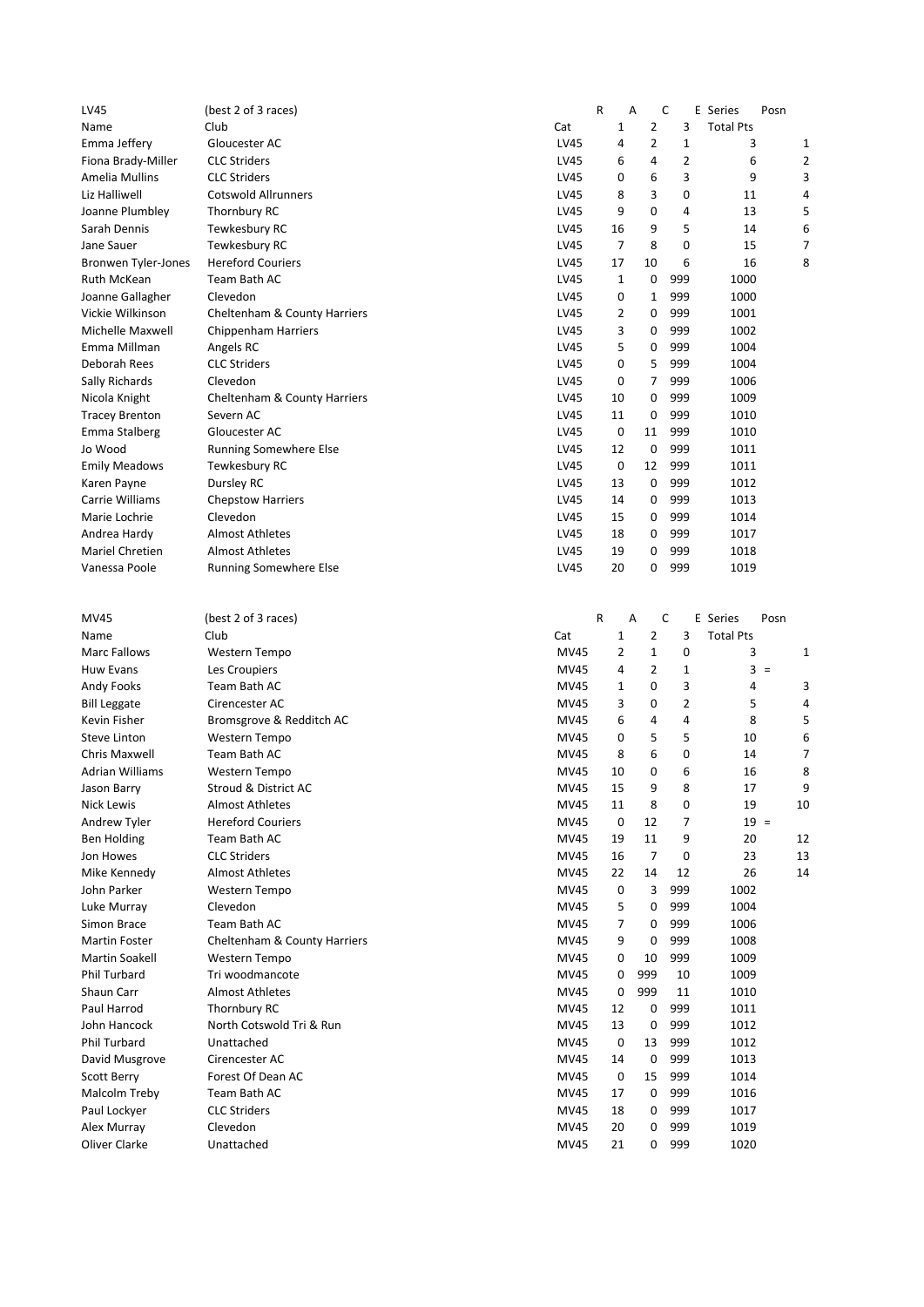| LV50                         | (best 2 of 3 races)                                |                            | R        | A              | C              | E Series         | Posn     |
|------------------------------|----------------------------------------------------|----------------------------|----------|----------------|----------------|------------------|----------|
| Name                         | Club                                               | Cat                        | 1        | $\overline{2}$ | 3              | <b>Total Pts</b> |          |
| Fee Maycock                  | Western Tempo                                      | LV50                       | 1        | 1              | 0              | 2                | 1        |
| Jennifer Glass               | <b>Bourton Roadrunners</b>                         | LV50                       | 2        | 2              | 0              | 4                | 2        |
| Philippa Spruit              | Team Bath AC                                       | LV50                       | 0        | 3              | 1              | $4 =$            |          |
| Rachel Brown                 | Dursley RC                                         | LV50                       | 3        | 4              | 0              | 7                | 4        |
| Julie Churchill              | Droitwich AC                                       | LV50                       | 5        | 5              | 0              | 10               | 5        |
| Nicola Derrick               | <b>Westbury Harriers</b>                           | LV50                       | 0        | 7              | 3              | $10 =$           |          |
| Sheena Moseley               | Tewkesbury RC                                      | LV50                       | 7        | 6              | 0              | 13               | 7        |
| Erica Fuller                 | Dursley RC                                         | LV50                       | 9        | 0              | 4              | $13 =$           |          |
| Sara Force                   | Angels RC                                          | LV50                       | 6        | 8              | 0              | 14               | 9        |
| Lorraine Taylor              | <b>Almost Athletes</b>                             | LV50                       | 0        | 999            | 2              | 1001             |          |
| Carol Sworn                  | <b>Running Somewhere Else</b>                      | LV50                       | 4        | 0              | 999            | 1003             |          |
| Joanne Thomas                | Droitwich AC                                       | LV50                       | 8        | 0              | 999            | 1007             |          |
| Glenda Gill                  | <b>Almost Athletes</b>                             | LV50                       | 10       | 0              | 999            | 1009             |          |
| MV50                         | (best 2 of 3 races)                                |                            | R        | A              | C              | E Series         | Posn     |
| Name                         | Club                                               | Cat                        | 1        | $\overline{2}$ | 3              | <b>Total Pts</b> |          |
| Heath Bampton                | Hungerford Hares RC                                | <b>MV50</b>                | 1        | 1              | 1              | 2                | 1        |
| Andy Gore                    | Cheltenham & County Harriers                       | <b>MV50</b>                | 2        | 0              | 3              | 5                | 2        |
| Steve Wood                   | Clevedon                                           | <b>MV50</b>                | 3        | 3              | $\overline{2}$ | $5 =$            |          |
| Dan Minors                   | Cheltenham & County Harriers                       | <b>MV50</b>                | 6        | $\overline{2}$ | 4              | 6                | 4        |
| <b>Matthew Evans</b>         | Clevedon                                           | <b>MV50</b>                | 5        | 0              | 7              | 12               | 5        |
| Simon Fortnam                | Stroud & District AC                               | <b>MV50</b>                | 8        | 4              | 0              | $12 =$           |          |
| George Evans                 | Thornbury RC                                       | <b>MV50</b>                | 10       | 7              | 5              | $12 =$           |          |
| Christian Dowle              | <b>Malvern Buzzards RC</b>                         | <b>MV50</b>                | 7        | 6              | 0              | 13               | 8        |
|                              |                                                    |                            |          |                |                |                  |          |
| Eoin McQuone                 | <b>CLC Striders</b>                                | <b>MV50</b>                | 0        | 13<br>0        | 9<br>8         | 22               | 9<br>10  |
| <b>Richard Walker</b>        | North Cotswold Tri & Run<br><b>Almost Athletes</b> | <b>MV50</b><br><b>MV50</b> | 16<br>18 | 14             | 11             | 24<br>25         |          |
| Duncan Mounsor               |                                                    | <b>MV50</b>                | 15       | 11             | 0              | 26               | 11<br>12 |
| Daniel Lygo<br>Jason Hulance | Dursley RC<br><b>Almost Athletes</b>               | <b>MV50</b>                | 25       | 18             | 12             | 30               | 13       |
|                              |                                                    | <b>MV50</b>                | 21       | 17             | 0              | 38               | 14       |
| Ian Derrick                  | <b>Westbury Harriers</b>                           |                            | 4        |                | 999            | 1003             |          |
| lan Barrett                  | Cirencester AC                                     | <b>MV50</b><br><b>MV50</b> | 0        | 0<br>5         | 999            | 1004             |          |
| Bryan Vaughan                | Western Tempo                                      |                            |          | 999            | 6              |                  |          |
| Paul Thomas                  | Thornbury RC                                       | <b>MV50</b>                | 0        |                | 999            | 1005             |          |
| David Whitfield              | Unattached                                         | <b>MV50</b>                | 0        | 8              |                | 1007             |          |
| Simon Pinnington             | Thornbury RC                                       | <b>MV50</b>                | 9        | 0              | 999            | 1008             |          |
| Alec Vincent                 | Tewkesbury RC<br>Unattached                        | <b>MV50</b>                | 0        | 9              | 999<br>999     | 1008             |          |
| Paul Scott                   |                                                    | <b>MV50</b><br><b>MV50</b> | 0<br>0   | 10<br>999      | 10             | 1009<br>1009     |          |
| Alan Every                   | Team Bath AC<br><b>Almost Athletes</b>             |                            |          |                |                |                  |          |
| <b>Bill Schindler</b>        |                                                    | <b>MV50</b>                | 11       | 0              | 999            | 1010             |          |
| Mark Histed                  | Unattached                                         | <b>MV50</b>                | 12       | 0              | 999            | 1011             |          |
| <b>Tim Brock</b>             | <b>CLC Striders</b>                                | <b>MV50</b>                | 0        | 12             | 999            | 1011             |          |
| <b>Steve Bradley</b>         | Cheltenham & County Harriers                       | <b>MV50</b>                | 13       | 0              | 999            | 1012             |          |
| Mike Line                    | <b>Almost Athletes</b>                             | <b>MV50</b><br><b>MV50</b> | 0        | 999            | 13<br>999      | 1012<br>1013     |          |
| Martyn Green                 | Thornbury RC                                       |                            | 14       | 0<br>15        | 999            | 1014             |          |
| Martin Brook                 | Gloucester AC                                      | <b>MV50</b>                | 0        |                |                |                  |          |
| Julian Boon                  | Forest Of Dean AC                                  | <b>MV50</b>                | 0        | 16             | 999            | 1015             |          |
| Clive Poole                  | Gloucester AC                                      | <b>MV50</b>                | 17       | 0              | 999            | 1016             |          |
| Ionel Iancu                  | Cirencester AC                                     | <b>MV50</b>                | 19       | 0              | 999            | 1018             |          |
| <b>Brian Morgan</b>          | Hereford & County AC                               | <b>MV50</b>                | 20       | 0              | 999            | 1019             |          |
| Danny Carroll                | <b>Almost Athletes</b>                             | <b>MV50</b>                | 22       | 0              | 999            | 1021             |          |
| Jeremy Creasey               | Forest Of Dean AC                                  | <b>MV50</b>                | 23       | 0              | 999            | 1022             |          |
| David Aguirre                | Tewkesbury RC                                      | <b>MV50</b>                | 24       | 0              | 999            | 1023             |          |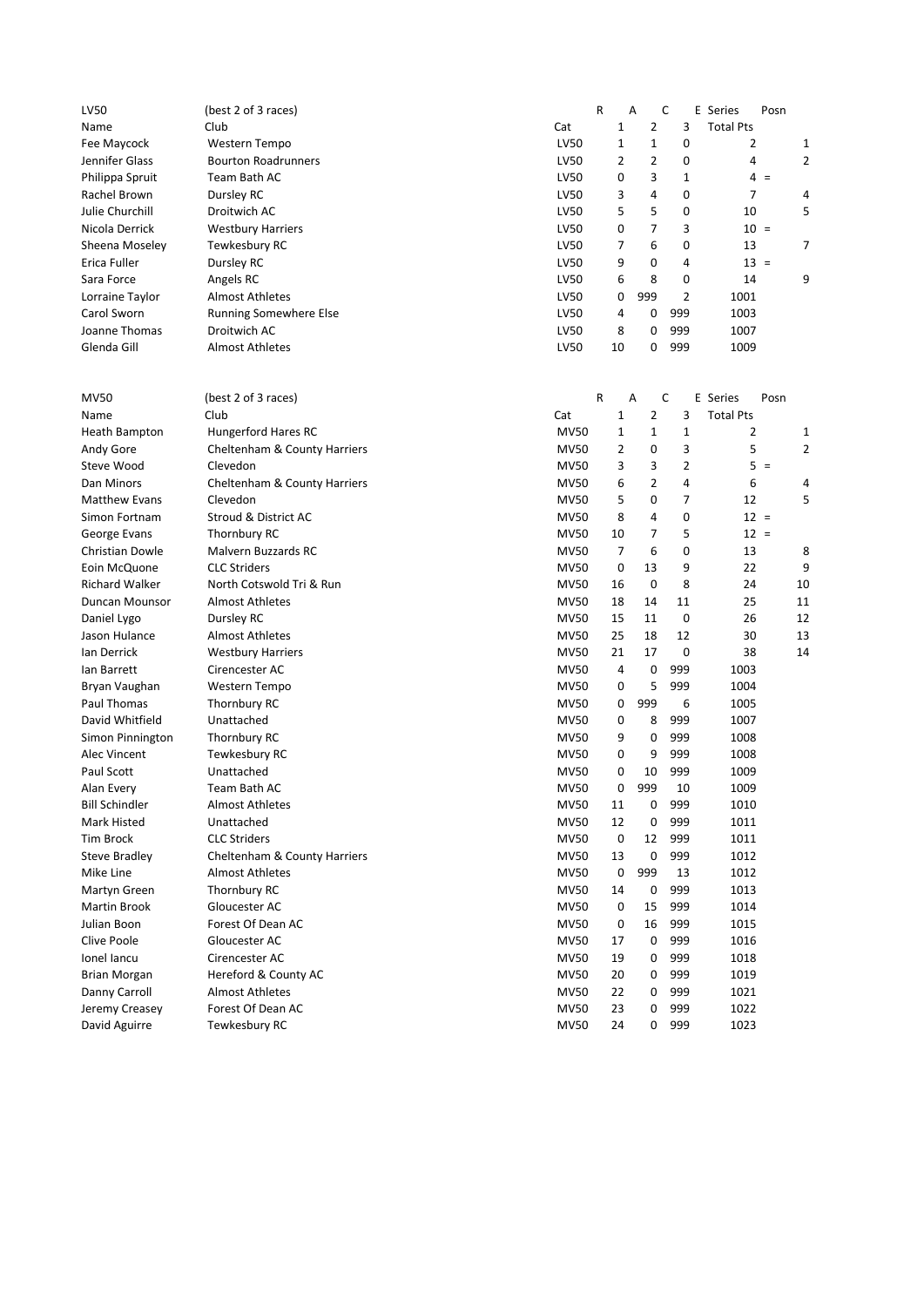| $\overline{2}$<br>3<br>Club<br>Cat<br>1<br><b>Total Pts</b><br>Name<br>$\mathbf{1}$<br>Team Bath AC<br><b>LV55</b><br>1<br>1<br>2<br>Cath Dale<br>1<br>$\overline{2}$<br>$\overline{2}$<br>0<br><b>Tracy Allan</b><br>Clevedon<br>LV55<br>4<br>2<br>5<br>$\overline{2}$<br>Team Bath AC<br>LV55<br>0<br>7<br>3<br>Ilana Wigfield<br>6<br>3<br>9<br>Sue Baldwin<br>Tewkesbury RC<br>LV55<br>8<br>4<br>Joanna Roberts<br>LV55<br>7<br>5<br>0<br>12<br>5<br>Cirencester AC<br>9<br>0<br>5<br>6<br>Joan Shaw<br>Cheltenham & County Harriers<br>LV55<br>14<br>LV55<br>10<br>0<br>4<br>$14 =$<br><b>Stefanie Francis</b><br>Forest Of Dean AC<br>7<br>7<br>LV55<br>$14 =$<br>Mandy Neufeld<br>Angels RC<br>13<br>LV55<br>12<br>0<br>6<br>18<br>9<br>Alison Hume<br><b>Almost Athletes</b><br><b>LV55</b><br>Samantha Robinson<br>Tewkesbury RC<br>15<br>8<br>0<br>23<br>10<br>LV55<br>3<br>0<br>999<br>1002<br>Rosina Rowland<br>Thornbury RC<br>Clevedon<br>LV55<br>0<br>3<br>999<br>1002<br>Helen Ball<br>999<br>LV55<br>4<br>0<br>1003<br>Clare Hawling<br>Cheltenham & County Harriers<br>999<br>Forest Of Dean AC<br>LV55<br>0<br>4<br>1003<br>Sherryl Hall<br>Thornbury RC<br>LV55<br>6<br>0<br>999<br>1005<br>Maria Hobbs<br><b>Almost Athletes</b><br>LV55<br>999<br>8<br>1007<br>Janine Bennett<br>0<br>999<br><b>Bourton Roadrunners</b><br>LV55<br>0<br>1010<br>Susan Hunt<br>11<br>Linda Edwards<br>LV55<br>0<br>999<br>1013<br>Running Somewhere Else<br>14<br>R<br>C<br><b>MV55</b><br>(best 2 of 3 races)<br>A<br>E Series<br>Posn<br>Club<br>2<br>3<br><b>Total Pts</b><br>Name<br>Cat<br>1<br>$\mathbf{1}$<br>Team Bath AC<br><b>MV55</b><br>0<br>1<br>2<br>Mike Dooley<br>1<br>2<br>Malvern Buzzards RC<br><b>MV55</b><br>1<br>0<br>3<br>2<br>Andrew Kenchington<br><b>MV55</b><br>3<br>0<br>2<br>4<br>6<br>Alex Hope<br>Severn AC<br>Dave Gresswell<br>Gloucester AC<br><b>MV55</b><br>5<br>4<br>3<br>7<br>4<br>5<br>Dave McGrath<br><b>Almost Athletes</b><br><b>MV55</b><br>7<br>3<br>8<br>5<br>6<br>0<br>6<br>Team Bath AC<br><b>MV55</b><br>3<br>9<br>Niall Urquhart<br>7<br>7<br>6<br>Alan Pitt<br>Stroud & District AC<br><b>MV55</b><br>4<br>10<br>5<br>7<br>Thornbury RC<br><b>MV55</b><br>11<br>8<br>Jim Godden<br>6<br>9<br>17<br>9<br><b>CLC Striders</b><br><b>MV55</b><br>8<br>0<br>Paul Northup<br><b>Almost Athletes</b><br><b>MV55</b><br>9<br>8<br>9<br>$17 =$<br>Gary Farquharson<br>10<br>20<br>Roger Homes<br>Kenilworth Runners<br><b>MV55</b><br>13<br>10<br>11<br>0<br>22<br>David Durden<br>Dursley RC<br><b>MV55</b><br>11<br>11<br>12<br>0<br>25<br><b>MV55</b><br>14<br>11<br>13<br>Peter Jeffery<br>Gloucester AC<br>12<br><b>Almost Athletes</b><br><b>MV55</b><br>22<br>0<br>34<br>Steve Taylor<br>14<br>Steven Wallbridge<br><b>Almost Athletes</b><br><b>MV55</b><br>14<br>0<br>35<br>15<br>21<br><b>Richard Lawrence</b><br><b>Hogweed Trotters</b><br><b>MV55</b><br>19<br>17<br>0<br>36<br>16<br><b>MV55</b><br>20<br>16<br>0<br>$36 =$<br>Mohammed Hanif Shai Almost Athletes<br>2<br>999<br>Nick Hides<br>Clevedon<br><b>MV55</b><br>0<br>1001<br>999<br>8<br>1007<br>Kevin Spilman<br>Cheltenham & County Harriers<br><b>MV55</b><br>0<br>999<br><b>MV55</b><br>0<br>1009<br><b>Richard Finch</b><br><b>Hogweed Trotters</b><br>10<br>999<br>Mike Gibbs<br>Kinetic sports<br><b>MV55</b><br>12<br>0<br>1011<br>Dale Midwinter<br><b>Almost Athletes</b><br><b>MV55</b><br>12<br>999<br>1011<br>0<br>13<br>999<br><b>Nigel Tillott</b><br>Tewkesbury RC<br><b>MV55</b><br>1012<br>0<br>999<br>Dave Lowthian<br>Forest Of Dean AC<br><b>MV55</b><br>15<br>0<br>1014<br>Peter Mitchener<br><b>Almost Athletes</b><br><b>MV55</b><br>0<br>15<br>999<br>1014<br>999<br><b>CLC Striders</b><br><b>MV55</b><br>0<br>1015<br>Gavin Jerman<br>16<br>999<br>Forest Of Dean AC<br><b>MV55</b><br>0<br>1016<br>Martin Blakebrough<br>17<br>Mark Thomas<br>Team Bath AC<br><b>MV55</b><br>0<br>999<br>1017<br>18<br>999<br><b>Richard Dennant</b><br>Forest Of Dean AC<br><b>MV55</b><br>0<br>18<br>1017 | <b>LV55</b> | (best 2 of 3 races) | R | A | С | E Series | Posn |  |
|-------------------------------------------------------------------------------------------------------------------------------------------------------------------------------------------------------------------------------------------------------------------------------------------------------------------------------------------------------------------------------------------------------------------------------------------------------------------------------------------------------------------------------------------------------------------------------------------------------------------------------------------------------------------------------------------------------------------------------------------------------------------------------------------------------------------------------------------------------------------------------------------------------------------------------------------------------------------------------------------------------------------------------------------------------------------------------------------------------------------------------------------------------------------------------------------------------------------------------------------------------------------------------------------------------------------------------------------------------------------------------------------------------------------------------------------------------------------------------------------------------------------------------------------------------------------------------------------------------------------------------------------------------------------------------------------------------------------------------------------------------------------------------------------------------------------------------------------------------------------------------------------------------------------------------------------------------------------------------------------------------------------------------------------------------------------------------------------------------------------------------------------------------------------------------------------------------------------------------------------------------------------------------------------------------------------------------------------------------------------------------------------------------------------------------------------------------------------------------------------------------------------------------------------------------------------------------------------------------------------------------------------------------------------------------------------------------------------------------------------------------------------------------------------------------------------------------------------------------------------------------------------------------------------------------------------------------------------------------------------------------------------------------------------------------------------------------------------------------------------------------------------------------------------------------------------------------------------------------------------------------------------------------------------------------------------------------------------------------------------------------------------------------------------------------------------------------------------------------------------------------------------------------------------------------------------------------------------------------------------------------------------------------------------------------------------------------------------------------------------------------------------------------------------------------------------------------------------------------------------------------------------------------------------------------------------------------------------------------------------------------------------------------------------------|-------------|---------------------|---|---|---|----------|------|--|
|                                                                                                                                                                                                                                                                                                                                                                                                                                                                                                                                                                                                                                                                                                                                                                                                                                                                                                                                                                                                                                                                                                                                                                                                                                                                                                                                                                                                                                                                                                                                                                                                                                                                                                                                                                                                                                                                                                                                                                                                                                                                                                                                                                                                                                                                                                                                                                                                                                                                                                                                                                                                                                                                                                                                                                                                                                                                                                                                                                                                                                                                                                                                                                                                                                                                                                                                                                                                                                                                                                                                                                                                                                                                                                                                                                                                                                                                                                                                                                                                                                                 |             |                     |   |   |   |          |      |  |
|                                                                                                                                                                                                                                                                                                                                                                                                                                                                                                                                                                                                                                                                                                                                                                                                                                                                                                                                                                                                                                                                                                                                                                                                                                                                                                                                                                                                                                                                                                                                                                                                                                                                                                                                                                                                                                                                                                                                                                                                                                                                                                                                                                                                                                                                                                                                                                                                                                                                                                                                                                                                                                                                                                                                                                                                                                                                                                                                                                                                                                                                                                                                                                                                                                                                                                                                                                                                                                                                                                                                                                                                                                                                                                                                                                                                                                                                                                                                                                                                                                                 |             |                     |   |   |   |          |      |  |
|                                                                                                                                                                                                                                                                                                                                                                                                                                                                                                                                                                                                                                                                                                                                                                                                                                                                                                                                                                                                                                                                                                                                                                                                                                                                                                                                                                                                                                                                                                                                                                                                                                                                                                                                                                                                                                                                                                                                                                                                                                                                                                                                                                                                                                                                                                                                                                                                                                                                                                                                                                                                                                                                                                                                                                                                                                                                                                                                                                                                                                                                                                                                                                                                                                                                                                                                                                                                                                                                                                                                                                                                                                                                                                                                                                                                                                                                                                                                                                                                                                                 |             |                     |   |   |   |          |      |  |
|                                                                                                                                                                                                                                                                                                                                                                                                                                                                                                                                                                                                                                                                                                                                                                                                                                                                                                                                                                                                                                                                                                                                                                                                                                                                                                                                                                                                                                                                                                                                                                                                                                                                                                                                                                                                                                                                                                                                                                                                                                                                                                                                                                                                                                                                                                                                                                                                                                                                                                                                                                                                                                                                                                                                                                                                                                                                                                                                                                                                                                                                                                                                                                                                                                                                                                                                                                                                                                                                                                                                                                                                                                                                                                                                                                                                                                                                                                                                                                                                                                                 |             |                     |   |   |   |          |      |  |
|                                                                                                                                                                                                                                                                                                                                                                                                                                                                                                                                                                                                                                                                                                                                                                                                                                                                                                                                                                                                                                                                                                                                                                                                                                                                                                                                                                                                                                                                                                                                                                                                                                                                                                                                                                                                                                                                                                                                                                                                                                                                                                                                                                                                                                                                                                                                                                                                                                                                                                                                                                                                                                                                                                                                                                                                                                                                                                                                                                                                                                                                                                                                                                                                                                                                                                                                                                                                                                                                                                                                                                                                                                                                                                                                                                                                                                                                                                                                                                                                                                                 |             |                     |   |   |   |          |      |  |
|                                                                                                                                                                                                                                                                                                                                                                                                                                                                                                                                                                                                                                                                                                                                                                                                                                                                                                                                                                                                                                                                                                                                                                                                                                                                                                                                                                                                                                                                                                                                                                                                                                                                                                                                                                                                                                                                                                                                                                                                                                                                                                                                                                                                                                                                                                                                                                                                                                                                                                                                                                                                                                                                                                                                                                                                                                                                                                                                                                                                                                                                                                                                                                                                                                                                                                                                                                                                                                                                                                                                                                                                                                                                                                                                                                                                                                                                                                                                                                                                                                                 |             |                     |   |   |   |          |      |  |
|                                                                                                                                                                                                                                                                                                                                                                                                                                                                                                                                                                                                                                                                                                                                                                                                                                                                                                                                                                                                                                                                                                                                                                                                                                                                                                                                                                                                                                                                                                                                                                                                                                                                                                                                                                                                                                                                                                                                                                                                                                                                                                                                                                                                                                                                                                                                                                                                                                                                                                                                                                                                                                                                                                                                                                                                                                                                                                                                                                                                                                                                                                                                                                                                                                                                                                                                                                                                                                                                                                                                                                                                                                                                                                                                                                                                                                                                                                                                                                                                                                                 |             |                     |   |   |   |          |      |  |
|                                                                                                                                                                                                                                                                                                                                                                                                                                                                                                                                                                                                                                                                                                                                                                                                                                                                                                                                                                                                                                                                                                                                                                                                                                                                                                                                                                                                                                                                                                                                                                                                                                                                                                                                                                                                                                                                                                                                                                                                                                                                                                                                                                                                                                                                                                                                                                                                                                                                                                                                                                                                                                                                                                                                                                                                                                                                                                                                                                                                                                                                                                                                                                                                                                                                                                                                                                                                                                                                                                                                                                                                                                                                                                                                                                                                                                                                                                                                                                                                                                                 |             |                     |   |   |   |          |      |  |
|                                                                                                                                                                                                                                                                                                                                                                                                                                                                                                                                                                                                                                                                                                                                                                                                                                                                                                                                                                                                                                                                                                                                                                                                                                                                                                                                                                                                                                                                                                                                                                                                                                                                                                                                                                                                                                                                                                                                                                                                                                                                                                                                                                                                                                                                                                                                                                                                                                                                                                                                                                                                                                                                                                                                                                                                                                                                                                                                                                                                                                                                                                                                                                                                                                                                                                                                                                                                                                                                                                                                                                                                                                                                                                                                                                                                                                                                                                                                                                                                                                                 |             |                     |   |   |   |          |      |  |
|                                                                                                                                                                                                                                                                                                                                                                                                                                                                                                                                                                                                                                                                                                                                                                                                                                                                                                                                                                                                                                                                                                                                                                                                                                                                                                                                                                                                                                                                                                                                                                                                                                                                                                                                                                                                                                                                                                                                                                                                                                                                                                                                                                                                                                                                                                                                                                                                                                                                                                                                                                                                                                                                                                                                                                                                                                                                                                                                                                                                                                                                                                                                                                                                                                                                                                                                                                                                                                                                                                                                                                                                                                                                                                                                                                                                                                                                                                                                                                                                                                                 |             |                     |   |   |   |          |      |  |
|                                                                                                                                                                                                                                                                                                                                                                                                                                                                                                                                                                                                                                                                                                                                                                                                                                                                                                                                                                                                                                                                                                                                                                                                                                                                                                                                                                                                                                                                                                                                                                                                                                                                                                                                                                                                                                                                                                                                                                                                                                                                                                                                                                                                                                                                                                                                                                                                                                                                                                                                                                                                                                                                                                                                                                                                                                                                                                                                                                                                                                                                                                                                                                                                                                                                                                                                                                                                                                                                                                                                                                                                                                                                                                                                                                                                                                                                                                                                                                                                                                                 |             |                     |   |   |   |          |      |  |
|                                                                                                                                                                                                                                                                                                                                                                                                                                                                                                                                                                                                                                                                                                                                                                                                                                                                                                                                                                                                                                                                                                                                                                                                                                                                                                                                                                                                                                                                                                                                                                                                                                                                                                                                                                                                                                                                                                                                                                                                                                                                                                                                                                                                                                                                                                                                                                                                                                                                                                                                                                                                                                                                                                                                                                                                                                                                                                                                                                                                                                                                                                                                                                                                                                                                                                                                                                                                                                                                                                                                                                                                                                                                                                                                                                                                                                                                                                                                                                                                                                                 |             |                     |   |   |   |          |      |  |
|                                                                                                                                                                                                                                                                                                                                                                                                                                                                                                                                                                                                                                                                                                                                                                                                                                                                                                                                                                                                                                                                                                                                                                                                                                                                                                                                                                                                                                                                                                                                                                                                                                                                                                                                                                                                                                                                                                                                                                                                                                                                                                                                                                                                                                                                                                                                                                                                                                                                                                                                                                                                                                                                                                                                                                                                                                                                                                                                                                                                                                                                                                                                                                                                                                                                                                                                                                                                                                                                                                                                                                                                                                                                                                                                                                                                                                                                                                                                                                                                                                                 |             |                     |   |   |   |          |      |  |
|                                                                                                                                                                                                                                                                                                                                                                                                                                                                                                                                                                                                                                                                                                                                                                                                                                                                                                                                                                                                                                                                                                                                                                                                                                                                                                                                                                                                                                                                                                                                                                                                                                                                                                                                                                                                                                                                                                                                                                                                                                                                                                                                                                                                                                                                                                                                                                                                                                                                                                                                                                                                                                                                                                                                                                                                                                                                                                                                                                                                                                                                                                                                                                                                                                                                                                                                                                                                                                                                                                                                                                                                                                                                                                                                                                                                                                                                                                                                                                                                                                                 |             |                     |   |   |   |          |      |  |
|                                                                                                                                                                                                                                                                                                                                                                                                                                                                                                                                                                                                                                                                                                                                                                                                                                                                                                                                                                                                                                                                                                                                                                                                                                                                                                                                                                                                                                                                                                                                                                                                                                                                                                                                                                                                                                                                                                                                                                                                                                                                                                                                                                                                                                                                                                                                                                                                                                                                                                                                                                                                                                                                                                                                                                                                                                                                                                                                                                                                                                                                                                                                                                                                                                                                                                                                                                                                                                                                                                                                                                                                                                                                                                                                                                                                                                                                                                                                                                                                                                                 |             |                     |   |   |   |          |      |  |
|                                                                                                                                                                                                                                                                                                                                                                                                                                                                                                                                                                                                                                                                                                                                                                                                                                                                                                                                                                                                                                                                                                                                                                                                                                                                                                                                                                                                                                                                                                                                                                                                                                                                                                                                                                                                                                                                                                                                                                                                                                                                                                                                                                                                                                                                                                                                                                                                                                                                                                                                                                                                                                                                                                                                                                                                                                                                                                                                                                                                                                                                                                                                                                                                                                                                                                                                                                                                                                                                                                                                                                                                                                                                                                                                                                                                                                                                                                                                                                                                                                                 |             |                     |   |   |   |          |      |  |
|                                                                                                                                                                                                                                                                                                                                                                                                                                                                                                                                                                                                                                                                                                                                                                                                                                                                                                                                                                                                                                                                                                                                                                                                                                                                                                                                                                                                                                                                                                                                                                                                                                                                                                                                                                                                                                                                                                                                                                                                                                                                                                                                                                                                                                                                                                                                                                                                                                                                                                                                                                                                                                                                                                                                                                                                                                                                                                                                                                                                                                                                                                                                                                                                                                                                                                                                                                                                                                                                                                                                                                                                                                                                                                                                                                                                                                                                                                                                                                                                                                                 |             |                     |   |   |   |          |      |  |
|                                                                                                                                                                                                                                                                                                                                                                                                                                                                                                                                                                                                                                                                                                                                                                                                                                                                                                                                                                                                                                                                                                                                                                                                                                                                                                                                                                                                                                                                                                                                                                                                                                                                                                                                                                                                                                                                                                                                                                                                                                                                                                                                                                                                                                                                                                                                                                                                                                                                                                                                                                                                                                                                                                                                                                                                                                                                                                                                                                                                                                                                                                                                                                                                                                                                                                                                                                                                                                                                                                                                                                                                                                                                                                                                                                                                                                                                                                                                                                                                                                                 |             |                     |   |   |   |          |      |  |
|                                                                                                                                                                                                                                                                                                                                                                                                                                                                                                                                                                                                                                                                                                                                                                                                                                                                                                                                                                                                                                                                                                                                                                                                                                                                                                                                                                                                                                                                                                                                                                                                                                                                                                                                                                                                                                                                                                                                                                                                                                                                                                                                                                                                                                                                                                                                                                                                                                                                                                                                                                                                                                                                                                                                                                                                                                                                                                                                                                                                                                                                                                                                                                                                                                                                                                                                                                                                                                                                                                                                                                                                                                                                                                                                                                                                                                                                                                                                                                                                                                                 |             |                     |   |   |   |          |      |  |
|                                                                                                                                                                                                                                                                                                                                                                                                                                                                                                                                                                                                                                                                                                                                                                                                                                                                                                                                                                                                                                                                                                                                                                                                                                                                                                                                                                                                                                                                                                                                                                                                                                                                                                                                                                                                                                                                                                                                                                                                                                                                                                                                                                                                                                                                                                                                                                                                                                                                                                                                                                                                                                                                                                                                                                                                                                                                                                                                                                                                                                                                                                                                                                                                                                                                                                                                                                                                                                                                                                                                                                                                                                                                                                                                                                                                                                                                                                                                                                                                                                                 |             |                     |   |   |   |          |      |  |
|                                                                                                                                                                                                                                                                                                                                                                                                                                                                                                                                                                                                                                                                                                                                                                                                                                                                                                                                                                                                                                                                                                                                                                                                                                                                                                                                                                                                                                                                                                                                                                                                                                                                                                                                                                                                                                                                                                                                                                                                                                                                                                                                                                                                                                                                                                                                                                                                                                                                                                                                                                                                                                                                                                                                                                                                                                                                                                                                                                                                                                                                                                                                                                                                                                                                                                                                                                                                                                                                                                                                                                                                                                                                                                                                                                                                                                                                                                                                                                                                                                                 |             |                     |   |   |   |          |      |  |
|                                                                                                                                                                                                                                                                                                                                                                                                                                                                                                                                                                                                                                                                                                                                                                                                                                                                                                                                                                                                                                                                                                                                                                                                                                                                                                                                                                                                                                                                                                                                                                                                                                                                                                                                                                                                                                                                                                                                                                                                                                                                                                                                                                                                                                                                                                                                                                                                                                                                                                                                                                                                                                                                                                                                                                                                                                                                                                                                                                                                                                                                                                                                                                                                                                                                                                                                                                                                                                                                                                                                                                                                                                                                                                                                                                                                                                                                                                                                                                                                                                                 |             |                     |   |   |   |          |      |  |
|                                                                                                                                                                                                                                                                                                                                                                                                                                                                                                                                                                                                                                                                                                                                                                                                                                                                                                                                                                                                                                                                                                                                                                                                                                                                                                                                                                                                                                                                                                                                                                                                                                                                                                                                                                                                                                                                                                                                                                                                                                                                                                                                                                                                                                                                                                                                                                                                                                                                                                                                                                                                                                                                                                                                                                                                                                                                                                                                                                                                                                                                                                                                                                                                                                                                                                                                                                                                                                                                                                                                                                                                                                                                                                                                                                                                                                                                                                                                                                                                                                                 |             |                     |   |   |   |          |      |  |
|                                                                                                                                                                                                                                                                                                                                                                                                                                                                                                                                                                                                                                                                                                                                                                                                                                                                                                                                                                                                                                                                                                                                                                                                                                                                                                                                                                                                                                                                                                                                                                                                                                                                                                                                                                                                                                                                                                                                                                                                                                                                                                                                                                                                                                                                                                                                                                                                                                                                                                                                                                                                                                                                                                                                                                                                                                                                                                                                                                                                                                                                                                                                                                                                                                                                                                                                                                                                                                                                                                                                                                                                                                                                                                                                                                                                                                                                                                                                                                                                                                                 |             |                     |   |   |   |          |      |  |
|                                                                                                                                                                                                                                                                                                                                                                                                                                                                                                                                                                                                                                                                                                                                                                                                                                                                                                                                                                                                                                                                                                                                                                                                                                                                                                                                                                                                                                                                                                                                                                                                                                                                                                                                                                                                                                                                                                                                                                                                                                                                                                                                                                                                                                                                                                                                                                                                                                                                                                                                                                                                                                                                                                                                                                                                                                                                                                                                                                                                                                                                                                                                                                                                                                                                                                                                                                                                                                                                                                                                                                                                                                                                                                                                                                                                                                                                                                                                                                                                                                                 |             |                     |   |   |   |          |      |  |
|                                                                                                                                                                                                                                                                                                                                                                                                                                                                                                                                                                                                                                                                                                                                                                                                                                                                                                                                                                                                                                                                                                                                                                                                                                                                                                                                                                                                                                                                                                                                                                                                                                                                                                                                                                                                                                                                                                                                                                                                                                                                                                                                                                                                                                                                                                                                                                                                                                                                                                                                                                                                                                                                                                                                                                                                                                                                                                                                                                                                                                                                                                                                                                                                                                                                                                                                                                                                                                                                                                                                                                                                                                                                                                                                                                                                                                                                                                                                                                                                                                                 |             |                     |   |   |   |          |      |  |
|                                                                                                                                                                                                                                                                                                                                                                                                                                                                                                                                                                                                                                                                                                                                                                                                                                                                                                                                                                                                                                                                                                                                                                                                                                                                                                                                                                                                                                                                                                                                                                                                                                                                                                                                                                                                                                                                                                                                                                                                                                                                                                                                                                                                                                                                                                                                                                                                                                                                                                                                                                                                                                                                                                                                                                                                                                                                                                                                                                                                                                                                                                                                                                                                                                                                                                                                                                                                                                                                                                                                                                                                                                                                                                                                                                                                                                                                                                                                                                                                                                                 |             |                     |   |   |   |          |      |  |
|                                                                                                                                                                                                                                                                                                                                                                                                                                                                                                                                                                                                                                                                                                                                                                                                                                                                                                                                                                                                                                                                                                                                                                                                                                                                                                                                                                                                                                                                                                                                                                                                                                                                                                                                                                                                                                                                                                                                                                                                                                                                                                                                                                                                                                                                                                                                                                                                                                                                                                                                                                                                                                                                                                                                                                                                                                                                                                                                                                                                                                                                                                                                                                                                                                                                                                                                                                                                                                                                                                                                                                                                                                                                                                                                                                                                                                                                                                                                                                                                                                                 |             |                     |   |   |   |          |      |  |
|                                                                                                                                                                                                                                                                                                                                                                                                                                                                                                                                                                                                                                                                                                                                                                                                                                                                                                                                                                                                                                                                                                                                                                                                                                                                                                                                                                                                                                                                                                                                                                                                                                                                                                                                                                                                                                                                                                                                                                                                                                                                                                                                                                                                                                                                                                                                                                                                                                                                                                                                                                                                                                                                                                                                                                                                                                                                                                                                                                                                                                                                                                                                                                                                                                                                                                                                                                                                                                                                                                                                                                                                                                                                                                                                                                                                                                                                                                                                                                                                                                                 |             |                     |   |   |   |          |      |  |
|                                                                                                                                                                                                                                                                                                                                                                                                                                                                                                                                                                                                                                                                                                                                                                                                                                                                                                                                                                                                                                                                                                                                                                                                                                                                                                                                                                                                                                                                                                                                                                                                                                                                                                                                                                                                                                                                                                                                                                                                                                                                                                                                                                                                                                                                                                                                                                                                                                                                                                                                                                                                                                                                                                                                                                                                                                                                                                                                                                                                                                                                                                                                                                                                                                                                                                                                                                                                                                                                                                                                                                                                                                                                                                                                                                                                                                                                                                                                                                                                                                                 |             |                     |   |   |   |          |      |  |
|                                                                                                                                                                                                                                                                                                                                                                                                                                                                                                                                                                                                                                                                                                                                                                                                                                                                                                                                                                                                                                                                                                                                                                                                                                                                                                                                                                                                                                                                                                                                                                                                                                                                                                                                                                                                                                                                                                                                                                                                                                                                                                                                                                                                                                                                                                                                                                                                                                                                                                                                                                                                                                                                                                                                                                                                                                                                                                                                                                                                                                                                                                                                                                                                                                                                                                                                                                                                                                                                                                                                                                                                                                                                                                                                                                                                                                                                                                                                                                                                                                                 |             |                     |   |   |   |          |      |  |
|                                                                                                                                                                                                                                                                                                                                                                                                                                                                                                                                                                                                                                                                                                                                                                                                                                                                                                                                                                                                                                                                                                                                                                                                                                                                                                                                                                                                                                                                                                                                                                                                                                                                                                                                                                                                                                                                                                                                                                                                                                                                                                                                                                                                                                                                                                                                                                                                                                                                                                                                                                                                                                                                                                                                                                                                                                                                                                                                                                                                                                                                                                                                                                                                                                                                                                                                                                                                                                                                                                                                                                                                                                                                                                                                                                                                                                                                                                                                                                                                                                                 |             |                     |   |   |   |          |      |  |
|                                                                                                                                                                                                                                                                                                                                                                                                                                                                                                                                                                                                                                                                                                                                                                                                                                                                                                                                                                                                                                                                                                                                                                                                                                                                                                                                                                                                                                                                                                                                                                                                                                                                                                                                                                                                                                                                                                                                                                                                                                                                                                                                                                                                                                                                                                                                                                                                                                                                                                                                                                                                                                                                                                                                                                                                                                                                                                                                                                                                                                                                                                                                                                                                                                                                                                                                                                                                                                                                                                                                                                                                                                                                                                                                                                                                                                                                                                                                                                                                                                                 |             |                     |   |   |   |          |      |  |
|                                                                                                                                                                                                                                                                                                                                                                                                                                                                                                                                                                                                                                                                                                                                                                                                                                                                                                                                                                                                                                                                                                                                                                                                                                                                                                                                                                                                                                                                                                                                                                                                                                                                                                                                                                                                                                                                                                                                                                                                                                                                                                                                                                                                                                                                                                                                                                                                                                                                                                                                                                                                                                                                                                                                                                                                                                                                                                                                                                                                                                                                                                                                                                                                                                                                                                                                                                                                                                                                                                                                                                                                                                                                                                                                                                                                                                                                                                                                                                                                                                                 |             |                     |   |   |   |          |      |  |
|                                                                                                                                                                                                                                                                                                                                                                                                                                                                                                                                                                                                                                                                                                                                                                                                                                                                                                                                                                                                                                                                                                                                                                                                                                                                                                                                                                                                                                                                                                                                                                                                                                                                                                                                                                                                                                                                                                                                                                                                                                                                                                                                                                                                                                                                                                                                                                                                                                                                                                                                                                                                                                                                                                                                                                                                                                                                                                                                                                                                                                                                                                                                                                                                                                                                                                                                                                                                                                                                                                                                                                                                                                                                                                                                                                                                                                                                                                                                                                                                                                                 |             |                     |   |   |   |          |      |  |
|                                                                                                                                                                                                                                                                                                                                                                                                                                                                                                                                                                                                                                                                                                                                                                                                                                                                                                                                                                                                                                                                                                                                                                                                                                                                                                                                                                                                                                                                                                                                                                                                                                                                                                                                                                                                                                                                                                                                                                                                                                                                                                                                                                                                                                                                                                                                                                                                                                                                                                                                                                                                                                                                                                                                                                                                                                                                                                                                                                                                                                                                                                                                                                                                                                                                                                                                                                                                                                                                                                                                                                                                                                                                                                                                                                                                                                                                                                                                                                                                                                                 |             |                     |   |   |   |          |      |  |
|                                                                                                                                                                                                                                                                                                                                                                                                                                                                                                                                                                                                                                                                                                                                                                                                                                                                                                                                                                                                                                                                                                                                                                                                                                                                                                                                                                                                                                                                                                                                                                                                                                                                                                                                                                                                                                                                                                                                                                                                                                                                                                                                                                                                                                                                                                                                                                                                                                                                                                                                                                                                                                                                                                                                                                                                                                                                                                                                                                                                                                                                                                                                                                                                                                                                                                                                                                                                                                                                                                                                                                                                                                                                                                                                                                                                                                                                                                                                                                                                                                                 |             |                     |   |   |   |          |      |  |
|                                                                                                                                                                                                                                                                                                                                                                                                                                                                                                                                                                                                                                                                                                                                                                                                                                                                                                                                                                                                                                                                                                                                                                                                                                                                                                                                                                                                                                                                                                                                                                                                                                                                                                                                                                                                                                                                                                                                                                                                                                                                                                                                                                                                                                                                                                                                                                                                                                                                                                                                                                                                                                                                                                                                                                                                                                                                                                                                                                                                                                                                                                                                                                                                                                                                                                                                                                                                                                                                                                                                                                                                                                                                                                                                                                                                                                                                                                                                                                                                                                                 |             |                     |   |   |   |          |      |  |
|                                                                                                                                                                                                                                                                                                                                                                                                                                                                                                                                                                                                                                                                                                                                                                                                                                                                                                                                                                                                                                                                                                                                                                                                                                                                                                                                                                                                                                                                                                                                                                                                                                                                                                                                                                                                                                                                                                                                                                                                                                                                                                                                                                                                                                                                                                                                                                                                                                                                                                                                                                                                                                                                                                                                                                                                                                                                                                                                                                                                                                                                                                                                                                                                                                                                                                                                                                                                                                                                                                                                                                                                                                                                                                                                                                                                                                                                                                                                                                                                                                                 |             |                     |   |   |   |          |      |  |
|                                                                                                                                                                                                                                                                                                                                                                                                                                                                                                                                                                                                                                                                                                                                                                                                                                                                                                                                                                                                                                                                                                                                                                                                                                                                                                                                                                                                                                                                                                                                                                                                                                                                                                                                                                                                                                                                                                                                                                                                                                                                                                                                                                                                                                                                                                                                                                                                                                                                                                                                                                                                                                                                                                                                                                                                                                                                                                                                                                                                                                                                                                                                                                                                                                                                                                                                                                                                                                                                                                                                                                                                                                                                                                                                                                                                                                                                                                                                                                                                                                                 |             |                     |   |   |   |          |      |  |
|                                                                                                                                                                                                                                                                                                                                                                                                                                                                                                                                                                                                                                                                                                                                                                                                                                                                                                                                                                                                                                                                                                                                                                                                                                                                                                                                                                                                                                                                                                                                                                                                                                                                                                                                                                                                                                                                                                                                                                                                                                                                                                                                                                                                                                                                                                                                                                                                                                                                                                                                                                                                                                                                                                                                                                                                                                                                                                                                                                                                                                                                                                                                                                                                                                                                                                                                                                                                                                                                                                                                                                                                                                                                                                                                                                                                                                                                                                                                                                                                                                                 |             |                     |   |   |   |          |      |  |
|                                                                                                                                                                                                                                                                                                                                                                                                                                                                                                                                                                                                                                                                                                                                                                                                                                                                                                                                                                                                                                                                                                                                                                                                                                                                                                                                                                                                                                                                                                                                                                                                                                                                                                                                                                                                                                                                                                                                                                                                                                                                                                                                                                                                                                                                                                                                                                                                                                                                                                                                                                                                                                                                                                                                                                                                                                                                                                                                                                                                                                                                                                                                                                                                                                                                                                                                                                                                                                                                                                                                                                                                                                                                                                                                                                                                                                                                                                                                                                                                                                                 |             |                     |   |   |   |          |      |  |
|                                                                                                                                                                                                                                                                                                                                                                                                                                                                                                                                                                                                                                                                                                                                                                                                                                                                                                                                                                                                                                                                                                                                                                                                                                                                                                                                                                                                                                                                                                                                                                                                                                                                                                                                                                                                                                                                                                                                                                                                                                                                                                                                                                                                                                                                                                                                                                                                                                                                                                                                                                                                                                                                                                                                                                                                                                                                                                                                                                                                                                                                                                                                                                                                                                                                                                                                                                                                                                                                                                                                                                                                                                                                                                                                                                                                                                                                                                                                                                                                                                                 |             |                     |   |   |   |          |      |  |
|                                                                                                                                                                                                                                                                                                                                                                                                                                                                                                                                                                                                                                                                                                                                                                                                                                                                                                                                                                                                                                                                                                                                                                                                                                                                                                                                                                                                                                                                                                                                                                                                                                                                                                                                                                                                                                                                                                                                                                                                                                                                                                                                                                                                                                                                                                                                                                                                                                                                                                                                                                                                                                                                                                                                                                                                                                                                                                                                                                                                                                                                                                                                                                                                                                                                                                                                                                                                                                                                                                                                                                                                                                                                                                                                                                                                                                                                                                                                                                                                                                                 |             |                     |   |   |   |          |      |  |
|                                                                                                                                                                                                                                                                                                                                                                                                                                                                                                                                                                                                                                                                                                                                                                                                                                                                                                                                                                                                                                                                                                                                                                                                                                                                                                                                                                                                                                                                                                                                                                                                                                                                                                                                                                                                                                                                                                                                                                                                                                                                                                                                                                                                                                                                                                                                                                                                                                                                                                                                                                                                                                                                                                                                                                                                                                                                                                                                                                                                                                                                                                                                                                                                                                                                                                                                                                                                                                                                                                                                                                                                                                                                                                                                                                                                                                                                                                                                                                                                                                                 |             |                     |   |   |   |          |      |  |
|                                                                                                                                                                                                                                                                                                                                                                                                                                                                                                                                                                                                                                                                                                                                                                                                                                                                                                                                                                                                                                                                                                                                                                                                                                                                                                                                                                                                                                                                                                                                                                                                                                                                                                                                                                                                                                                                                                                                                                                                                                                                                                                                                                                                                                                                                                                                                                                                                                                                                                                                                                                                                                                                                                                                                                                                                                                                                                                                                                                                                                                                                                                                                                                                                                                                                                                                                                                                                                                                                                                                                                                                                                                                                                                                                                                                                                                                                                                                                                                                                                                 |             |                     |   |   |   |          |      |  |
|                                                                                                                                                                                                                                                                                                                                                                                                                                                                                                                                                                                                                                                                                                                                                                                                                                                                                                                                                                                                                                                                                                                                                                                                                                                                                                                                                                                                                                                                                                                                                                                                                                                                                                                                                                                                                                                                                                                                                                                                                                                                                                                                                                                                                                                                                                                                                                                                                                                                                                                                                                                                                                                                                                                                                                                                                                                                                                                                                                                                                                                                                                                                                                                                                                                                                                                                                                                                                                                                                                                                                                                                                                                                                                                                                                                                                                                                                                                                                                                                                                                 |             |                     |   |   |   |          |      |  |
|                                                                                                                                                                                                                                                                                                                                                                                                                                                                                                                                                                                                                                                                                                                                                                                                                                                                                                                                                                                                                                                                                                                                                                                                                                                                                                                                                                                                                                                                                                                                                                                                                                                                                                                                                                                                                                                                                                                                                                                                                                                                                                                                                                                                                                                                                                                                                                                                                                                                                                                                                                                                                                                                                                                                                                                                                                                                                                                                                                                                                                                                                                                                                                                                                                                                                                                                                                                                                                                                                                                                                                                                                                                                                                                                                                                                                                                                                                                                                                                                                                                 |             |                     |   |   |   |          |      |  |
|                                                                                                                                                                                                                                                                                                                                                                                                                                                                                                                                                                                                                                                                                                                                                                                                                                                                                                                                                                                                                                                                                                                                                                                                                                                                                                                                                                                                                                                                                                                                                                                                                                                                                                                                                                                                                                                                                                                                                                                                                                                                                                                                                                                                                                                                                                                                                                                                                                                                                                                                                                                                                                                                                                                                                                                                                                                                                                                                                                                                                                                                                                                                                                                                                                                                                                                                                                                                                                                                                                                                                                                                                                                                                                                                                                                                                                                                                                                                                                                                                                                 |             |                     |   |   |   |          |      |  |
|                                                                                                                                                                                                                                                                                                                                                                                                                                                                                                                                                                                                                                                                                                                                                                                                                                                                                                                                                                                                                                                                                                                                                                                                                                                                                                                                                                                                                                                                                                                                                                                                                                                                                                                                                                                                                                                                                                                                                                                                                                                                                                                                                                                                                                                                                                                                                                                                                                                                                                                                                                                                                                                                                                                                                                                                                                                                                                                                                                                                                                                                                                                                                                                                                                                                                                                                                                                                                                                                                                                                                                                                                                                                                                                                                                                                                                                                                                                                                                                                                                                 |             |                     |   |   |   |          |      |  |
|                                                                                                                                                                                                                                                                                                                                                                                                                                                                                                                                                                                                                                                                                                                                                                                                                                                                                                                                                                                                                                                                                                                                                                                                                                                                                                                                                                                                                                                                                                                                                                                                                                                                                                                                                                                                                                                                                                                                                                                                                                                                                                                                                                                                                                                                                                                                                                                                                                                                                                                                                                                                                                                                                                                                                                                                                                                                                                                                                                                                                                                                                                                                                                                                                                                                                                                                                                                                                                                                                                                                                                                                                                                                                                                                                                                                                                                                                                                                                                                                                                                 |             |                     |   |   |   |          |      |  |
|                                                                                                                                                                                                                                                                                                                                                                                                                                                                                                                                                                                                                                                                                                                                                                                                                                                                                                                                                                                                                                                                                                                                                                                                                                                                                                                                                                                                                                                                                                                                                                                                                                                                                                                                                                                                                                                                                                                                                                                                                                                                                                                                                                                                                                                                                                                                                                                                                                                                                                                                                                                                                                                                                                                                                                                                                                                                                                                                                                                                                                                                                                                                                                                                                                                                                                                                                                                                                                                                                                                                                                                                                                                                                                                                                                                                                                                                                                                                                                                                                                                 |             |                     |   |   |   |          |      |  |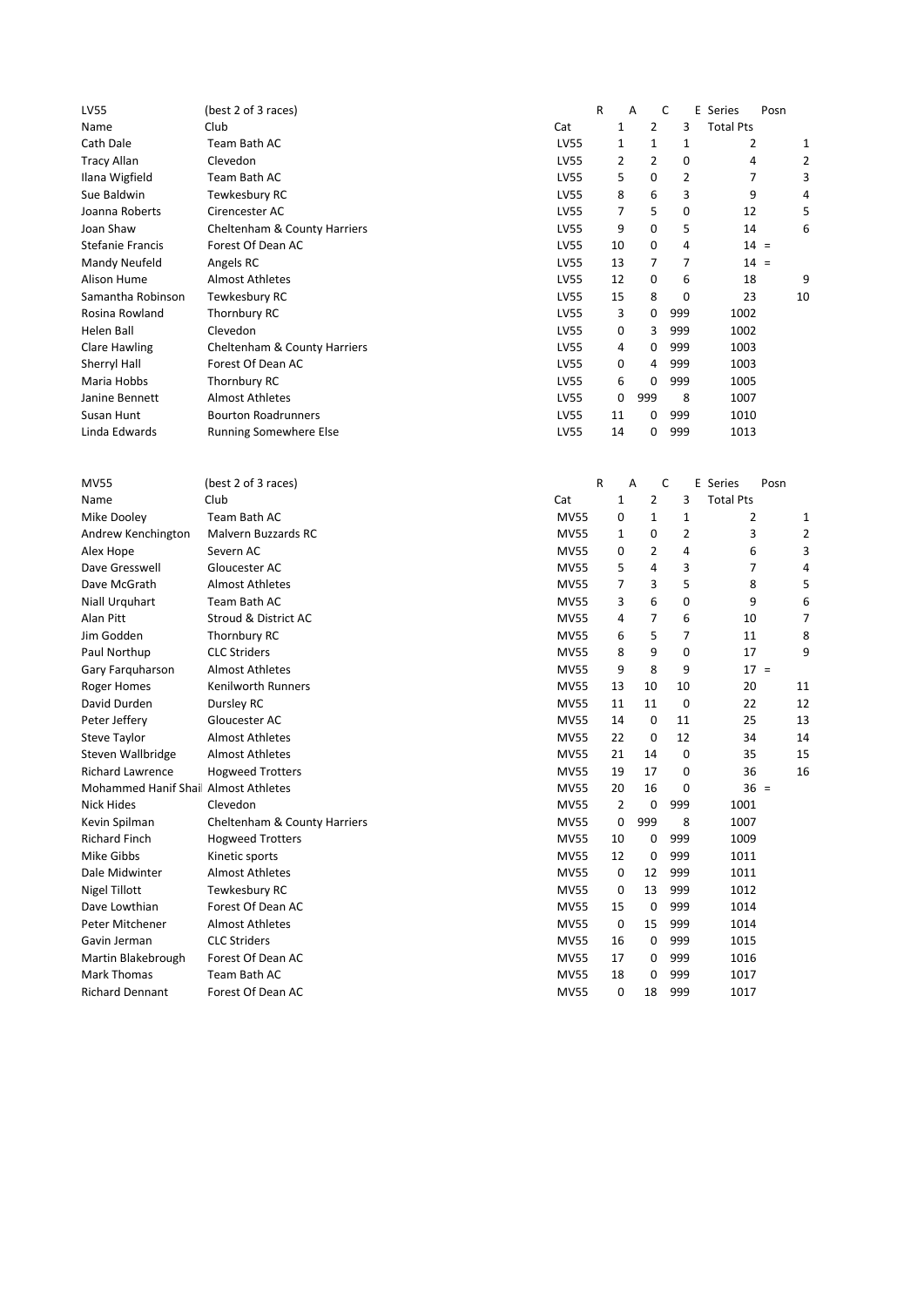| LV60                                     | (best 2 of 3 races)          |             | R           | Α              |                | C              | E Series         | Posn |   |
|------------------------------------------|------------------------------|-------------|-------------|----------------|----------------|----------------|------------------|------|---|
| Name                                     | Club                         | Cat         |             | $\mathbf{1}$   | $\overline{2}$ | 3              | <b>Total Pts</b> |      |   |
| Margaret Kenchington Malvern Buzzards RC |                              | LV60        |             | $\mathbf{1}$   | 0              | $\mathbf{1}$   | 2                |      | 1 |
| Mary Derrick                             | <b>Hogweed Trotters</b>      | LV60        |             | $\overline{2}$ | 1              | $\overline{2}$ | 3                |      | 2 |
| <b>Alice Lewis</b>                       | Dursley RC                   | LV60        |             | 3              | 0              | 3              | 6                |      | 3 |
| Julie Caseley                            | Malvern Buzzards RC          | LV60        |             | 4              | 0              | 4              | 8                |      | 4 |
| Carol Mosses                             | Thornbury RC                 | LV60        |             | 0              | $\overline{2}$ | 6              | $8 =$            |      |   |
| Elaine Heyes                             | Clevedon                     | LV60        |             | 6              | $\mathbf 0$    | 5              | 11               |      | 6 |
| Joanne Carter                            | Angels RC                    | LV60        |             | 5              | 0              | 999            | 1004             |      |   |
| Sarah Wallbridge                         | <b>Almost Athletes</b>       | LV60        |             | $\overline{7}$ | 0              | 999            | 1006             |      |   |
| Jill Harsent                             | <b>CLC Striders</b>          | LV60        |             | 8              | 0              | 999            | 1007             |      |   |
| Rachel Rean                              | Droitwich AC                 | LV60        |             | 9              | 0              | 999            | 1008             |      |   |
| <b>MV60</b>                              | (best 2 of 3 races)          |             | $\mathsf R$ | Α              |                | C              | E Series         | Posn |   |
| Name                                     | Club                         | Cat         |             | 1              | $\overline{2}$ | 3              | <b>Total Pts</b> |      |   |
| <b>Clive Richards</b>                    | Clevedon                     | <b>MV60</b> |             | 1              | 2              | 1              | 2                |      | 1 |
| Nicholas Allen                           | Severn AC                    | <b>MV60</b> |             | 5              | $\overline{4}$ | 4              | 8                |      | 2 |
| <b>Edward Collier</b>                    | <b>CLC Striders</b>          | <b>MV60</b> |             | 0              | 3              | 5              | $8 =$            |      |   |
| David Garnett                            | <b>Almost Athletes</b>       | <b>MV60</b> |             | 8              | 5              | 6              | 11               |      | 4 |
| Dorian Matts                             | Cirencester AC               | MV60        |             | 0              | 6              | 7              | 13               |      | 5 |
| John Willson                             | <b>CLC Striders</b>          | <b>MV60</b> |             | 0              | 1              | 999            | 1000             |      |   |
| Andrew Kaye                              | Forest Of Dean AC            | <b>MV60</b> |             | 2              | 0              | 999            | 1001             |      |   |
| Anthony Foy                              | Tewkesbury RC                | <b>MV60</b> |             | 0              | 999            | $\overline{2}$ | 1001             |      |   |
| Jim Storrar                              | Forest Of Dean AC            | <b>MV60</b> |             | 3              | 0              | 999            | 1002             |      |   |
| <b>Neil Tring</b>                        | <b>Almost Athletes</b>       | <b>MV60</b> |             | 0              | 999            | 3              | 1002             |      |   |
| <b>Walter Leach</b>                      | Forest Of Dean AC            | <b>MV60</b> |             | 4              | 0              | 999            | 1003             |      |   |
| Rob Hume                                 | <b>Almost Athletes</b>       | MV60        |             | 6              | 0              | 999            | 1005             |      |   |
| Mike Speke                               | <b>CLC Striders</b>          | <b>MV60</b> |             | 7              | 0              | 999            | 1006             |      |   |
| Jim Trowbridge                           | <b>Almost Athletes</b>       | <b>MV60</b> |             | 0              | 999            | 8              | 1007             |      |   |
|                                          |                              |             |             |                |                |                |                  |      |   |
| LV65                                     | (best 2 of 3 races)          |             | $\mathsf R$ | Α              |                | C              | E Series         | Posn |   |
| Name                                     | Club                         | Cat         |             | 1              | 2              | 3              | <b>Total Pts</b> |      |   |
| Jacqui Wynds                             | Forest Of Dean AC            | LV65        |             | 1              | 0              | 1              | 2                |      | 1 |
| Margaret Thompson                        | <b>Swindon Harriers</b>      | LV65        |             | $\overline{2}$ | 1              | 0              | 3                |      | 2 |
| Rose Niland-Smith                        | <b>Cotswold Allrunners</b>   | LV65        |             | 3              | 0              | 999            | 1002             |      |   |
| <b>MV65</b>                              | (best 2 of 3 races)          |             | R           | Α              |                | C              | E Series         | Posn |   |
| Name                                     | Club                         | Cat         |             | $\mathbf{1}$   | $\overline{2}$ | 3              | <b>Total Pts</b> |      |   |
| Tom Hutchison                            | Team Bath AC                 | MV65        |             | 0              | 1              | 1              | 2                |      | 1 |
| Paul King                                | Team Bath AC                 | MV65        |             | 3              | 2              | 2              | 4                |      | 2 |
| Alan Robertson                           | Forest Of Dean AC            | <b>MV65</b> |             | 4              | 3              | 4              | 7                |      | 3 |
| <b>Brian Griffin</b>                     | Forest Of Dean AC            | MV65        |             | 5              | 0              | 3              | 8                |      | 4 |
| John Hargreaves                          | <b>Great Western Runners</b> | MV65        |             | 7              | 4              | 5              | 9                |      | 5 |
| Michael Ede                              | Cheltenham & County Harriers | MV65        |             | $\mathbf{1}$   | 0              | 999            | 1000             |      |   |
| Nick Langridge                           | Thornbury RC                 | MV65        |             | 2              | 0              | 999            | 1001             |      |   |
| Graham Tudor                             | Dursley RC                   | <b>MV65</b> |             | 6              | 0              | 999            | 1005             |      |   |
| Jon Greenwood                            | Thornbury RC                 | MV65        |             | 0              | 999            | 6              | 1005             |      |   |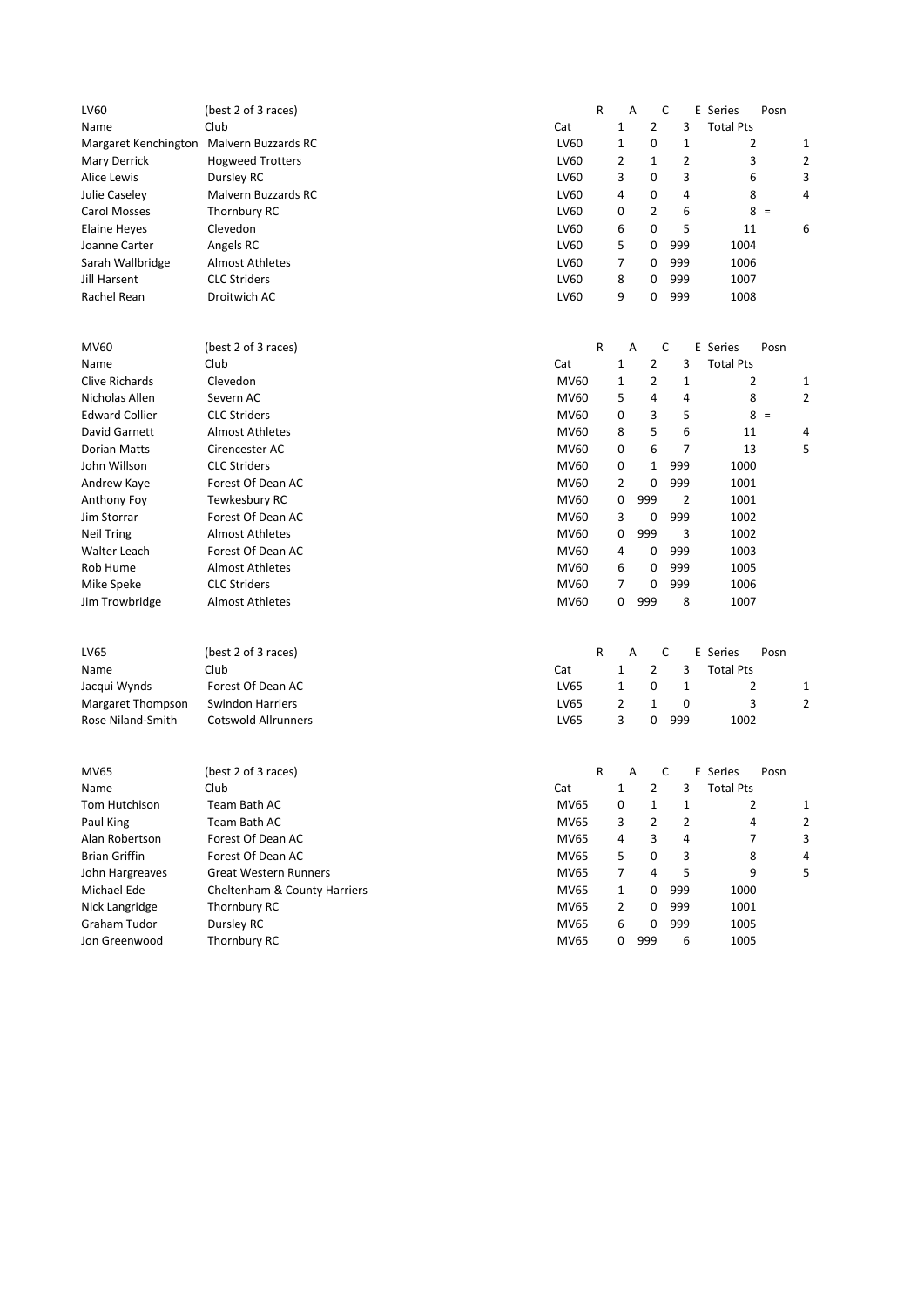| LV70                    | (best 2 of 3 races)           |             | $\mathsf{R}$ | $\overline{A}$ |                | C |             | E Series<br>Posn |   |
|-------------------------|-------------------------------|-------------|--------------|----------------|----------------|---|-------------|------------------|---|
| Name                    | Club                          | Cat         |              | $\mathbf{1}$   | $\overline{2}$ |   | 3           | <b>Total Pts</b> |   |
| Margaret Crosswell      | Worcester AC                  | <b>LV70</b> |              | 2              | 0              |   | 1           | 3                | 1 |
| Carole Clark            | Worcester AC                  | <b>LV70</b> |              | 4              | 0              |   | 3           | 7                | 2 |
| Sharon Smith            | <b>Running Somewhere Else</b> | LV70        |              | 1              | 0              |   | 999         | 1000             |   |
| Carol Cowley            | Tewkesbury RC                 | LV70        |              | 0              | 1              |   | 999         | 1000             |   |
| Jane Leslie             | Thornbury RC                  | LV70        |              | 0              | 999            |   | 2           | 1001             |   |
| Kate Potter             | <b>Running Somewhere Else</b> | <b>LV70</b> |              | 3              | 0              |   | 999         | 1002             |   |
|                         |                               |             |              |                |                |   |             |                  |   |
| <b>MV70</b>             | (best 2 of 3 races)           |             | R            | Α              |                | C |             | E Series<br>Posn |   |
| Name                    | Club                          | Cat         |              | $\mathbf{1}$   | 2              |   | 3           | <b>Total Pts</b> |   |
| <b>Arthur Daley</b>     | Gloucester AC                 | <b>MV70</b> |              | 2              | $\overline{2}$ |   | 0           | 4                | 1 |
| Paul Beaumont           | <b>Running Somewhere Else</b> | <b>MV70</b> |              | 3              | $\mathbf{1}$   |   | $\mathbf 0$ | $4 =$            |   |
| Chris Foley             | Thornbury RC                  | <b>MV70</b> |              | 4              | 3              |   | 1           | $4 =$            |   |
| Arthur Renshaw          | Thornbury RC                  | <b>MV70</b> |              | $\overline{7}$ | 0              |   | 3           | 10               | 4 |
| Ian Thompson            | <b>Swindon Harriers</b>       | <b>MV70</b> |              | 6              | 5              |   | 0           | 11               | 5 |
| David James             | <b>CLC Striders</b>           | <b>MV70</b> |              | 1              | 0              |   | 999         | 1000             |   |
| <b>Trevor Lewis</b>     | Dursley RC                    | <b>MV70</b> |              | 0              | 999            |   | 2           | 1001             |   |
| Mungo Park              | Tewkesbury RC                 | <b>MV70</b> |              | 0              | 4              |   | 999         | 1003             |   |
| <b>Andrew Griffiths</b> | Team Bath AC                  | <b>MV70</b> |              | 5              | 0              |   | 999         | 1004             |   |
|                         |                               |             |              |                |                |   |             |                  |   |
| <b>MV75</b>             | (best 2 of 3 races)           |             | R            | $\overline{A}$ |                | C |             | E Series<br>Posn |   |
| Name                    | Club                          | Cat         |              | 1              | 2              |   | 3           | <b>Total Pts</b> |   |
| Stefan Shillington      | <b>Kenilworth Runners</b>     | <b>MV75</b> |              | 1              | 1              |   | 1           | 2                | 1 |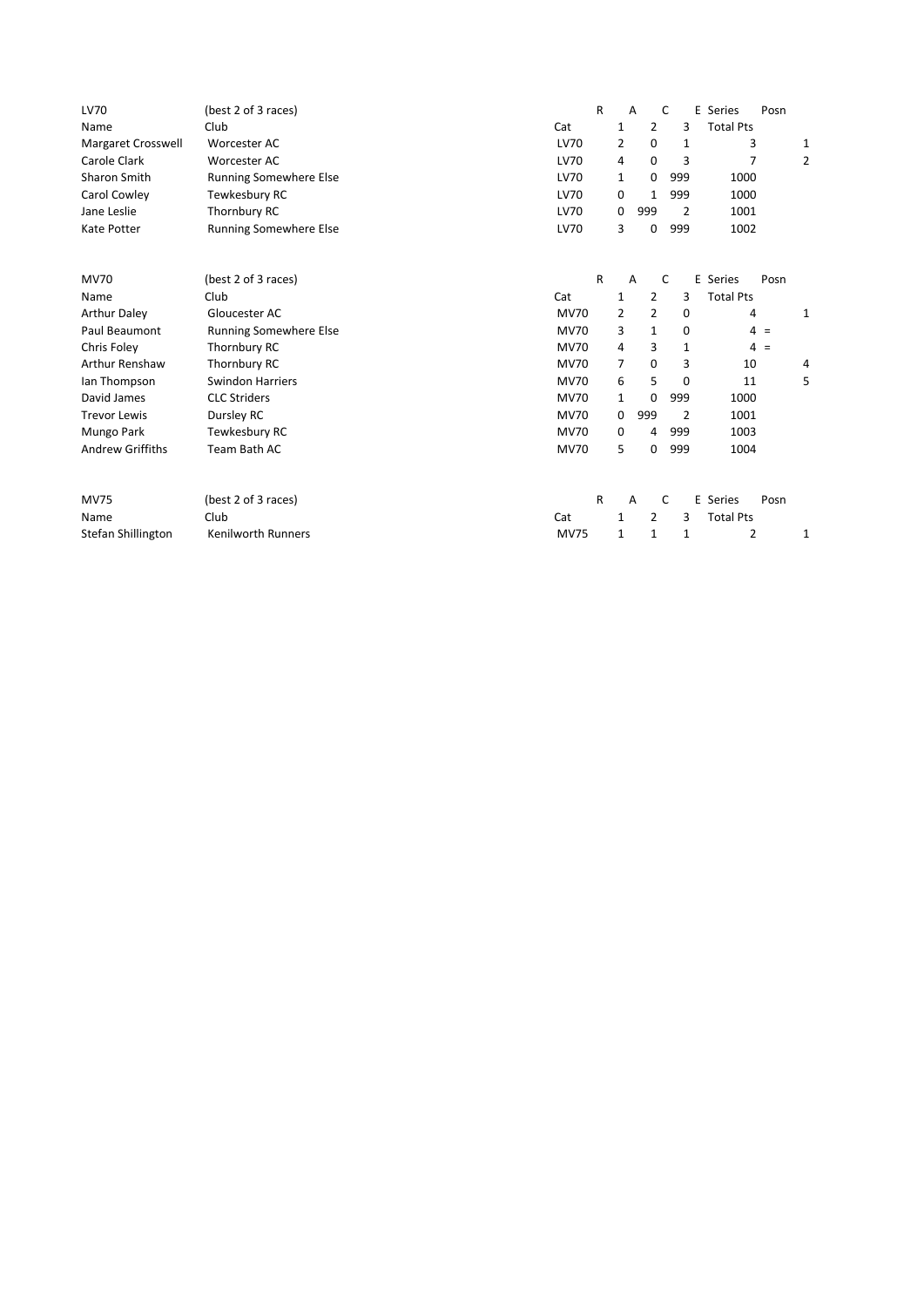| Ladies Open Teams                         | (all races to count) | R           | Α          | C          | E<br>Series      | Posn           |
|-------------------------------------------|----------------------|-------------|------------|------------|------------------|----------------|
| Club                                      |                      | 1           | 2          | 3          | <b>Total Pts</b> |                |
| Team Bath AC[A]                           |                      | 35          | 28         | 22         | 85               | 1              |
| Cheltenham & County Harriers[A]           |                      | 67          | 79         | 45         | 191              | 2              |
| Team Bath AC[B]                           |                      | 82          | 71         | 63         | 216              | 3              |
| Gloucester AC[A]                          |                      | 104         | 106        | 65         | 275              | 4              |
| CLC Striders[A]                           |                      | 150         | 75         | 83         | 308              | 5              |
| Forest Of Dean AC[A]                      |                      | 135         | 147        | 93         | 375              | 6              |
| Cheltenham & County Harriers[B]           |                      | 128         | 153        | 126        | 407              | 7              |
| Almost Athletes[A]                        |                      | 251         | 160        | 128        | 539              | 8              |
| Almost Athletes[B]                        |                      | 381         | 242        | 221        | 844              | 9              |
| University of Bath[A]                     |                      | 8           | 999        | 41         | 1048             |                |
| University of Bath[B]                     |                      | 38<br>55    | 999        | 73         | 1110             |                |
| Western Tempo[A]<br>Clevedon[A]           |                      | 146         | 75<br>79   | 999<br>999 | 1129<br>1224     |                |
| Team Bath AC[C]                           |                      | 161         | 156        | 999        | 1316             |                |
| Thornbury RC[A]                           |                      | 204         | 999        | 118        | 1321             |                |
| Gloucester AC[B]                          |                      | 221         | 205        | 999        | 1425             |                |
| Angels RC[A]                              |                      | 248         | 211        | 999        | 1458             |                |
| Clevedon[B]                               |                      | 367         | 164        | 999        | 1530             |                |
| Tewkesbury RC[A]                          |                      | 310         | 266        | 999        | 1575             |                |
| Worcester AC[A]                           |                      | 390         | 999        | 210        | 1599             |                |
| Tewkesbury RC[B]                          |                      | 455         | 301        | 999        | 1755             |                |
| Stroud & District AC[A]                   |                      | 90          | 999        | 999        | 2088             |                |
| Western Tempo[B]                          |                      | 130         | 999        | 999        | 2128             |                |
| CLC Striders[B]                           |                      | 999         | 142        | 999        | 2140             |                |
| Running Somewhere Else[A]                 |                      | 204         | 999        | 999        | 2202             |                |
| Dursley RC[A]                             |                      | 218         | 999        | 999        | 2216             |                |
| Cheltenham & County Harriers[C]           |                      | 219         | 999        | 999        | 2217             |                |
| CLC Striders[C]                           |                      | 999         | 238        | 999        | 2236             |                |
| Cirencester AC[A]                         |                      | 257         | 999        | 999        | 2255             |                |
| Running Somewhere Else[B]                 |                      | 282         | 999        | 999        | 2280             |                |
| Cheltenham & County Harriers[D]           |                      | 304         | 999        | 999        | 2302             |                |
| Bourton Roadrunners[A]                    |                      | 311         | 999        | 999        | 2309             |                |
| Droitwich AC[A]                           |                      | 365         | 999        | 999        | 2363             |                |
| Dursley RC[B]                             |                      | 369         | 999        | 999        | 2367             |                |
| Angels RC[B]                              |                      | 405         | 999        | 999        | 2403             |                |
| Almost Athletes[C]                        |                      | 420         | 999        | 999        | 2418             |                |
| Running Somewhere Else[C]                 |                      | 434         | 999        | 999        | 2432             |                |
| Ladies Masters Teams (all races to count) |                      | R           | Α          | С          | Ε<br>Series      | Posn           |
| Club                                      |                      | $\mathbf 1$ | 2          | 3          | <b>Total Pts</b> |                |
| Team Bath AC[A]                           |                      | 41          | 115        | 31         | 187              | 1              |
| Cheltenham & County Harriers[A]           |                      | 111         | 119        | 74         | 304              | $\overline{2}$ |
| CLC Striders[A]                           |                      | 150         | 75         | 83         | 308              | 3              |
| Forest Of Dean AC[A]                      |                      | 135         | 147        | 93         | 375              | 4              |
| Almost Athletes[A]                        |                      | 251         | 173        | 128        | 552              | 5              |
| Clevedon[A]                               |                      | 209         | 82         | 999        | 1290             |                |
| Team Bath AC[B]                           |                      | 196         | 999        | 118        | 1313             |                |
| Thornbury RC[A]                           |                      | 204         | 999        | 118        | 1321             |                |
| Angels RC[A]                              |                      | 248         | 244        | 999        | 1491             |                |
| Tewkesbury RC[A]                          |                      | 310         | 266        | 999        | 1575             |                |
| Worcester AC[A]                           |                      | 390         | 999        | 210        | 1599             |                |
| Almost Athletes[B]                        |                      | 395         | 999        | 222        | 1616             |                |
| Tewkesbury RC[B]                          |                      | 455         | 301        | 999        | 1755             |                |
| CLC Striders[B]                           |                      | 999         | 142        | 999        | 2140             |                |
| Gloucester AC[A]                          |                      | 999         | 183        | 999        | 2181             |                |
| Cheltenham & County Harriers[B]           |                      | 188         | 999        | 999        | 2186             |                |
| Clevedon[B]                               |                      | 999         | 218        | 999        | 2216             |                |
| Dursley RC[A]                             |                      | 218         | 999        | 999        | 2216             |                |
| Running Somewhere Else[A]                 |                      | 277<br>311  | 999<br>999 | 999<br>999 | 2275<br>2309     |                |
| Bourton Roadrunners[A]<br>Droitwich AC[A] |                      | 365         | 999        | 999        | 2363             |                |
| Dursley RC[B]                             |                      | 369         | 999        | 999        | 2367             |                |
| Running Somewhere Else[B]                 |                      | 374         | 999        | 999        | 2372             |                |
| Angels RC[B]                              |                      | 405         | 999        | 999        | 2403             |                |
|                                           |                      |             |            |            |                  |                |